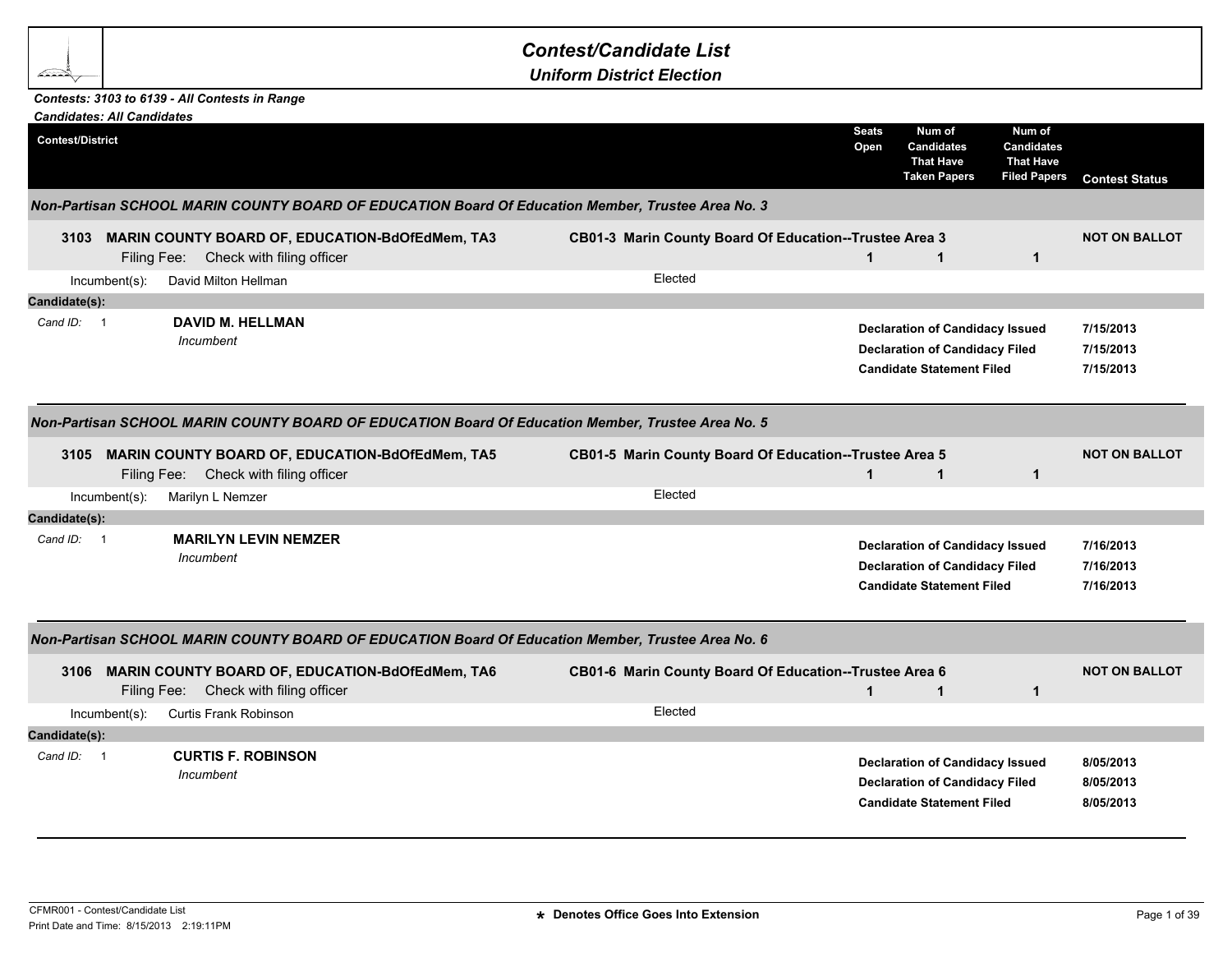| <b>Contest/District</b> |                         |                                                                                          |                                                | <b>Seats</b><br>Open | Num of<br><b>Candidates</b><br><b>That Have</b><br><b>Taken Papers</b>                                              | Num of<br><b>Candidates</b><br><b>That Have</b><br><b>Filed Papers</b> | <b>Contest Status</b>               |
|-------------------------|-------------------------|------------------------------------------------------------------------------------------|------------------------------------------------|----------------------|---------------------------------------------------------------------------------------------------------------------|------------------------------------------------------------------------|-------------------------------------|
|                         |                         | Non-Partisan SCHOOL MARIN COMMUNITY COLLEGE DISTRICT Governing Board Member              |                                                |                      |                                                                                                                     |                                                                        |                                     |
| 3201                    |                         | MARIN COMMUNITY COLLEGE, DISTRICT-Gov Bd Mem<br>Filing Fee: Check with filing officer    | <b>CC01-0 Marin Community College District</b> | $\mathbf{3}$         | 4                                                                                                                   | 4                                                                      | <b>ON BALLOT</b>                    |
|                         | Incumbent(s):           | Diana Marie Conti<br>Barbara J Dolan<br>Wanden Patricia Treanor                          | Elected<br>Elected<br>Elected                  |                      |                                                                                                                     |                                                                        |                                     |
| Candidate(s):           |                         |                                                                                          |                                                |                      |                                                                                                                     |                                                                        |                                     |
| Cand ID: 1              |                         | <b>DIANA M. CONTI</b><br>Incumbent                                                       |                                                |                      | <b>Declaration of Candidacy Issued</b><br><b>Declaration of Candidacy Filed</b><br><b>Candidate Statement Filed</b> |                                                                        | 8/06/2013<br>8/06/2013<br>8/06/2013 |
| Cand ID: 2              |                         | <b>BARBARA J. DOLAN</b><br>Incumbent                                                     |                                                |                      | <b>Declaration of Candidacy Issued</b><br><b>Declaration of Candidacy Filed</b><br><b>Candidate Statement Filed</b> |                                                                        | 8/07/2013<br>8/07/2013<br>8/07/2013 |
| Cand ID:                | $\overline{\mathbf{3}}$ | <b>WANDEN PATRICIA TREANOR</b><br>Incumbent                                              |                                                |                      | <b>Declaration of Candidacy Issued</b><br><b>Declaration of Candidacy Filed</b><br><b>Candidate Statement Filed</b> |                                                                        | 8/02/2013<br>8/02/2013<br>8/02/2013 |
| Cand ID: 4              |                         | <b>BRADY J. BEVIS</b><br>Retired                                                         |                                                |                      | <b>Declaration of Candidacy Issued</b><br><b>Declaration of Candidacy Filed</b><br><b>Candidate Statement Filed</b> |                                                                        | 8/07/2013<br>8/07/2013<br>8/07/2013 |
|                         |                         | Non-Partisan SCHOOL NOVATO UNIFIED SCHOOL DISTRICT Governing Board Member                |                                                |                      |                                                                                                                     |                                                                        |                                     |
|                         |                         | 3301 NOVATO UNIFIED SCHOOL, DISTRICT-Gov Bd Mem<br>Filing Fee: Check with filing officer | <b>SC10-0 Novato Unified School District</b>   | $\mathbf{3}$         | 5                                                                                                                   | 4                                                                      | <b>ON BALLOT</b>                    |
|                         | Incumbent(s):           | Shelly L Scott<br>Maria Luisa Aguila<br>Derek Paul Knell                                 | Elected<br>Elected<br>Elected                  |                      |                                                                                                                     |                                                                        |                                     |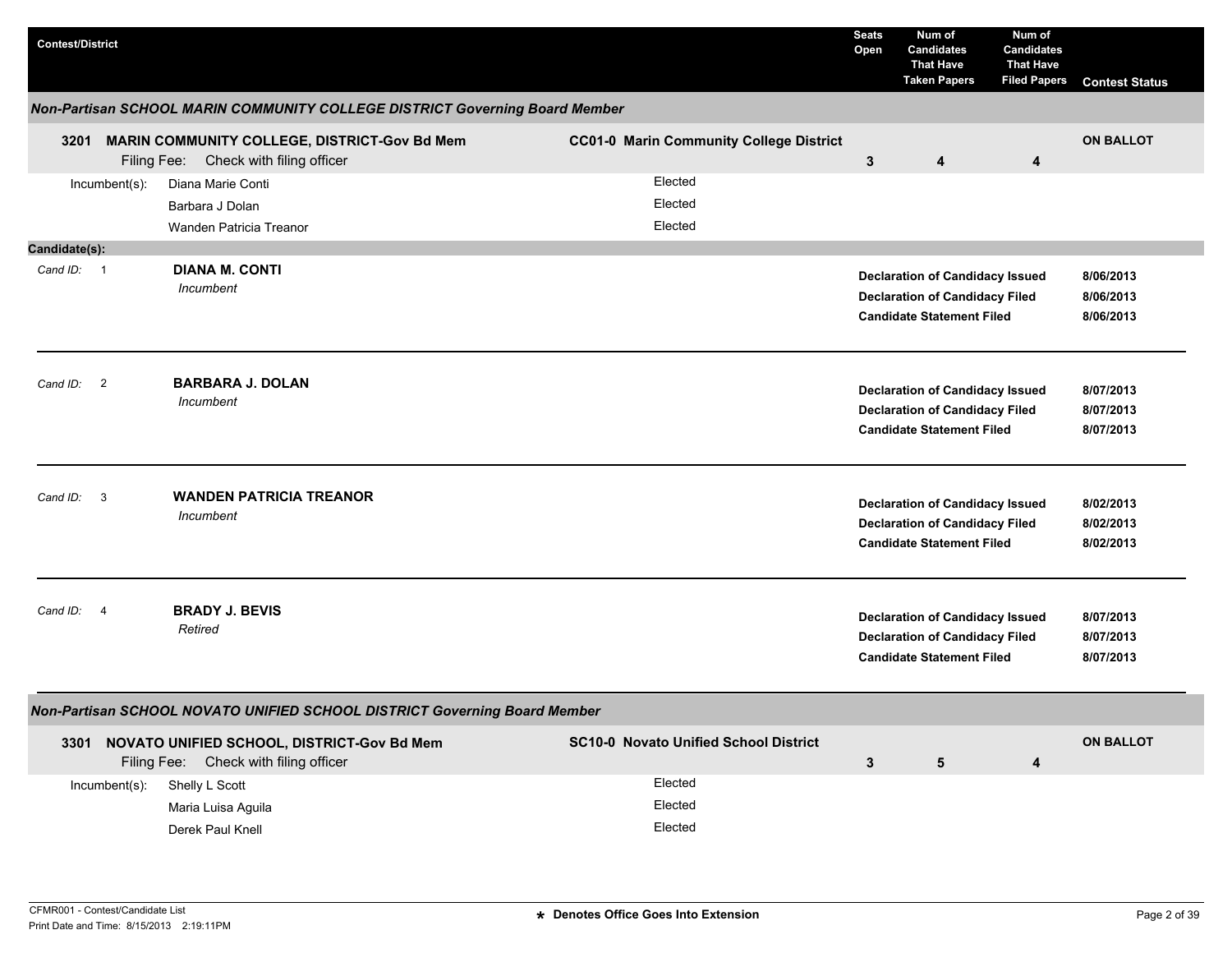| <b>Contest/District</b> |                         |                                                                                                                                        |                                                                       | <b>Seats</b><br>Open | Num of<br><b>Candidates</b><br><b>That Have</b><br><b>Taken Papers</b>                                              | Num of<br><b>Candidates</b><br><b>That Have</b><br><b>Filed Papers</b> | <b>Contest Status</b>               |
|-------------------------|-------------------------|----------------------------------------------------------------------------------------------------------------------------------------|-----------------------------------------------------------------------|----------------------|---------------------------------------------------------------------------------------------------------------------|------------------------------------------------------------------------|-------------------------------------|
|                         |                         | Non-Partisan SCHOOL NOVATO UNIFIED SCHOOL DISTRICT Governing Board Member                                                              |                                                                       |                      |                                                                                                                     |                                                                        |                                     |
|                         |                         | 3301 NOVATO UNIFIED SCHOOL, DISTRICT-Gov Bd Mem<br>Filing Fee: Check with filing officer                                               |                                                                       | 3                    | 5                                                                                                                   | 4                                                                      | <b>ON BALLOT</b>                    |
| Candidate(s):           |                         |                                                                                                                                        |                                                                       |                      |                                                                                                                     |                                                                        |                                     |
| Cand ID: 1              |                         | <b>DEREK KNELL</b><br>Incumbent                                                                                                        |                                                                       |                      | <b>Declaration of Candidacy Issued</b><br><b>Declaration of Candidacy Filed</b><br><b>Candidate Statement Filed</b> |                                                                        | 8/09/2013<br>8/09/2013<br>8/09/2013 |
| Cand ID: 2              |                         | <b>MARIA LUISA AGUILA</b><br>Incumbent                                                                                                 |                                                                       |                      | <b>Declaration of Candidacy Issued</b><br><b>Declaration of Candidacy Filed</b><br><b>Candidate Statement Filed</b> |                                                                        | 8/09/2013<br>8/09/2013<br>8/09/2013 |
| Cand ID:                | $\overline{\mathbf{3}}$ | <b>SHELLY SCOTT</b><br>Incumbent                                                                                                       |                                                                       |                      | <b>Declaration of Candidacy Issued</b><br><b>Declaration of Candidacy Filed</b><br><b>Candidate Statement Filed</b> |                                                                        | 8/08/2013<br>8/08/2013<br>8/08/2013 |
| Cand ID: 4              |                         | <b>MIGUEL GARZA</b><br><b>Ballot Designation</b>                                                                                       |                                                                       |                      | <b>Declaration of Candidacy Issued</b><br><b>Declaration of Candidacy Filed</b><br><b>Candidate Statement Filed</b> |                                                                        | 8/09/2013<br>8/09/2013<br>8/09/2013 |
| Cand ID: 5              |                         | <b>GREGORY BRUCE MACK</b><br><b>Ballot Designation</b>                                                                                 |                                                                       |                      | <b>Declaration of Candidacy Issued</b><br><b>Declaration of Candidacy Filed</b><br><b>Candidate Statement Filed</b> |                                                                        |                                     |
|                         |                         | Non-Partisan SCHOOL SHORELINE UNIFIED SCHOOL DISTRICT Governing Board Member, Trustee Area No. 1                                       |                                                                       |                      |                                                                                                                     |                                                                        |                                     |
| 3321                    | Incumbent(s):           | SHORELINE UNIFIED SCHOOL, DISTRICT-Gov Bd Mem, TA1<br>Filing Fee: Check with filing officer<br>Timothy John Kehoe<br>James George Lino | <b>SC18-0 Shoreline Unified School District</b><br>Elected<br>Elected | $\mathbf{2}$         | 3                                                                                                                   | 3                                                                      | <b>ON BALLOT</b>                    |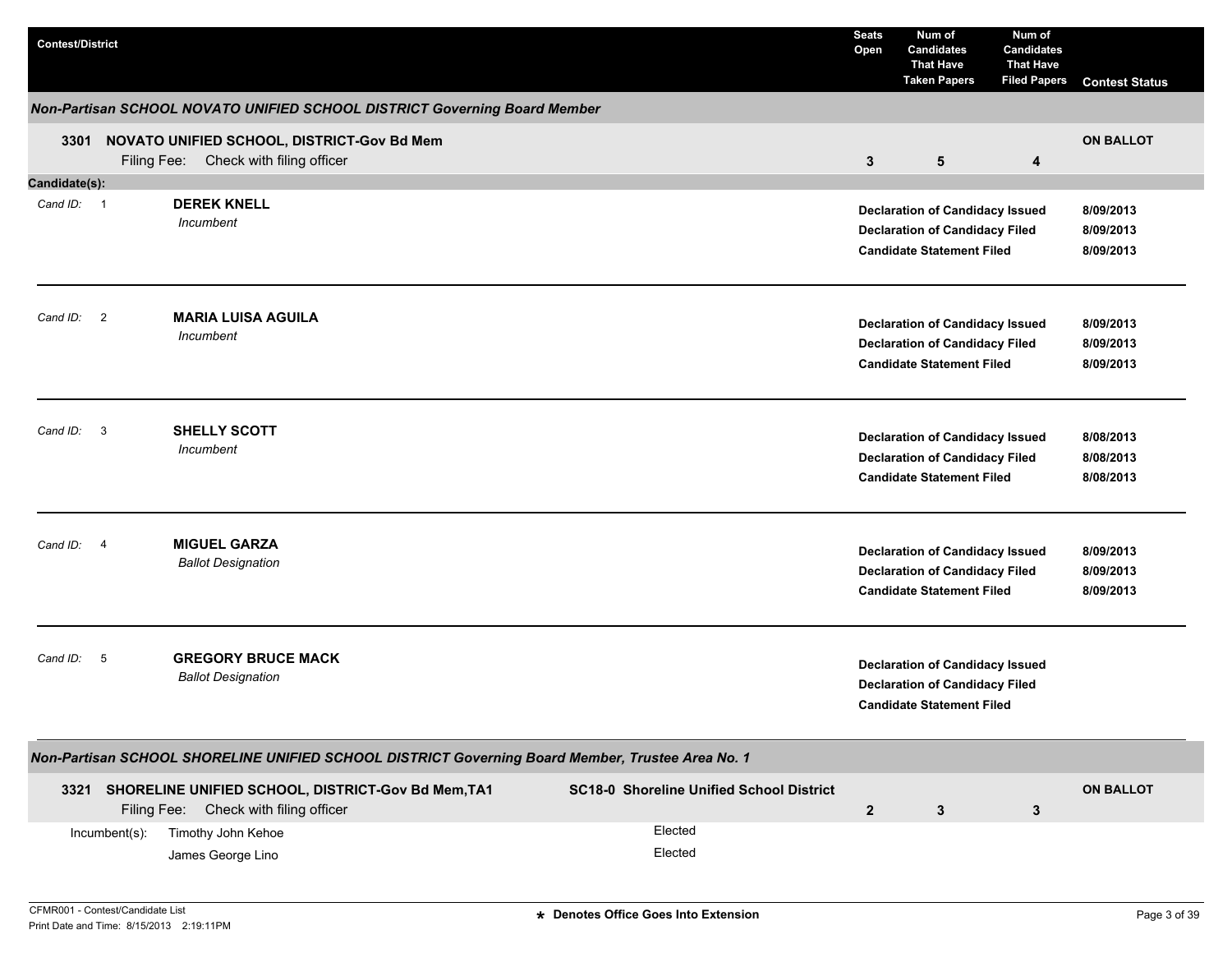| <b>Contest/District</b>                                                                                                                                        | <b>Seats</b><br>Open | Num of<br><b>Candidates</b><br><b>That Have</b><br><b>Taken Papers</b>                                              | Num of<br><b>Candidates</b><br><b>That Have</b><br><b>Filed Papers</b> | <b>Contest Status</b>               |
|----------------------------------------------------------------------------------------------------------------------------------------------------------------|----------------------|---------------------------------------------------------------------------------------------------------------------|------------------------------------------------------------------------|-------------------------------------|
| Non-Partisan SCHOOL SHORELINE UNIFIED SCHOOL DISTRICT Governing Board Member, Trustee Area No. 1                                                               |                      |                                                                                                                     |                                                                        |                                     |
| 3321 SHORELINE UNIFIED SCHOOL, DISTRICT-Gov Bd Mem, TA1<br>Filing Fee: Check with filing officer                                                               | $\overline{2}$       | 3                                                                                                                   | 3                                                                      | <b>ON BALLOT</b>                    |
| Candidate(s):                                                                                                                                                  |                      |                                                                                                                     |                                                                        |                                     |
| <b>JAMES G. LINO</b><br>Cand ID: 1<br>Trustee, Shoreline Unified School District                                                                               |                      | <b>Declaration of Candidacy Issued</b><br><b>Declaration of Candidacy Filed</b><br><b>Candidate Statement Filed</b> |                                                                        | 7/15/2013<br>7/15/2013              |
| <b>AVITO J. MIRANDA</b><br>Cand ID: 2<br><b>Business Owner</b>                                                                                                 |                      | <b>Declaration of Candidacy Issued</b><br><b>Declaration of Candidacy Filed</b><br><b>Candidate Statement Filed</b> |                                                                        | 8/05/2013<br>8/05/2013<br>8/05/2013 |
| <b>TIMOTHY J. KEHOE</b><br>Cand ID:<br>$\overline{\mathbf{3}}$<br>Incumbent                                                                                    |                      | <b>Declaration of Candidacy Issued</b><br><b>Declaration of Candidacy Filed</b><br><b>Candidate Statement Filed</b> |                                                                        | 7/23/2013<br>7/23/2013              |
| Non-Partisan SCHOOL SHORELINE UNIFIED SCHOOL DISTRICT Governing Board Member, Trustee Area No. 2                                                               |                      |                                                                                                                     |                                                                        |                                     |
| <b>SC18-0 Shoreline Unified School District</b><br>SHORELINE UNIFIED SCHOOL, DISTRICT-Gov Bd Mem, TA2<br>3322<br>Check with filing officer<br>Filing Fee:      | $\mathbf{1}$         | $\mathbf{1}$                                                                                                        | $\mathbf 1$                                                            | <b>NOT ON BALLOT</b>                |
| Elected<br>Incumbent(s):<br>Jane C Healy                                                                                                                       |                      |                                                                                                                     |                                                                        |                                     |
| Candidate(s):                                                                                                                                                  |                      |                                                                                                                     |                                                                        |                                     |
| <b>JANE C. HEALY</b><br>Cand $ID: 1$<br><b>Ballot Designation Not Submitted</b>                                                                                |                      | <b>Declaration of Candidacy Issued</b><br><b>Declaration of Candidacy Filed</b><br><b>Candidate Statement Filed</b> |                                                                        | 8/01/2013<br>8/01/2013              |
| Non-Partisan SCHOOL SHORELINE UNIFIED SCHOOL DISTRICT Governing Board Member, Trustee Area No. 3 - Short Term                                                  |                      |                                                                                                                     |                                                                        |                                     |
| 3334 SHORELINE UNIFIED SCHOOL, DISTRICT-Gov Bd Mem, TA3<br>SC18-3 Shoreline Unified School District-Trustee Area 3<br>Filing Fee:<br>Check with filing officer | $\mathbf{1}$         | 0                                                                                                                   | 0                                                                      | <b>NOT ON BALLOT</b>                |
| Incumbent(s):                                                                                                                                                  |                      |                                                                                                                     |                                                                        |                                     |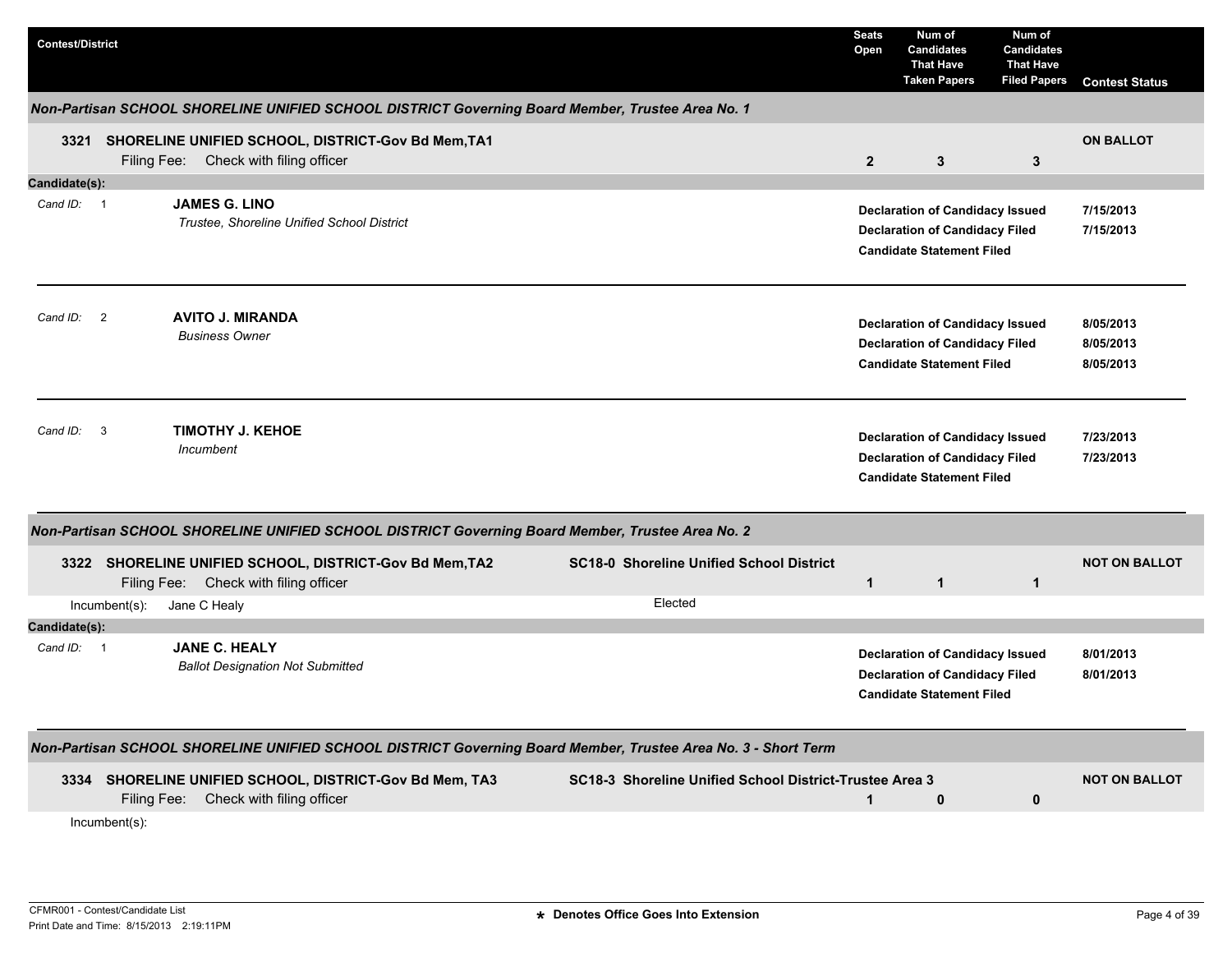| <b>Contest/District</b>             |                                                                                         |                                             | <b>Seats</b><br>Open | Num of<br><b>Candidates</b><br><b>That Have</b><br><b>Taken Papers</b>                                              | Num of<br><b>Candidates</b><br><b>That Have</b><br><b>Filed Papers</b> | <b>Contest Status</b>               |
|-------------------------------------|-----------------------------------------------------------------------------------------|---------------------------------------------|----------------------|---------------------------------------------------------------------------------------------------------------------|------------------------------------------------------------------------|-------------------------------------|
|                                     | Non-Partisan SCHOOL TAMALPAIS UNION HIGH SCHOOL DISTRICT Governing Board Member         |                                             |                      |                                                                                                                     |                                                                        |                                     |
| $\ast$                              | 3341 TAMALPAIS UNION, HIGH SCHOOL DISTRICT-GBM<br>Filing Fee: Check with filing officer | HS02-0 Tamalpais Union High School District | $\mathbf{3}$         | 6                                                                                                                   | $5\phantom{.0}$                                                        | <b>ON BALLOT</b>                    |
| Incumbent(s):                       | Susan F Schmidt<br>Monica Edla Bonny<br>John David Wright                               | Elected<br>Elected<br>Elected               |                      |                                                                                                                     |                                                                        |                                     |
| Candidate(s):                       |                                                                                         |                                             |                      |                                                                                                                     |                                                                        |                                     |
| Cand ID: 1                          | <b>SHERI L. MOWBRAY</b><br>Parent/Business Owner                                        |                                             |                      | <b>Declaration of Candidacy Issued</b><br><b>Declaration of Candidacy Filed</b><br><b>Candidate Statement Filed</b> |                                                                        | 7/15/2013<br>7/15/2013<br>7/15/2013 |
| Cand ID: 2                          | <b>NANCY MALCOLM</b><br><b>Retired School Secretary</b>                                 |                                             |                      | <b>Declaration of Candidacy Issued</b><br><b>Declaration of Candidacy Filed</b><br><b>Candidate Statement Filed</b> |                                                                        | 7/25/2013<br>7/25/2013<br>7/25/2013 |
| $\overline{\mathbf{3}}$<br>Cand ID: | <b>CONN B. HICKEY</b><br>Candidacy withdrawn                                            |                                             |                      | <b>Declaration of Candidacy Issued</b><br><b>Declaration of Candidacy Filed</b><br><b>Candidate Statement Filed</b> |                                                                        |                                     |
| Cand ID:<br>$\overline{4}$          | <b>CHUCK FORD</b><br>Teacher                                                            |                                             |                      | <b>Declaration of Candidacy Issued</b><br><b>Declaration of Candidacy Filed</b><br><b>Candidate Statement Filed</b> |                                                                        | 7/22/2013<br>7/22/2013<br>7/22/2013 |
| Cand ID:<br>$-5$                    | <b>ZEV RATTET</b><br>Software Engineer                                                  |                                             |                      | <b>Declaration of Candidacy Issued</b><br><b>Declaration of Candidacy Filed</b><br><b>Candidate Statement Filed</b> |                                                                        | 8/08/2013<br>8/08/2013<br>8/08/2013 |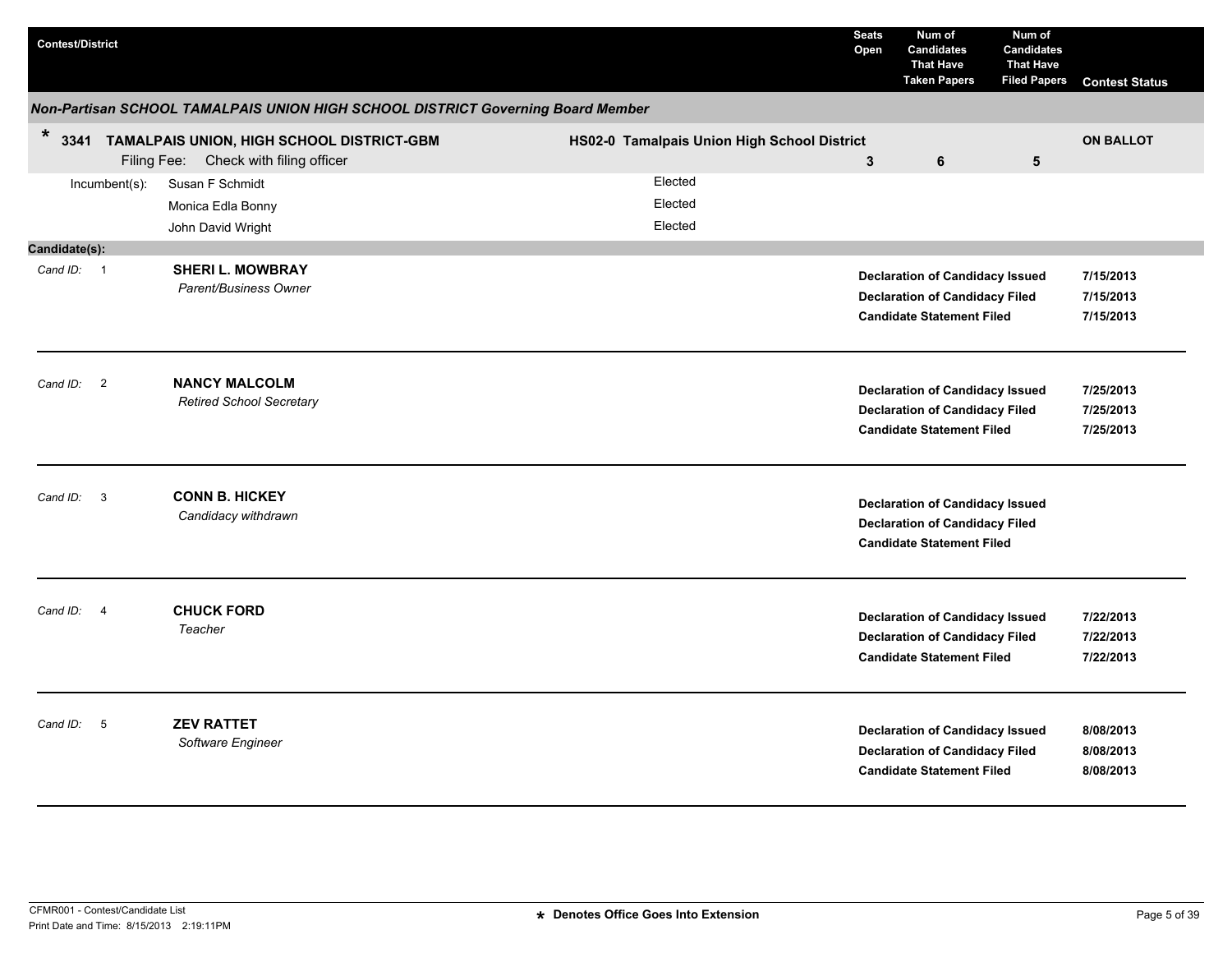| <b>Contest/District</b>             |                                                                                               |                                     | <b>Seats</b><br>Open | Num of<br><b>Candidates</b><br><b>That Have</b><br><b>Taken Papers</b>                                              | Num of<br><b>Candidates</b><br><b>That Have</b><br><b>Filed Papers</b> | <b>Contest Status</b>               |
|-------------------------------------|-----------------------------------------------------------------------------------------------|-------------------------------------|----------------------|---------------------------------------------------------------------------------------------------------------------|------------------------------------------------------------------------|-------------------------------------|
|                                     | Non-Partisan SCHOOL TAMALPAIS UNION HIGH SCHOOL DISTRICT Governing Board Member               |                                     |                      |                                                                                                                     |                                                                        |                                     |
|                                     | 3341 TAMALPAIS UNION, HIGH SCHOOL DISTRICT-GBM<br>Filing Fee: Check with filing officer       |                                     | $\mathbf{3}$         | 6                                                                                                                   | 5                                                                      | <b>ON BALLOT</b>                    |
| Cand ID: 6                          | <b>LAURA HERBERT ANDERSON</b><br>Parent                                                       |                                     |                      | <b>Declaration of Candidacy Issued</b><br><b>Declaration of Candidacy Filed</b><br><b>Candidate Statement Filed</b> |                                                                        | 8/09/2013<br>8/09/2013<br>8/09/2013 |
|                                     | Non-Partisan SCHOOL DIXIE SCHOOL DISTRICT Governing Board Member                              |                                     |                      |                                                                                                                     |                                                                        |                                     |
|                                     | 3531 DIXIE SCHOOL DISTRICT, - Governing Board Member<br>Filing Fee: Check with filing officer | <b>SC01-0 Dixie School District</b> | 3                    | 5                                                                                                                   | 5                                                                      | <b>ON BALLOT</b>                    |
| Incumbent(s):                       | <b>Bradley D Honsberger</b>                                                                   | Elected                             |                      |                                                                                                                     |                                                                        |                                     |
|                                     | Mark Anthony Schott                                                                           | Elected                             |                      |                                                                                                                     |                                                                        |                                     |
|                                     | <b>Bruce E Abbott</b>                                                                         | Elected                             |                      |                                                                                                                     |                                                                        |                                     |
| Candidate(s):<br>Cand ID: 1         | <b>RUTH CARTER</b><br><b>Marriage Family Therapist</b>                                        |                                     |                      | <b>Declaration of Candidacy Issued</b><br><b>Declaration of Candidacy Filed</b><br><b>Candidate Statement Filed</b> |                                                                        | 8/09/2013<br>8/09/2013<br>8/09/2013 |
| $\overline{2}$<br>Cand ID:          | <b>LISA CULBERTSON SIMMONS</b><br>Attorney/Parent                                             |                                     |                      | <b>Declaration of Candidacy Issued</b><br><b>Declaration of Candidacy Filed</b><br><b>Candidate Statement Filed</b> |                                                                        | 8/08/2013<br>8/08/2013              |
| Cand ID:<br>$\overline{\mathbf{3}}$ | <b>BRAD HONSBERGER</b><br>Incumbent                                                           |                                     |                      | <b>Declaration of Candidacy Issued</b><br><b>Declaration of Candidacy Filed</b><br><b>Candidate Statement Filed</b> |                                                                        | 8/02/2013<br>8/02/2013              |
| Cand ID: 4                          | <b>MARK A.SCHOTT</b><br>Incumbent                                                             |                                     |                      | <b>Declaration of Candidacy Issued</b><br><b>Declaration of Candidacy Filed</b><br><b>Candidate Statement Filed</b> |                                                                        | 8/09/2013<br>8/09/2013<br>8/09/2013 |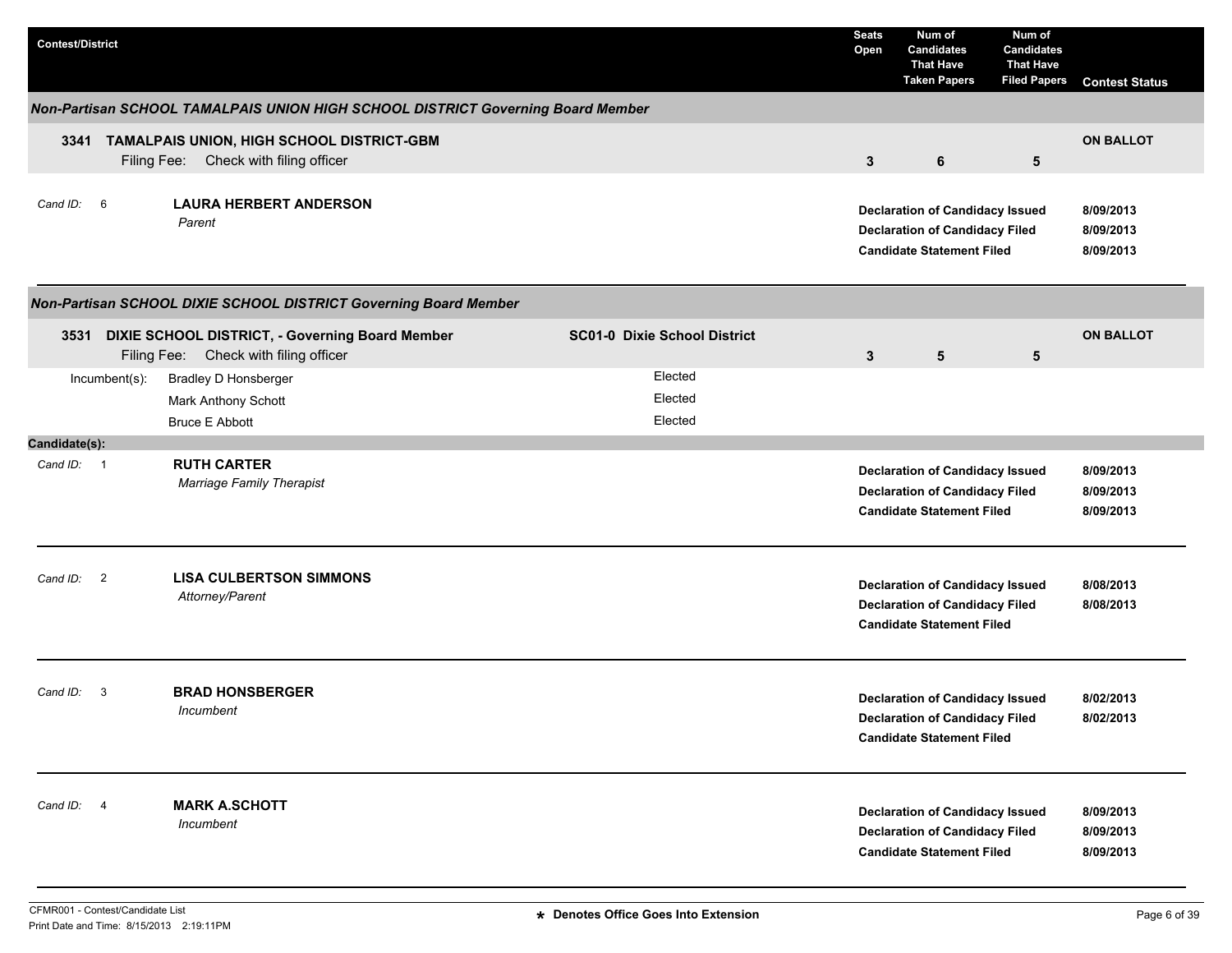| <b>Contest/District</b> |                                                                                     |                                         | <b>Seats</b><br>Open | Num of<br><b>Candidates</b><br><b>That Have</b><br><b>Taken Papers</b>                                              | Num of<br><b>Candidates</b><br><b>That Have</b><br><b>Filed Papers</b> | <b>Contest Status</b>               |
|-------------------------|-------------------------------------------------------------------------------------|-----------------------------------------|----------------------|---------------------------------------------------------------------------------------------------------------------|------------------------------------------------------------------------|-------------------------------------|
|                         | Non-Partisan SCHOOL DIXIE SCHOOL DISTRICT Governing Board Member                    |                                         |                      |                                                                                                                     |                                                                        |                                     |
| 3531<br>Filing Fee:     | DIXIE SCHOOL DISTRICT, - Governing Board Member<br>Check with filing officer        |                                         | $\mathbf{3}$         | $5\phantom{.0}$                                                                                                     | 5                                                                      | <b>ON BALLOT</b>                    |
| Cand ID: 5              | <b>BRUCE ABBOTT</b><br><b>Inbumbent</b>                                             |                                         |                      | <b>Declaration of Candidacy Issued</b><br><b>Declaration of Candidacy Filed</b><br><b>Candidate Statement Filed</b> |                                                                        | 8/08/2013<br>8/08/2013<br>8/08/2013 |
|                         | Non-Partisan SCHOOL KENTFIELD SCHOOL DISTRICT Governing Board Member                |                                         |                      |                                                                                                                     |                                                                        |                                     |
| $\star$                 | 3551 KENTFIELD SCHOOL, DISTRICT-Gov Bd Mem<br>Filing Fee: Check with filing officer | <b>SC03-0 Kentfield School District</b> | 3                    | 5                                                                                                                   | 5                                                                      | <b>ON BALLOT</b>                    |
| $Incumbent(s)$ :        | Ashley Farmer Paff<br>Juli Suzanne Kauffman<br>Cynthia C Roenisch                   | Elected<br>Elected<br>Elected           |                      |                                                                                                                     |                                                                        |                                     |
| Candidate(s):           |                                                                                     |                                         |                      |                                                                                                                     |                                                                        |                                     |
| Cand ID: 1              | <b>HEATHER MCPHAIL SRIDHARAN</b><br>Parent/Businessperson                           |                                         |                      | <b>Declaration of Candidacy Issued</b><br><b>Declaration of Candidacy Filed</b><br><b>Candidate Statement Filed</b> |                                                                        | 7/23/2013<br>7/23/2013<br>7/23/2013 |
| Cand ID: 2              | <b>ASHLEY FARMER PAFF</b><br>Incumbent                                              |                                         |                      | <b>Declaration of Candidacy Issued</b><br><b>Declaration of Candidacy Filed</b><br><b>Candidate Statement Filed</b> |                                                                        | 7/25/2013<br>7/25/2013<br>7/25/2013 |
| Cand ID: 3              | <b>SARAH C. AMES</b><br>Teacher/Business Owner                                      |                                         |                      | <b>Declaration of Candidacy Issued</b><br><b>Declaration of Candidacy Filed</b><br><b>Candidate Statement Filed</b> |                                                                        | 8/14/2013<br>8/14/2013<br>8/14/2013 |
| Cand ID: 4              | <b>KAREN LOEBBAKA</b><br>Community Volunteer                                        |                                         |                      | <b>Declaration of Candidacy Issued</b><br><b>Declaration of Candidacy Filed</b><br><b>Candidate Statement Filed</b> |                                                                        | 8/07/2013<br>8/07/2013<br>8/07/2013 |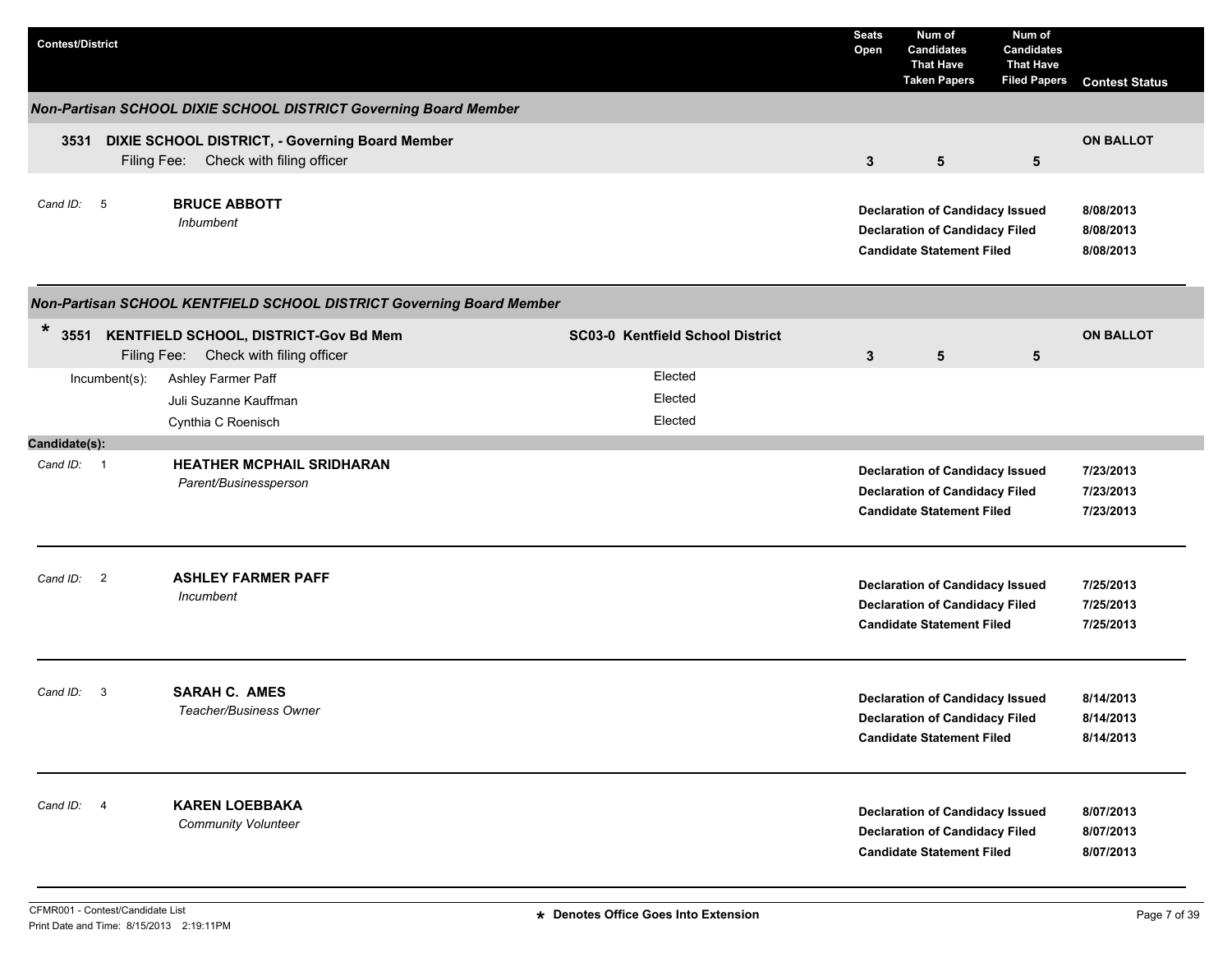| <b>Contest/District</b> |               |                                                                                            |                                         | <b>Seats</b><br>Open | Num of<br><b>Candidates</b><br><b>That Have</b><br><b>Taken Papers</b>                                              | Num of<br><b>Candidates</b><br><b>That Have</b><br><b>Filed Papers</b> | <b>Contest Status</b>               |
|-------------------------|---------------|--------------------------------------------------------------------------------------------|-----------------------------------------|----------------------|---------------------------------------------------------------------------------------------------------------------|------------------------------------------------------------------------|-------------------------------------|
|                         |               | Non-Partisan SCHOOL KENTFIELD SCHOOL DISTRICT Governing Board Member                       |                                         |                      |                                                                                                                     |                                                                        |                                     |
| 3551                    |               | KENTFIELD SCHOOL, DISTRICT-Gov Bd Mem<br>Filing Fee: Check with filing officer             |                                         | $\mathbf{3}$         | $5\phantom{.0}$                                                                                                     | 5                                                                      | <b>ON BALLOT</b>                    |
| Cand ID:                | $-5$          | <b>CYNTHIA C. ROENISCH</b><br>Incumbent                                                    |                                         |                      | <b>Declaration of Candidacy Issued</b><br><b>Declaration of Candidacy Filed</b><br><b>Candidate Statement Filed</b> |                                                                        | 8/08/2013<br>8/08/2013<br>8/08/2013 |
|                         |               | Non-Partisan SCHOOL KENTFIELD SCHOOL DISTRICT Governing Board Member - Short Term          |                                         |                      |                                                                                                                     |                                                                        |                                     |
| 3553                    |               | KENTFIELD SCHOOL DISTRIC, -Gov Bd Mem, Short Term<br>Filing Fee: Check with filing officer | <b>SC03-0 Kentfield School District</b> | $\mathbf{1}$         | $\mathbf{1}$                                                                                                        | $\mathbf{1}$                                                           | <b>NOT ON BALLOT</b>                |
| Candidate(s):           | Incumbent(s): |                                                                                            |                                         |                      |                                                                                                                     |                                                                        |                                     |
| Cand ID: 1              |               | <b>JULI KAUFFMAN</b><br>Trustee, Kentfield School District                                 |                                         |                      | <b>Declaration of Candidacy Issued</b><br><b>Declaration of Candidacy Filed</b><br><b>Candidate Statement Filed</b> |                                                                        | 7/18/2013<br>7/18/2013<br>7/18/2013 |
|                         |               | Non-Partisan SCHOOL LAGUNA JOINT SCHOOL DISTRICT Governing Board Member                    |                                         |                      |                                                                                                                     |                                                                        |                                     |
| $\ast$<br>3571          |               | LAGUNA JOINT SCHOOL, DISTRICT-Gov Bd Mem<br>Filing Fee: Check with filing officer          | SC04-0 Laguna Joint School District     | $\overline{2}$       | $\overline{2}$                                                                                                      | $\mathbf{2}$                                                           | <b>NOT ON BALLOT</b>                |
|                         | Incumbent(s): | Sharon Elizabeth Hess<br>Daniel Philip Hess                                                | Elected<br>Elected                      |                      |                                                                                                                     |                                                                        |                                     |
| Candidate(s):           |               |                                                                                            |                                         |                      |                                                                                                                     |                                                                        |                                     |
| Cand ID: 1              |               | <b>ANNE HARRIS</b><br><b>Elementary Principal</b>                                          |                                         |                      | <b>Declaration of Candidacy Issued</b><br><b>Declaration of Candidacy Filed</b><br><b>Candidate Statement Filed</b> |                                                                        | 8/02/2013<br>8/02/2013              |
| Cand ID: 2              |               | <b>SHARON "BERETTA" HESS</b><br>Incumbent                                                  |                                         |                      | <b>Declaration of Candidacy Issued</b><br><b>Declaration of Candidacy Filed</b><br><b>Candidate Statement Filed</b> |                                                                        | 8/07/2013<br>8/07/2013              |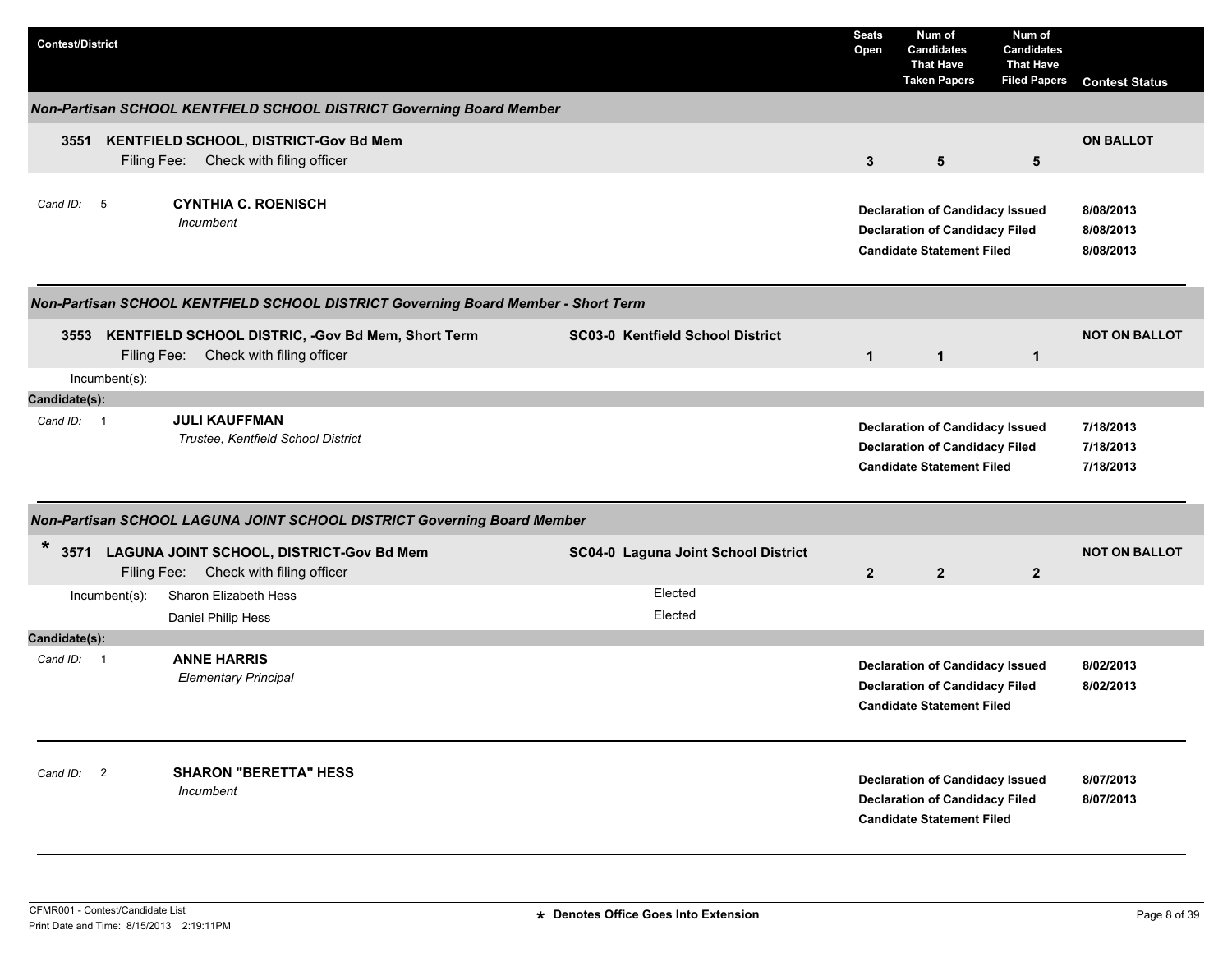| <b>Contest/District</b>                |                                                                                                  |                                              | <b>Seats</b><br>Open | Num of<br><b>Candidates</b><br><b>That Have</b><br><b>Taken Papers</b>                                              | Num of<br>Candidates<br><b>That Have</b><br><b>Filed Papers</b> | <b>Contest Status</b>               |
|----------------------------------------|--------------------------------------------------------------------------------------------------|----------------------------------------------|----------------------|---------------------------------------------------------------------------------------------------------------------|-----------------------------------------------------------------|-------------------------------------|
|                                        | Non-Partisan SCHOOL LAGUNITAS SCHOOL DISTRICT Governing Brd Member                               |                                              |                      |                                                                                                                     |                                                                 |                                     |
|                                        | 3591 LAGUNITAS SCHOOL, DISTRICT-Gov Bd Mem<br>Filing Fee: Check with filing officer              | <b>SC05-0 Lagunitas School District</b>      | $\mathbf{3}$         | $\mathbf{3}$                                                                                                        | 3                                                               | <b>NOT ON BALLOT</b>                |
| $Incumbent(s)$ :                       | Meegan Lee Potter<br>Christopher John Sabec<br>Stephen John Rebscher                             | Appointed to Vacancy<br>Elected<br>Elected   |                      |                                                                                                                     |                                                                 |                                     |
| Candidate(s):                          |                                                                                                  |                                              |                      |                                                                                                                     |                                                                 |                                     |
| Cand ID: 1                             | <b>STEPHEN J. REBSCHER</b><br>Incumbent                                                          |                                              |                      | <b>Declaration of Candidacy Issued</b><br><b>Declaration of Candidacy Filed</b><br><b>Candidate Statement Filed</b> |                                                                 | 8/07/2013<br>8/07/2013<br>8/07/2013 |
| $\overline{2}$<br>Cand ID:             | <b>CHRISTOPHER SABEC</b><br>Incumbent                                                            |                                              |                      | <b>Declaration of Candidacy Issued</b><br><b>Declaration of Candidacy Filed</b><br><b>Candidate Statement Filed</b> |                                                                 | 8/09/2013<br>8/09/2013<br>8/09/2013 |
| Cand ID:<br>-3                         | <b>MEEGAN LEE OCHS-POTTER</b><br>Appointed Incumbent                                             |                                              |                      | <b>Declaration of Candidacy Issued</b><br><b>Declaration of Candidacy Filed</b><br><b>Candidate Statement Filed</b> |                                                                 | 8/07/2013<br>8/07/2013<br>8/07/2013 |
|                                        | Non-Partisan SCHOOL LARKSPUR-CORTE MADERA SCHOOL DISTRICT Governing Board Member                 |                                              |                      |                                                                                                                     |                                                                 |                                     |
| *                                      | 3611 LARKSPUR-CORTE MADERA, SCHOOL DISTRICT-GovBdMer<br>Check with filing officer<br>Filing Fee: | SC06-0 Larkspur-Corte Madera School District | 3                    | 6                                                                                                                   | 6                                                               | <b>ON BALLOT</b>                    |
| $Incumbent(s)$ :                       | Sheri Lynne Mowbray                                                                              | Elected                                      |                      |                                                                                                                     |                                                                 |                                     |
|                                        | Susan Elizabeth Christman                                                                        | Elected                                      |                      |                                                                                                                     |                                                                 |                                     |
|                                        | Philip L Wade                                                                                    | Elected                                      |                      |                                                                                                                     |                                                                 |                                     |
| Candidate(s):                          |                                                                                                  |                                              |                      |                                                                                                                     |                                                                 |                                     |
| Cand ID:<br>$\overline{\phantom{0}}$ 1 | <b>SUSAN E. CHRISTMAN</b><br>Incumbent                                                           |                                              |                      | <b>Declaration of Candidacy Issued</b><br><b>Declaration of Candidacy Filed</b><br><b>Candidate Statement Filed</b> |                                                                 | 7/15/2013<br>7/15/2013<br>7/15/2013 |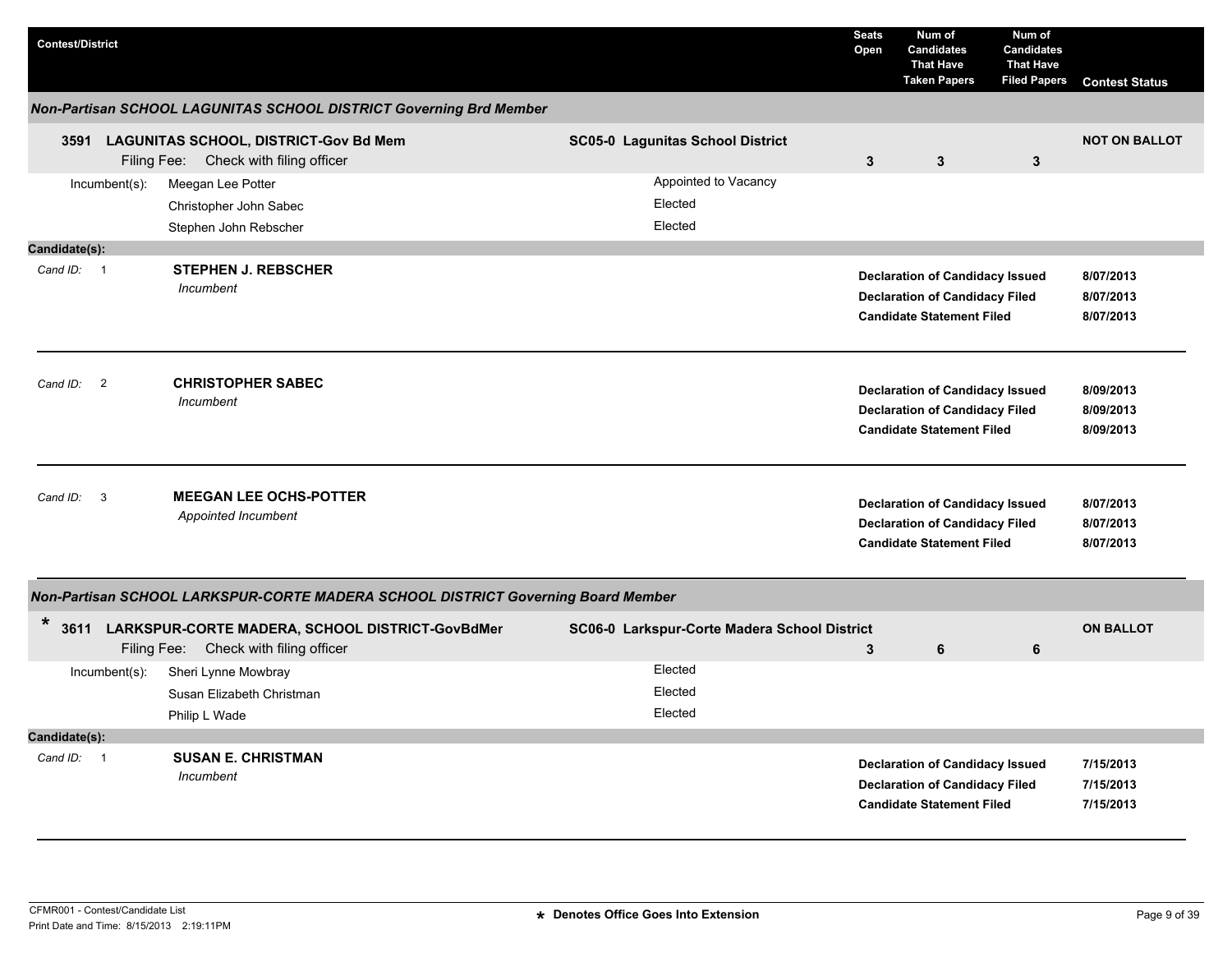| <b>Contest/District</b> |                          |                                                                                                  |                                       | <b>Seats</b><br>Open | Num of<br><b>Candidates</b><br><b>That Have</b><br><b>Taken Papers</b>                                              | Num of<br><b>Candidates</b><br><b>That Have</b><br><b>Filed Papers</b> | <b>Contest Status</b>               |
|-------------------------|--------------------------|--------------------------------------------------------------------------------------------------|---------------------------------------|----------------------|---------------------------------------------------------------------------------------------------------------------|------------------------------------------------------------------------|-------------------------------------|
|                         |                          | Non-Partisan SCHOOL LARKSPUR-CORTE MADERA SCHOOL DISTRICT Governing Board Member                 |                                       |                      |                                                                                                                     |                                                                        |                                     |
|                         |                          | 3611 LARKSPUR-CORTE MADERA, SCHOOL DISTRICT-GovBdMer<br>Check with filing officer<br>Filing Fee: |                                       | $\mathbf{3}$         | 6                                                                                                                   | 6                                                                      | <b>ON BALLOT</b>                    |
| Cand ID: 2              |                          | <b>MAYA TUVE</b><br><b>Environmental Designer/Parent</b>                                         |                                       |                      | <b>Declaration of Candidacy Issued</b><br><b>Declaration of Candidacy Filed</b><br><b>Candidate Statement Filed</b> |                                                                        | 7/26/2013<br>7/26/2013<br>7/26/2013 |
| Cand ID: 3              |                          | <b>ANDREA K. PIERPONT</b><br>Parent/Business Consultant                                          |                                       |                      | <b>Declaration of Candidacy Issued</b><br><b>Declaration of Candidacy Filed</b><br><b>Candidate Statement Filed</b> |                                                                        | 7/15/2013<br>7/15/2013<br>7/15/2013 |
| Cand ID:                | $\overline{\phantom{a}}$ | <b>NADINE AARSHEIM</b><br>Attorney/Mother                                                        |                                       |                      | <b>Declaration of Candidacy Issued</b><br><b>Declaration of Candidacy Filed</b><br><b>Candidate Statement Filed</b> |                                                                        | 8/05/2013<br>8/05/2013<br>8/05/2013 |
| Cand ID: 5              |                          | <b>DANIEL R. DURKIN</b><br>Parent                                                                |                                       |                      | <b>Declaration of Candidacy Issued</b><br><b>Declaration of Candidacy Filed</b><br><b>Candidate Statement Filed</b> |                                                                        | 8/01/2013<br>8/01/2013<br>8/01/2013 |
| Cand ID:                | 6                        | <b>JENNIFER BAIR BERNABEI</b><br><b>Licensed Insurance Agent</b>                                 |                                       |                      | <b>Declaration of Candidacy Issued</b><br><b>Declaration of Candidacy Filed</b><br><b>Candidate Statement Filed</b> |                                                                        | 8/14/2013<br>8/14/2013<br>8/14/2013 |
|                         |                          | Non-Partisan SCHOOL LINCOLN SCHOOL DISTRICT Governing Board Member                               |                                       |                      |                                                                                                                     |                                                                        |                                     |
| $\star$                 |                          | 3631 LINCOLN SCHOOL DISTRICT, - Governing Board Member<br>Filing Fee: Check with filing officer  | <b>SC07-0 Lincoln School District</b> | $\mathbf{2}$         | $\overline{2}$                                                                                                      | $\overline{2}$                                                         | <b>NOT ON BALLOT</b>                |
|                         | Incumbent(s):            | Robert Frank Corda<br>James Joseph Grossi Jr                                                     | Appointed in Lieu<br>Elected          |                      |                                                                                                                     |                                                                        |                                     |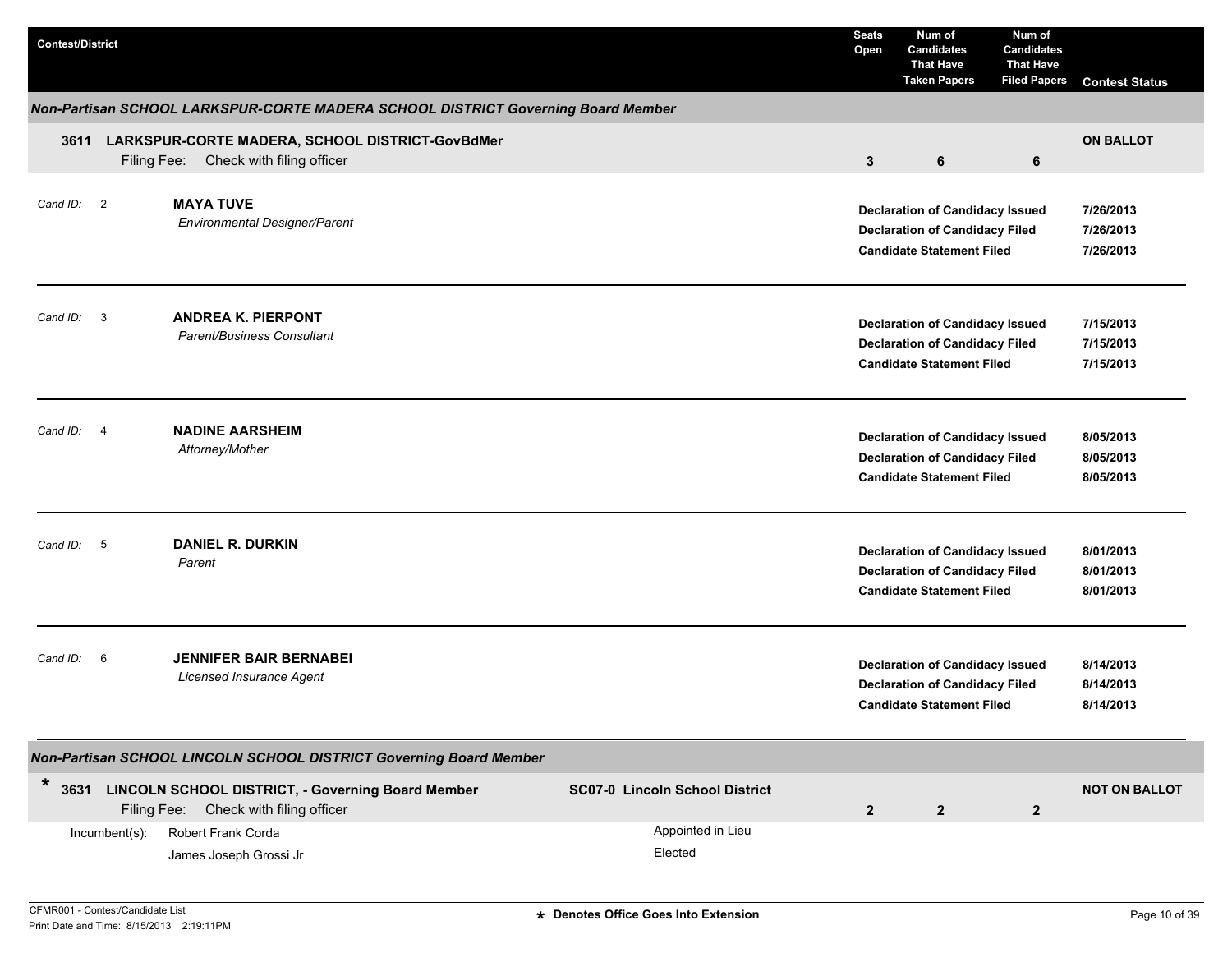| <b>Contest/District</b>    |               |                                                                                                 |                                    | <b>Seats</b><br>Open | Num of<br><b>Candidates</b><br><b>That Have</b><br><b>Taken Papers</b>                                              | Num of<br><b>Candidates</b><br><b>That Have</b><br><b>Filed Papers</b> | <b>Contest Status</b>  |
|----------------------------|---------------|-------------------------------------------------------------------------------------------------|------------------------------------|----------------------|---------------------------------------------------------------------------------------------------------------------|------------------------------------------------------------------------|------------------------|
|                            |               | Non-Partisan SCHOOL LINCOLN SCHOOL DISTRICT Governing Board Member                              |                                    |                      |                                                                                                                     |                                                                        |                        |
|                            |               | 3631 LINCOLN SCHOOL DISTRICT, - Governing Board Member<br>Filing Fee: Check with filing officer |                                    | $\overline{2}$       | $\overline{2}$                                                                                                      | $\mathbf{2}$                                                           | <b>NOT ON BALLOT</b>   |
| Candidate(s):              |               |                                                                                                 |                                    |                      |                                                                                                                     |                                                                        |                        |
| Cand ID: 1                 |               | JAMES JOSEPH GROSSI, JR<br><b>Ballot Designation Not Submitted</b>                              |                                    |                      | <b>Declaration of Candidacy Issued</b><br><b>Declaration of Candidacy Filed</b><br><b>Candidate Statement Filed</b> |                                                                        | 7/29/2013<br>7/29/2013 |
| Cand ID: 2                 |               | <b>JANEEN CORDA</b><br>Parent/Legal Assistant                                                   |                                    |                      | <b>Declaration of Candidacy Issued</b><br><b>Declaration of Candidacy Filed</b><br><b>Candidate Statement Filed</b> |                                                                        | 8/09/2013<br>8/09/2013 |
|                            |               | Non-Partisan SCHOOL MILL VALLEY SCHOOL DISTRICT Governing Board Member                          |                                    |                      |                                                                                                                     |                                                                        |                        |
| $\ast$                     |               | 3651 MILL VALLEY SCHOOL, DISTRICT-Gov Bd Mem<br>Filing Fee: Check with filing officer           | SC08-0 Mill Valley School District | 3                    | $\mathbf{3}$                                                                                                        | 3                                                                      | <b>NOT ON BALLOT</b>   |
|                            | Incumbent(s): | <b>Robin Breen Moses</b>                                                                        | Elected                            |                      |                                                                                                                     |                                                                        |                        |
|                            |               | Raoul Wertz                                                                                     | Elected                            |                      |                                                                                                                     |                                                                        |                        |
|                            |               | Steven Jackson Sell                                                                             | Elected                            |                      |                                                                                                                     |                                                                        |                        |
| Candidate(s):              |               |                                                                                                 |                                    |                      |                                                                                                                     |                                                                        |                        |
| Cand ID: 1                 |               | <b>TODD H. MAY</b><br><b>Ballot Designation Not Submitted</b>                                   |                                    |                      | <b>Declaration of Candidacy Issued</b><br><b>Declaration of Candidacy Filed</b><br><b>Candidate Statement Filed</b> |                                                                        | 7/15/2013<br>7/15/2013 |
| Cand ID:<br>$\overline{2}$ |               | <b>ROBIN BREEN MOSES</b><br>Incumbent                                                           |                                    |                      | <b>Declaration of Candidacy Issued</b><br><b>Declaration of Candidacy Filed</b><br><b>Candidate Statement Filed</b> |                                                                        | 7/15/2013<br>8/01/2013 |
| Cand ID: 3                 |               | <b>MARCO S. PARDI</b><br><b>Media Business Executive</b>                                        |                                    |                      | <b>Declaration of Candidacy Issued</b><br><b>Declaration of Candidacy Filed</b><br><b>Candidate Statement Filed</b> |                                                                        | 8/06/2013<br>8/06/2013 |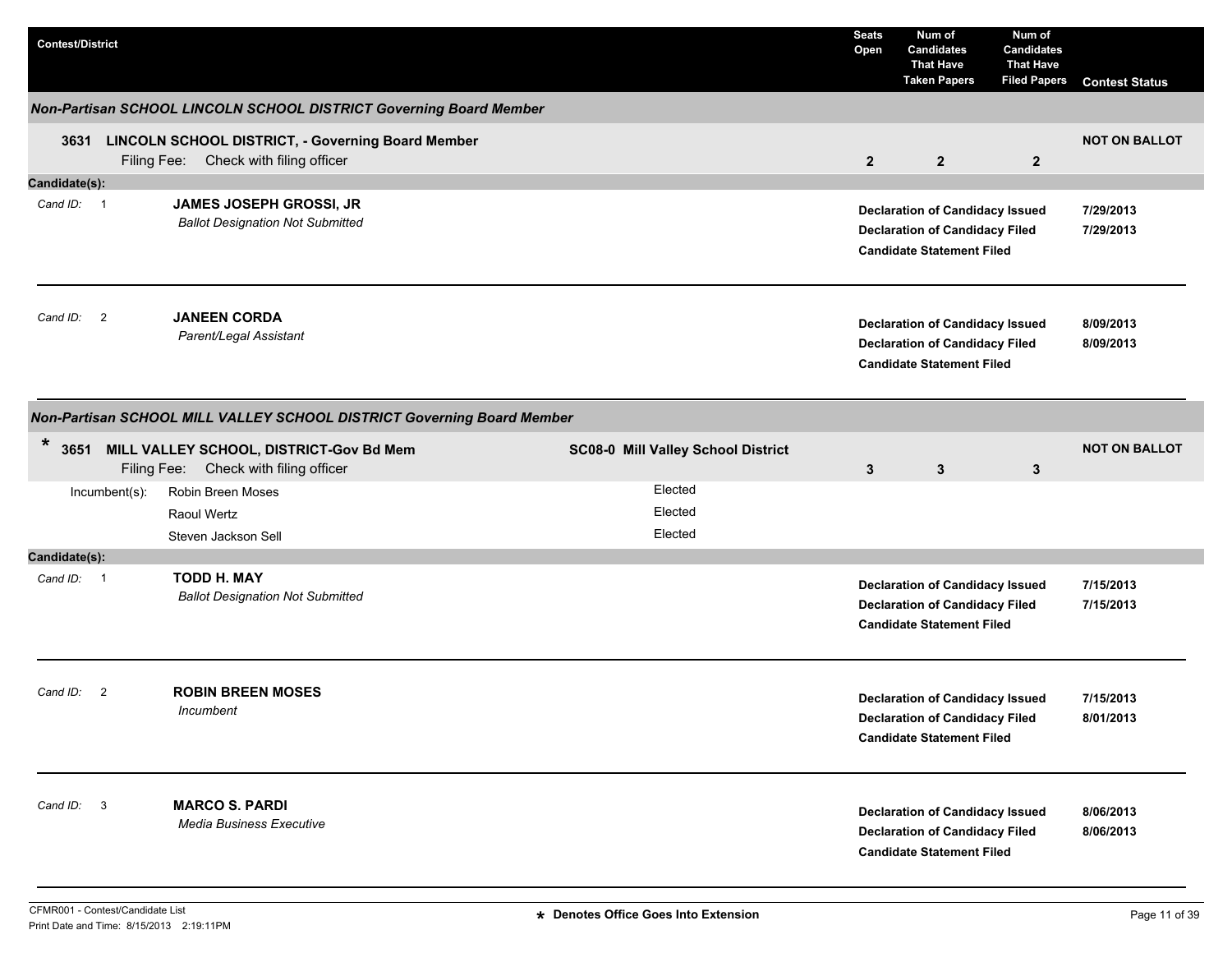| <b>Contest/District</b>                |                                                                                                 |                                          | <b>Seats</b><br>Open | Num of<br><b>Candidates</b><br><b>That Have</b><br><b>Taken Papers</b>                                              | Num of<br><b>Candidates</b><br><b>That Have</b><br><b>Filed Papers</b> | <b>Contest Status</b>               |
|----------------------------------------|-------------------------------------------------------------------------------------------------|------------------------------------------|----------------------|---------------------------------------------------------------------------------------------------------------------|------------------------------------------------------------------------|-------------------------------------|
|                                        | Non-Partisan SCHOOL NICASIO SCHOOL DISTRICT Governing Board Member                              |                                          |                      |                                                                                                                     |                                                                        |                                     |
| $\star$                                | 3671 NICASIO SCHOOL DISTRICT, - Governing Board Member<br>Filing Fee: Check with filing officer | <b>SC09-0 Nicasio School District</b>    | $\overline{2}$       | $\overline{2}$                                                                                                      | $\overline{2}$                                                         | <b>NOT ON BALLOT</b>                |
| $Incumbent(s)$ :                       | Kimberly Kirkman Wallach                                                                        | Elected                                  |                      |                                                                                                                     |                                                                        |                                     |
|                                        | Madeleine E Sloane                                                                              | Elected                                  |                      |                                                                                                                     |                                                                        |                                     |
| Candidate(s):                          |                                                                                                 |                                          |                      |                                                                                                                     |                                                                        |                                     |
| Cand ID: 1                             | <b>JASON H. SNELL</b><br><b>Ballot Designation Not Submitted</b>                                |                                          |                      | <b>Declaration of Candidacy Issued</b><br><b>Declaration of Candidacy Filed</b><br><b>Candidate Statement Filed</b> |                                                                        | 7/15/2013<br>7/15/2013<br>7/15/2013 |
| Cand ID:<br>$\overline{\phantom{0}}^2$ | <b>MADELEINE E. SLOANE</b><br>Trustee, Nicasio School District                                  |                                          |                      | <b>Declaration of Candidacy Issued</b><br><b>Declaration of Candidacy Filed</b><br><b>Candidate Statement Filed</b> |                                                                        | 7/29/2013<br>7/29/2013              |
|                                        | Non-Partisan SCHOOL REED UNION SCHOOL DISTRICT Governing Board Member                           |                                          |                      |                                                                                                                     |                                                                        |                                     |
| *                                      | 3691 REED UNION SCHOOL, DISTRICT-Gov Bd Mem<br>Filing Fee: Check with filing officer            | <b>SC11-0 Reed Union School District</b> | $\mathbf{3}$         | $\mathbf{3}$                                                                                                        | 3                                                                      | <b>NOT ON BALLOT</b>                |
| Incumbent(s):                          | <b>Howard Marc Block</b>                                                                        | Elected                                  |                      |                                                                                                                     |                                                                        |                                     |
|                                        | <b>Robert William Scannell</b>                                                                  | Elected                                  |                      |                                                                                                                     |                                                                        |                                     |
|                                        | Nancy Walker O Neill                                                                            | Elected                                  |                      |                                                                                                                     |                                                                        |                                     |
| Candidate(s):                          |                                                                                                 |                                          |                      |                                                                                                                     |                                                                        |                                     |
| Cand ID: 1                             | <b>HOWARD MARC BLOCK</b><br>Incumbent                                                           |                                          |                      | <b>Declaration of Candidacy Issued</b><br><b>Declaration of Candidacy Filed</b><br><b>Candidate Statement Filed</b> |                                                                        | 7/17/2013<br>7/17/2013<br>7/17/2013 |
| Cand ID: 2                             | <b>NANCY WALKER O'NEILL</b><br>Trustee, Reed Union School District                              |                                          |                      | <b>Declaration of Candidacy Issued</b><br><b>Declaration of Candidacy Filed</b><br><b>Candidate Statement Filed</b> |                                                                        | 8/02/2013<br>8/02/2013<br>8/02/2013 |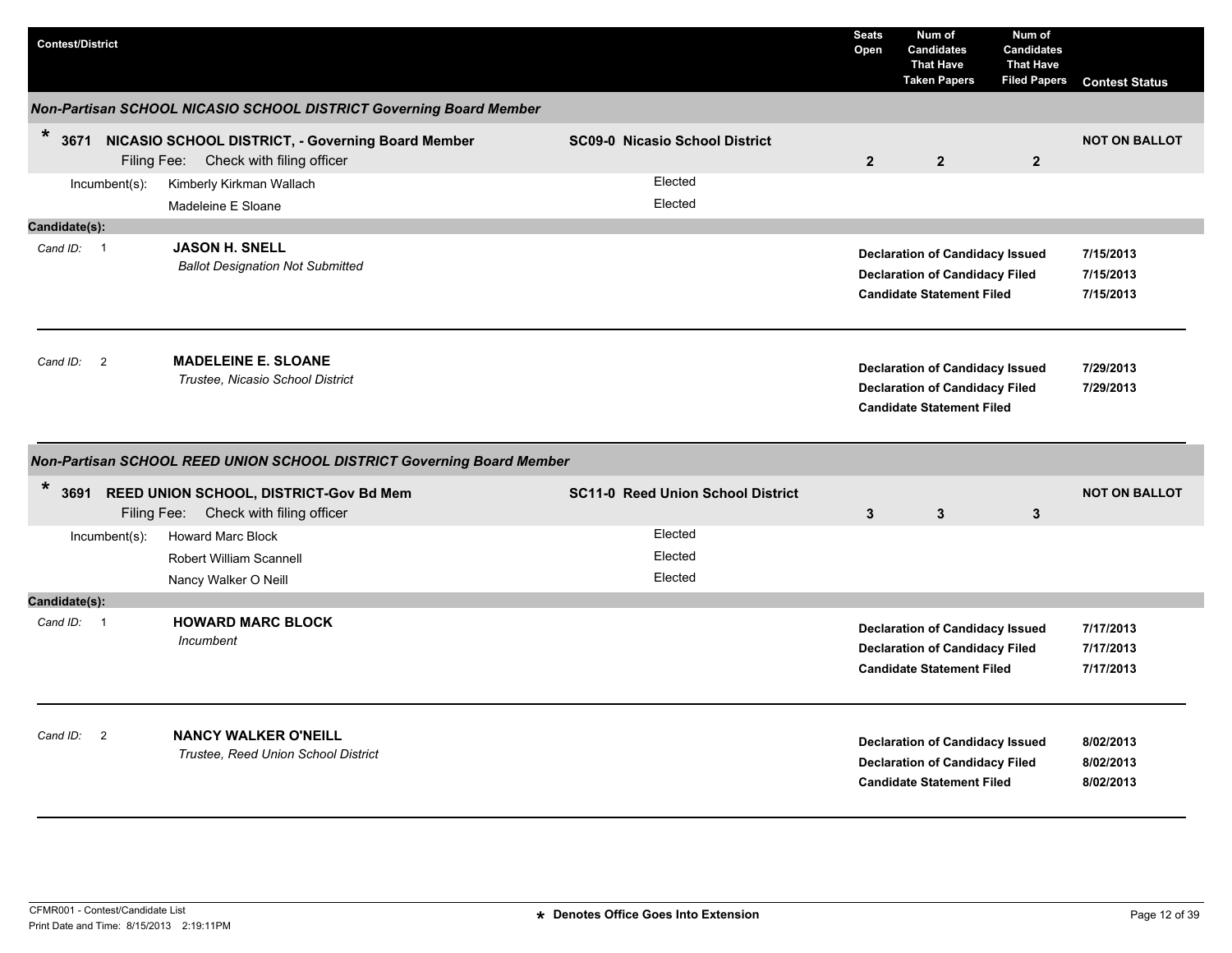| <b>Contest/District</b>     |                                                                                              |                                    | <b>Seats</b><br>Open | Num of<br><b>Candidates</b><br><b>That Have</b><br><b>Taken Papers</b>                                              | Num of<br><b>Candidates</b><br><b>That Have</b><br><b>Filed Papers</b> | <b>Contest Status</b>               |
|-----------------------------|----------------------------------------------------------------------------------------------|------------------------------------|----------------------|---------------------------------------------------------------------------------------------------------------------|------------------------------------------------------------------------|-------------------------------------|
|                             | Non-Partisan SCHOOL REED UNION SCHOOL DISTRICT Governing Board Member                        |                                    |                      |                                                                                                                     |                                                                        |                                     |
|                             | 3691 REED UNION SCHOOL, DISTRICT-Gov Bd Mem<br>Filing Fee: Check with filing officer         |                                    | $\mathbf{3}$         | $\mathbf{3}$                                                                                                        | $\mathbf{3}$                                                           | <b>NOT ON BALLOT</b>                |
| Cand ID: 3                  | A. J. BRADY<br>Father/Attorney                                                               |                                    |                      | <b>Declaration of Candidacy Issued</b><br><b>Declaration of Candidacy Filed</b><br><b>Candidate Statement Filed</b> |                                                                        | 8/14/2013<br>8/14/2013<br>8/14/2013 |
|                             | Non-Partisan SCHOOL ROSS SCHOOL DISTRICT Governing Board Member                              |                                    |                      |                                                                                                                     |                                                                        |                                     |
| $\ast$                      | 3711 ROSS SCHOOL DISTRICT, - Governing Board Member<br>Filing Fee: Check with filing officer | <b>SC12-0 Ross School District</b> | $\mathbf{3}$         | 4                                                                                                                   | $\mathbf{3}$                                                           | <b>NOT ON BALLOT</b>                |
| Incumbent(s):               | Robert Anthony Dickinson                                                                     | Elected                            |                      |                                                                                                                     |                                                                        |                                     |
|                             | <b>Todd Austin Blake</b>                                                                     | Elected                            |                      |                                                                                                                     |                                                                        |                                     |
|                             | Stanley Whitaker Gaither                                                                     | Elected                            |                      |                                                                                                                     |                                                                        |                                     |
| Candidate(s):<br>Cand ID: 1 | <b>TODD A. BLAKE</b><br><i><u><b>Incumbent</b></u></i>                                       |                                    |                      | <b>Declaration of Candidacy Issued</b><br><b>Declaration of Candidacy Filed</b><br><b>Candidate Statement Filed</b> |                                                                        | 7/15/2013<br>7/15/2013<br>7/15/2013 |
| Cand ID:<br>$\overline{2}$  | <b>ELIZABETH ROBBINS</b><br>Candidacy withdrawn                                              |                                    |                      | <b>Declaration of Candidacy Issued</b><br><b>Declaration of Candidacy Filed</b><br><b>Candidate Statement Filed</b> |                                                                        |                                     |
| Cand ID:<br>3               | <b>WHIT GAITHER</b><br>Incumbent                                                             |                                    |                      | <b>Declaration of Candidacy Issued</b><br><b>Declaration of Candidacy Filed</b><br><b>Candidate Statement Filed</b> |                                                                        | 7/22/2013<br>7/22/2013<br>7/22/2013 |
| Cand ID: 4                  | <b>JOSH FISHER</b><br>Investment Management/Parent                                           |                                    |                      | <b>Declaration of Candidacy Issued</b><br><b>Declaration of Candidacy Filed</b><br><b>Candidate Statement Filed</b> |                                                                        | 7/18/2013<br>7/18/2013<br>7/18/2013 |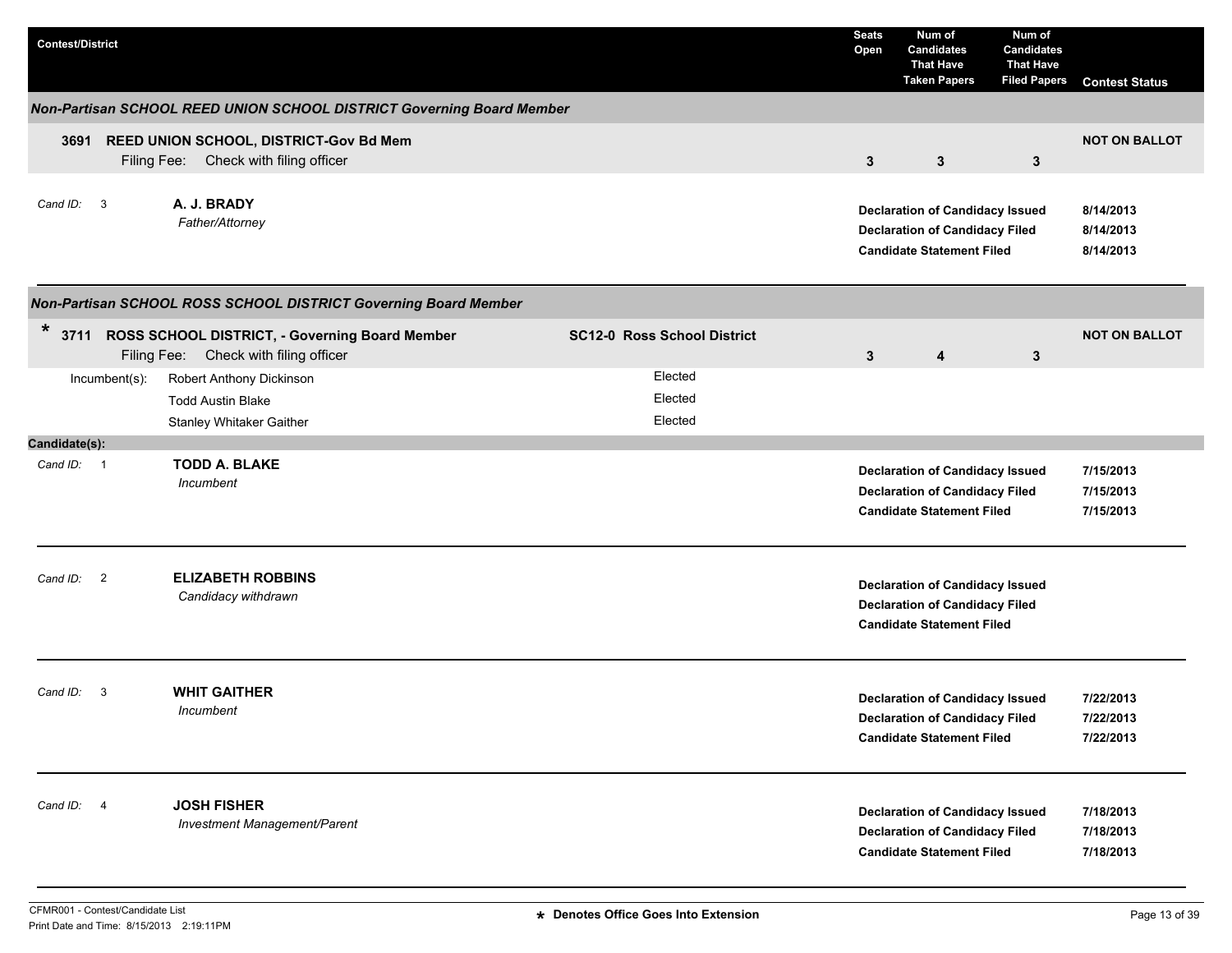| <b>Contest/District</b>                                                      |                                                                                                                                                                     |                                           | <b>Seats</b><br>Open | Num of<br><b>Candidates</b><br><b>That Have</b><br><b>Taken Papers</b>                                              | Num of<br><b>Candidates</b><br><b>That Have</b><br><b>Filed Papers</b> | <b>Contest Status</b>               |
|------------------------------------------------------------------------------|---------------------------------------------------------------------------------------------------------------------------------------------------------------------|-------------------------------------------|----------------------|---------------------------------------------------------------------------------------------------------------------|------------------------------------------------------------------------|-------------------------------------|
|                                                                              | Non-Partisan SCHOOL ROSS VALLEY SCHOOL DISTRICT Governing Board Member                                                                                              |                                           |                      |                                                                                                                     |                                                                        |                                     |
| $\ast$                                                                       | 3731 ROSS VALLEY SCHOOL, DISTRICT-Gov Bd Mem<br>Filing Fee: Check with filing officer                                                                               | <b>SC13-0 Ross Valley School District</b> | $\overline{2}$       | $\overline{2}$                                                                                                      | $\overline{2}$                                                         | <b>NOT ON BALLOT</b>                |
| Incumbent(s):                                                                | Chris Carlucci<br>Heidi Kritscher Weller                                                                                                                            | Elected<br>Elected                        |                      |                                                                                                                     |                                                                        |                                     |
| Candidate(s):                                                                |                                                                                                                                                                     |                                           |                      |                                                                                                                     |                                                                        |                                     |
| Cand ID: 1                                                                   | <b>WESLEY PRATT</b><br>Attorney                                                                                                                                     |                                           |                      | <b>Declaration of Candidacy Issued</b><br><b>Declaration of Candidacy Filed</b><br><b>Candidate Statement Filed</b> |                                                                        | 7/24/2013<br>7/24/2013<br>7/24/2013 |
| $\overline{2}$<br>Cand ID:                                                   | <b>AMY STOCK</b><br>Parent/Business Owner                                                                                                                           |                                           |                      | <b>Declaration of Candidacy Issued</b><br><b>Declaration of Candidacy Filed</b><br><b>Candidate Statement Filed</b> |                                                                        | 8/06/2013<br>8/06/2013<br>8/06/2013 |
| $\ast$                                                                       | Non-Partisan SCHOOL SAN RAFAEL BOARD OF EDUCATION Governing Board Member<br>3751 SAN RAFAEL BOARD OF, EDUCATION-Gov Bd Mem<br>Filing Fee: Check with filing officer | HS01-0 San Rafael High School District    | $\overline{2}$       | $\overline{2}$                                                                                                      | $\overline{2}$                                                         | <b>NOT ON BALLOT</b>                |
| $Incumbent(s)$ :                                                             | G M Natu Tuatagaloa<br>Jon Robert Loberg                                                                                                                            | Elected<br>Elected                        |                      |                                                                                                                     |                                                                        |                                     |
| Candidate(s):                                                                |                                                                                                                                                                     |                                           |                      |                                                                                                                     |                                                                        |                                     |
| Cand ID: 1                                                                   | <b>RACHEL KERTZ</b><br>Mother/Program Manager                                                                                                                       |                                           |                      | <b>Declaration of Candidacy Issued</b><br><b>Declaration of Candidacy Filed</b><br><b>Candidate Statement Filed</b> |                                                                        | 8/06/2013<br>8/06/2013<br>8/06/2013 |
| Cand ID:<br>$\overline{2}$                                                   | <b>NATU TUATAGALOA</b><br><i><b>Incumbent</b></i>                                                                                                                   |                                           |                      | <b>Declaration of Candidacy Issued</b><br><b>Declaration of Candidacy Filed</b><br><b>Candidate Statement Filed</b> |                                                                        | 8/07/2013<br>8/07/2013<br>8/07/2013 |
|                                                                              | Non-Partisan SCHOOL UNION JOINT SCHOOL DISTRICT Governing Board Member                                                                                              |                                           |                      |                                                                                                                     |                                                                        |                                     |
|                                                                              | 3791 UNION JOINT SCHOOL, DISTRICT-Gov Bd Mem<br>Filing Fee: Check with filing officer                                                                               | <b>SC17-0 Union Joint School District</b> | $\mathbf{2}$         | $\mathbf{2}$                                                                                                        | $\mathbf{2}$                                                           | <b>NOT ON BALLOT</b>                |
| Incumbent(s):                                                                | Diane L Rowley                                                                                                                                                      | Elected                                   |                      |                                                                                                                     |                                                                        |                                     |
| CFMR001 - Contest/Candidate List<br>Print Date and Time: 8/15/2013 2:19:11PM |                                                                                                                                                                     | * Denotes Office Goes Into Extension      |                      |                                                                                                                     |                                                                        | Page 14 of 39                       |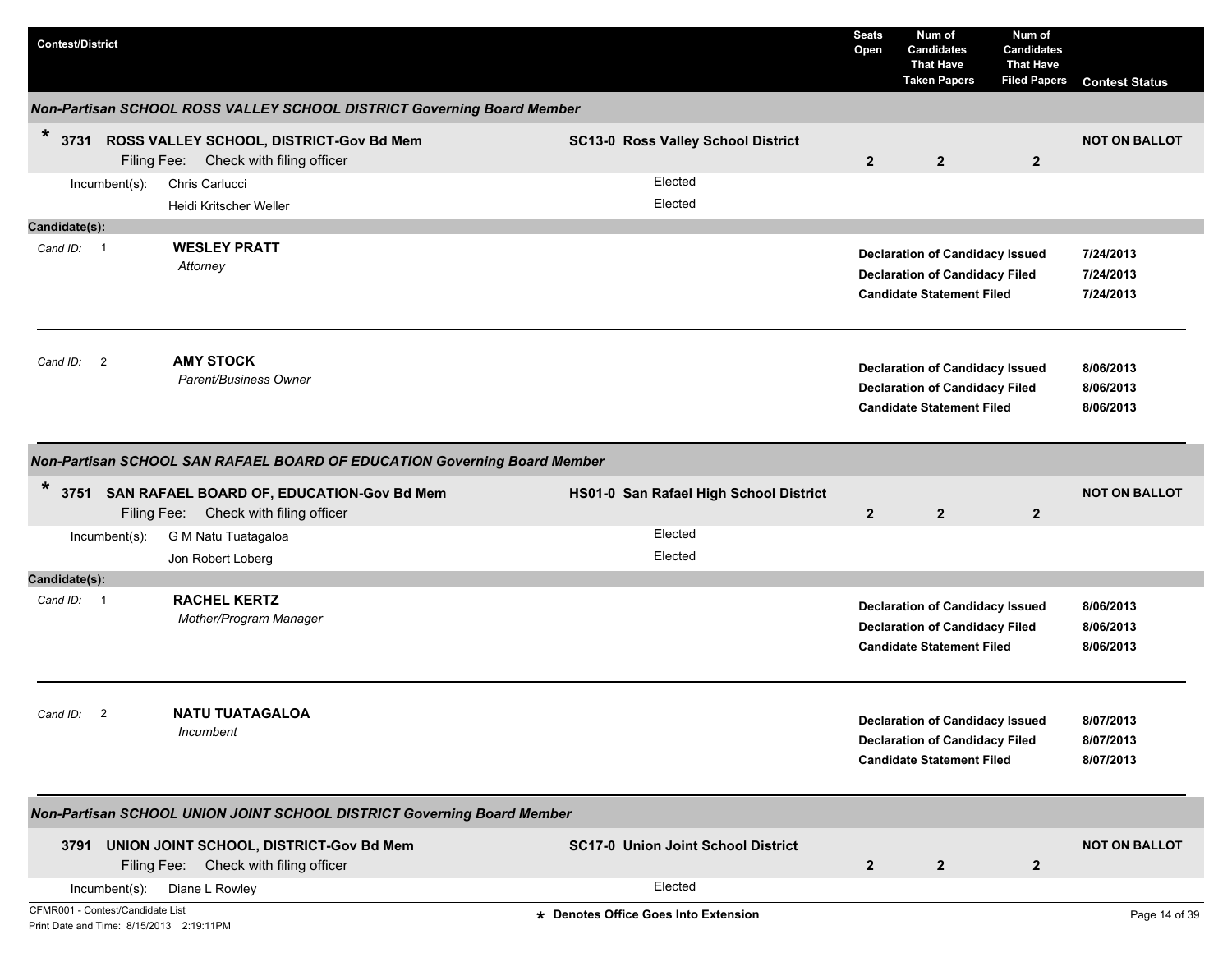| <b>Contest/District</b> |                                                                                         |                                           | <b>Seats</b><br>Open | Num of<br><b>Candidates</b><br><b>That Have</b><br><b>Taken Papers</b>                                              | Num of<br><b>Candidates</b><br><b>That Have</b><br><b>Filed Papers</b> | <b>Contest Status</b>               |
|-------------------------|-----------------------------------------------------------------------------------------|-------------------------------------------|----------------------|---------------------------------------------------------------------------------------------------------------------|------------------------------------------------------------------------|-------------------------------------|
|                         | Non-Partisan SCHOOL UNION JOINT SCHOOL DISTRICT Governing Board Member                  |                                           |                      |                                                                                                                     |                                                                        |                                     |
| 3791                    | UNION JOINT SCHOOL, DISTRICT-Gov Bd Mem<br>Check with filing officer<br>Filing Fee:     | <b>SC17-0 Union Joint School District</b> | $\mathbf{2}$         | $\overline{2}$                                                                                                      | $\overline{2}$                                                         | <b>NOT ON BALLOT</b>                |
| Incumbent(s):           | Lisa Maria Hartman                                                                      | Elected                                   |                      |                                                                                                                     |                                                                        |                                     |
| Candidate(s):           |                                                                                         |                                           |                      |                                                                                                                     |                                                                        |                                     |
| Cand ID: 1              | <b>LISA HARTMAN</b><br><b>Ballot Designation Not Submitted</b>                          |                                           |                      | <b>Declaration of Candidacy Issued</b><br><b>Declaration of Candidacy Filed</b><br><b>Candidate Statement Filed</b> |                                                                        | 8/09/2013<br>8/09/2013              |
| Cand ID: 2              | <b>DIANE L. ROWLEY</b><br>Incumbent                                                     |                                           |                      | <b>Declaration of Candidacy Issued</b><br><b>Declaration of Candidacy Filed</b><br><b>Candidate Statement Filed</b> |                                                                        | 8/09/2013<br>8/09/2013              |
|                         | Non-Partisan MUNICIPAL TOWN OF CORTE MADERA Member, Town Council                        |                                           |                      |                                                                                                                     |                                                                        |                                     |
|                         | 5045 TOWN OF CORTE MADERA, Member Town Council<br>Filing Fee: Check with filing officer | *502-0 Town Of Corte Madera               | 3                    | 5                                                                                                                   | 4                                                                      | <b>ON BALLOT</b>                    |
| $Incumbent(s)$ :        | Michael Andrew Lappert                                                                  | Elected                                   |                      |                                                                                                                     |                                                                        |                                     |
|                         | Carla Stone Condon                                                                      | Elected                                   |                      |                                                                                                                     |                                                                        |                                     |
|                         | Diane L Furst                                                                           | Elected                                   |                      |                                                                                                                     |                                                                        |                                     |
| Candidate(s):           |                                                                                         |                                           |                      |                                                                                                                     |                                                                        |                                     |
| Cand ID: 1              | <b>DAVID W. KUNHARDT</b><br><b>Ballot Designation</b>                                   |                                           |                      | <b>Declaration of Candidacy Issued</b><br><b>Declaration of Candidacy Filed</b><br><b>Candidate Statement Filed</b> |                                                                        | 7/26/2013<br>7/26/2013<br>7/26/2013 |
| Cand ID: 2              | <b>CARLA STONE CONDON</b><br>Incumbent                                                  |                                           |                      | <b>Declaration of Candidacy Issued</b><br><b>Declaration of Candidacy Filed</b><br><b>Candidate Statement Filed</b> |                                                                        | 8/09/2013<br>8/09/2013<br>8/09/2013 |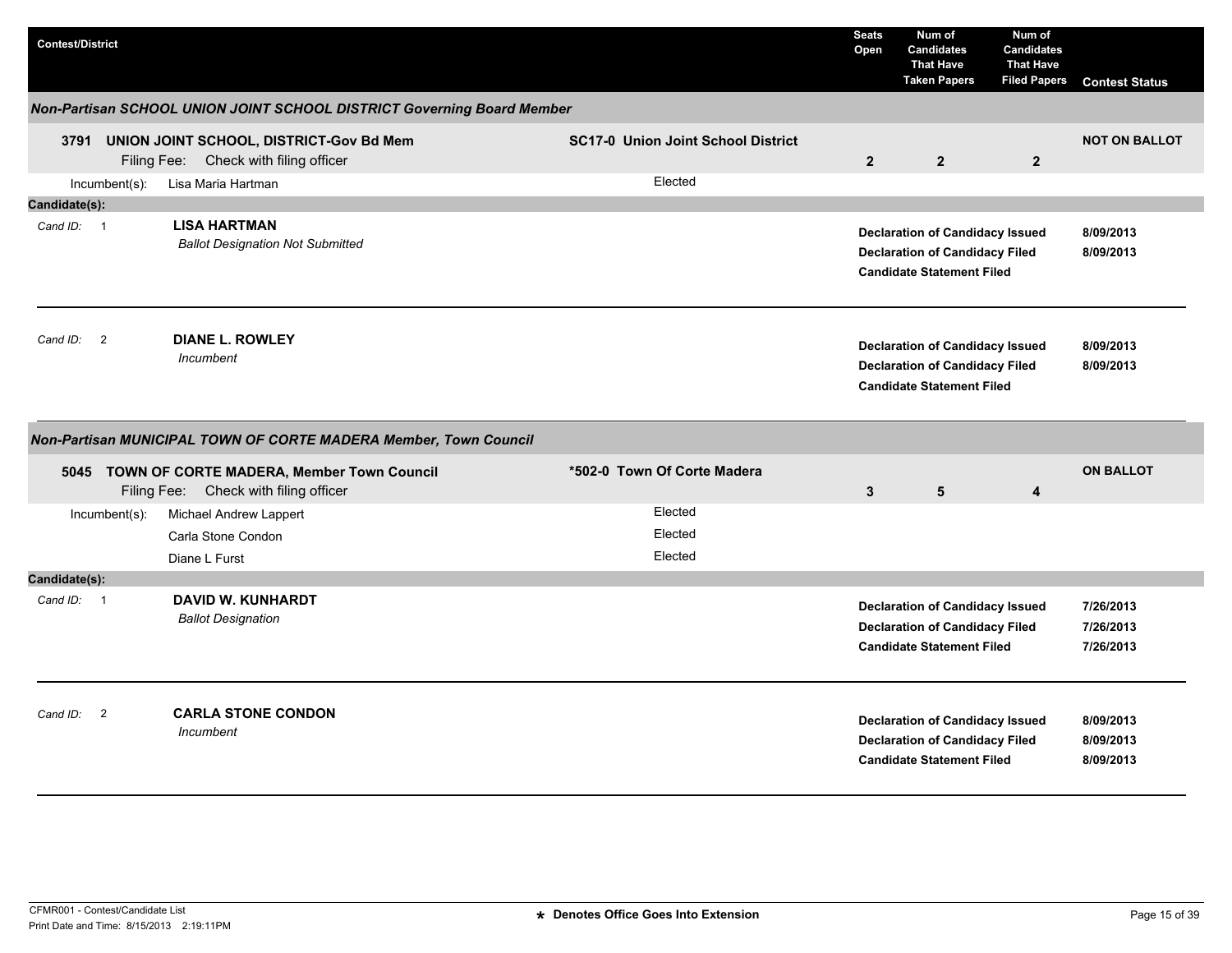| <b>Contest/District</b>    |                                                                                         |                                            | <b>Seats</b><br>Open | Num of<br><b>Candidates</b><br><b>That Have</b><br><b>Taken Papers</b>                                              | Num of<br><b>Candidates</b><br><b>That Have</b><br><b>Filed Papers</b> | <b>Contest Status</b>               |
|----------------------------|-----------------------------------------------------------------------------------------|--------------------------------------------|----------------------|---------------------------------------------------------------------------------------------------------------------|------------------------------------------------------------------------|-------------------------------------|
|                            | Non-Partisan MUNICIPAL TOWN OF CORTE MADERA Member, Town Council                        |                                            |                      |                                                                                                                     |                                                                        |                                     |
| 5045                       | TOWN OF CORTE MADERA, Member Town Council<br>Filing Fee: Check with filing officer      |                                            | 3                    | $5\phantom{.0}$                                                                                                     | 4                                                                      | <b>ON BALLOT</b>                    |
| Cand ID: 3                 | <b>MICHAEL LAPPERT</b><br>Incumbent                                                     |                                            |                      | <b>Declaration of Candidacy Issued</b><br><b>Declaration of Candidacy Filed</b><br><b>Candidate Statement Filed</b> |                                                                        | 8/09/2013<br>8/09/2013<br>8/09/2013 |
| Cand ID:<br>$\overline{4}$ | <b>DIANE FURST</b><br>Incumbent                                                         |                                            |                      | <b>Declaration of Candidacy Issued</b><br><b>Declaration of Candidacy Filed</b><br><b>Candidate Statement Filed</b> |                                                                        | 8/09/2013<br>8/09/2013<br>8/09/2013 |
| Cand ID: 5                 | <b>JENNIFER WREN LARSON</b><br>Candidacy withdrawn                                      |                                            |                      | <b>Declaration of Candidacy Issued</b><br><b>Declaration of Candidacy Filed</b><br><b>Candidate Statement Filed</b> |                                                                        |                                     |
|                            | Non-Partisan MUNICIPAL TOWN OF FAIRFAX Member, Town Council                             |                                            |                      |                                                                                                                     |                                                                        |                                     |
| *<br>5086                  | <b>TOWN OF FAIRFAX, Member Town Council</b><br>Filing Fee:<br>Check with filing officer | *503-0 Town Of Fairfax                     | 3                    | 4                                                                                                                   | 4                                                                      | <b>ON BALLOT</b>                    |
| $Incumbent(s)$ :           | David Jonathan Weinsoff<br>John Addison Reed III<br>Barbara Gayle Coler                 | Elected<br>Elected<br>Appointed to Vacancy |                      |                                                                                                                     |                                                                        |                                     |
| Candidate(s):              |                                                                                         |                                            |                      |                                                                                                                     |                                                                        |                                     |
| Cand ID: 1                 | <b>BARBARA COLER</b><br>Councilmember/Scientist                                         |                                            |                      | <b>Declaration of Candidacy Issued</b><br><b>Declaration of Candidacy Filed</b><br><b>Candidate Statement Filed</b> |                                                                        | 8/06/2013<br>8/06/2013<br>8/06/2013 |
| Cand ID: 2                 | <b>DAVID WEINSOFF</b><br>Councilmember/Environmental Attorney                           |                                            |                      | <b>Declaration of Candidacy Issued</b><br><b>Declaration of Candidacy Filed</b><br><b>Candidate Statement Filed</b> |                                                                        | 8/07/2013<br>8/07/2013              |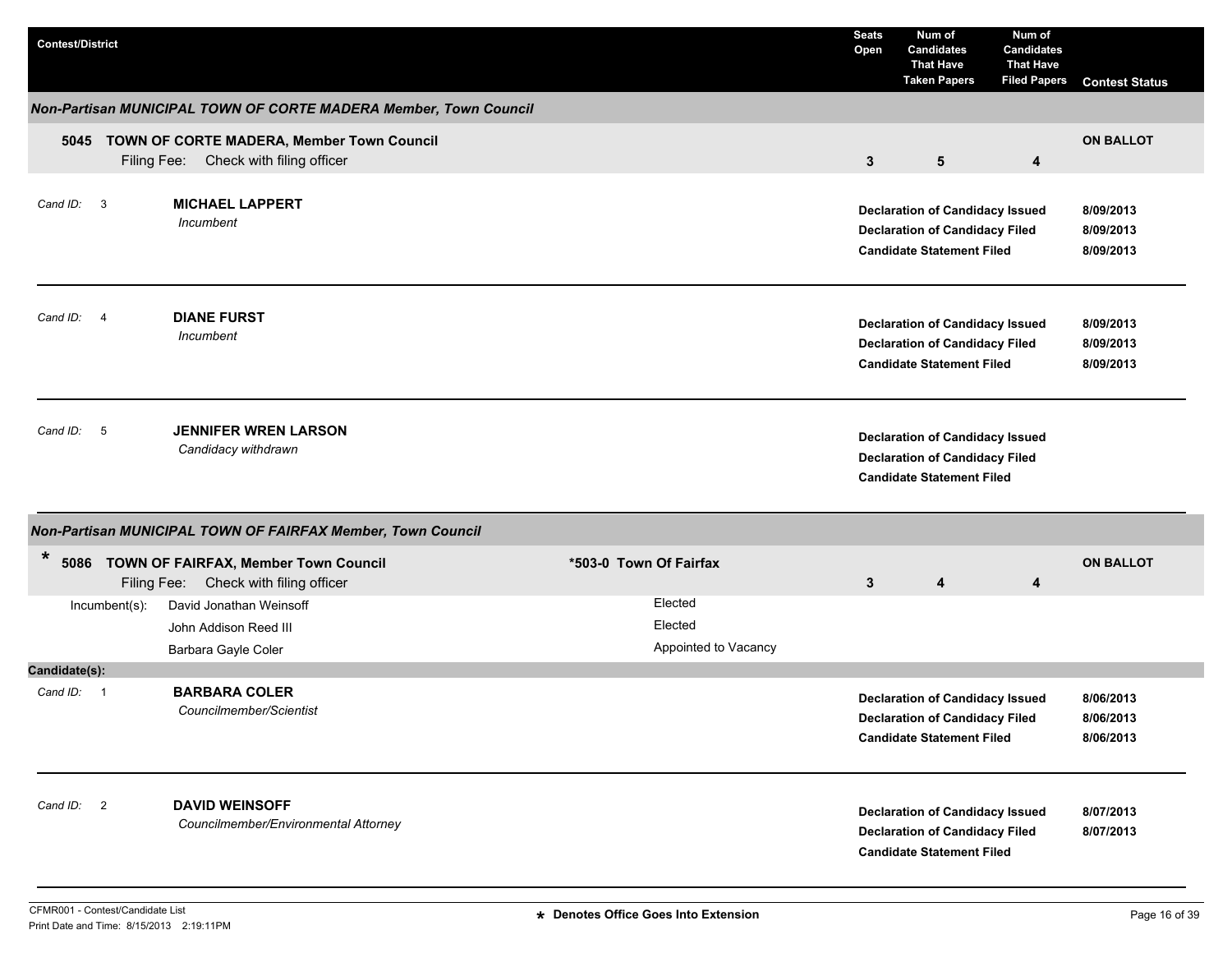| <b>Contest/District</b>             |                |                                                                                         |                        |                                            | <b>Seats</b><br>Open | Num of<br><b>Candidates</b><br><b>That Have</b><br><b>Taken Papers</b>                                              | Num of<br><b>Candidates</b><br><b>That Have</b><br><b>Filed Papers</b> | <b>Contest Status</b>               |
|-------------------------------------|----------------|-----------------------------------------------------------------------------------------|------------------------|--------------------------------------------|----------------------|---------------------------------------------------------------------------------------------------------------------|------------------------------------------------------------------------|-------------------------------------|
|                                     |                | Non-Partisan MUNICIPAL TOWN OF FAIRFAX Member, Town Council                             |                        |                                            |                      |                                                                                                                     |                                                                        |                                     |
|                                     |                | 5086 TOWN OF FAIRFAX, Member Town Council<br>Filing Fee: Check with filing officer      |                        |                                            | 3                    | $\overline{\mathbf{4}}$                                                                                             | 4                                                                      | <b>ON BALLOT</b>                    |
| Cand ID:<br>$\overline{\mathbf{3}}$ |                | <b>JOHN REED</b><br>Incumbent                                                           |                        |                                            |                      | <b>Declaration of Candidacy Issued</b><br><b>Declaration of Candidacy Filed</b><br><b>Candidate Statement Filed</b> |                                                                        | 8/07/2013<br>8/07/2013<br>8/07/2013 |
| Cand ID:                            | $\overline{4}$ | <b>CHRISTOPHER LANG</b><br>Landscape Gardner/Bicyclist                                  |                        |                                            |                      | <b>Declaration of Candidacy Issued</b><br><b>Declaration of Candidacy Filed</b><br><b>Candidate Statement Filed</b> |                                                                        | 8/09/2013<br>8/09/2013              |
|                                     |                | Non-Partisan MUNICIPAL TOWN OF FAIRFAX Member, Town Council, Short Term                 |                        |                                            |                      |                                                                                                                     |                                                                        |                                     |
|                                     |                | 5087 TOWN OF FAIRFAX, Member, Town Council, Sh<br>Filing Fee: Check with filing officer | *503-0 Town Of Fairfax |                                            | $\mathbf{1}$         | $\mathbf{1}$                                                                                                        | $\mathbf{1}$                                                           | <b>ON BALLOT</b>                    |
|                                     | Incumbent(s):  |                                                                                         |                        |                                            |                      |                                                                                                                     |                                                                        |                                     |
| Candidate(s):                       |                |                                                                                         |                        |                                            |                      |                                                                                                                     |                                                                        |                                     |
| Cand ID: 1                          |                | <b>RENEE GODDARD</b><br>Appointed Incumbent                                             |                        |                                            |                      | <b>Declaration of Candidacy Issued</b><br><b>Declaration of Candidacy Filed</b><br><b>Candidate Statement Filed</b> |                                                                        | 8/07/2013<br>8/07/2013<br>8/07/2013 |
|                                     |                | Non-Partisan MUNICIPAL CITY OF LARKSPUR Member, City Council                            |                        |                                            |                      |                                                                                                                     |                                                                        |                                     |
| $\star$                             |                | 5245 CITY OF LARKSPUR, Member City Council<br>Filing Fee: Check with filing officer     |                        | *504-0 City Of Larkspur                    | 3                    | 4                                                                                                                   | 4                                                                      | <b>ON BALLOT</b>                    |
|                                     | Incumbent(s):  | <b>Bradley Randolph Marsh</b><br>Daniel Joseph Hillmer<br>Leonard Arlan Rifkind         |                        | Appointed to Vacancy<br>Elected<br>Elected |                      |                                                                                                                     |                                                                        |                                     |
| Candidate(s):                       |                |                                                                                         |                        |                                            |                      |                                                                                                                     |                                                                        |                                     |
| Cand ID: 1                          |                | <b>DANIEL HILLMER</b><br>City Councilmember/Consultant                                  |                        |                                            |                      | <b>Declaration of Candidacy Issued</b><br><b>Declaration of Candidacy Filed</b><br><b>Candidate Statement Filed</b> |                                                                        | 7/30/2013<br>7/30/2013<br>7/30/2013 |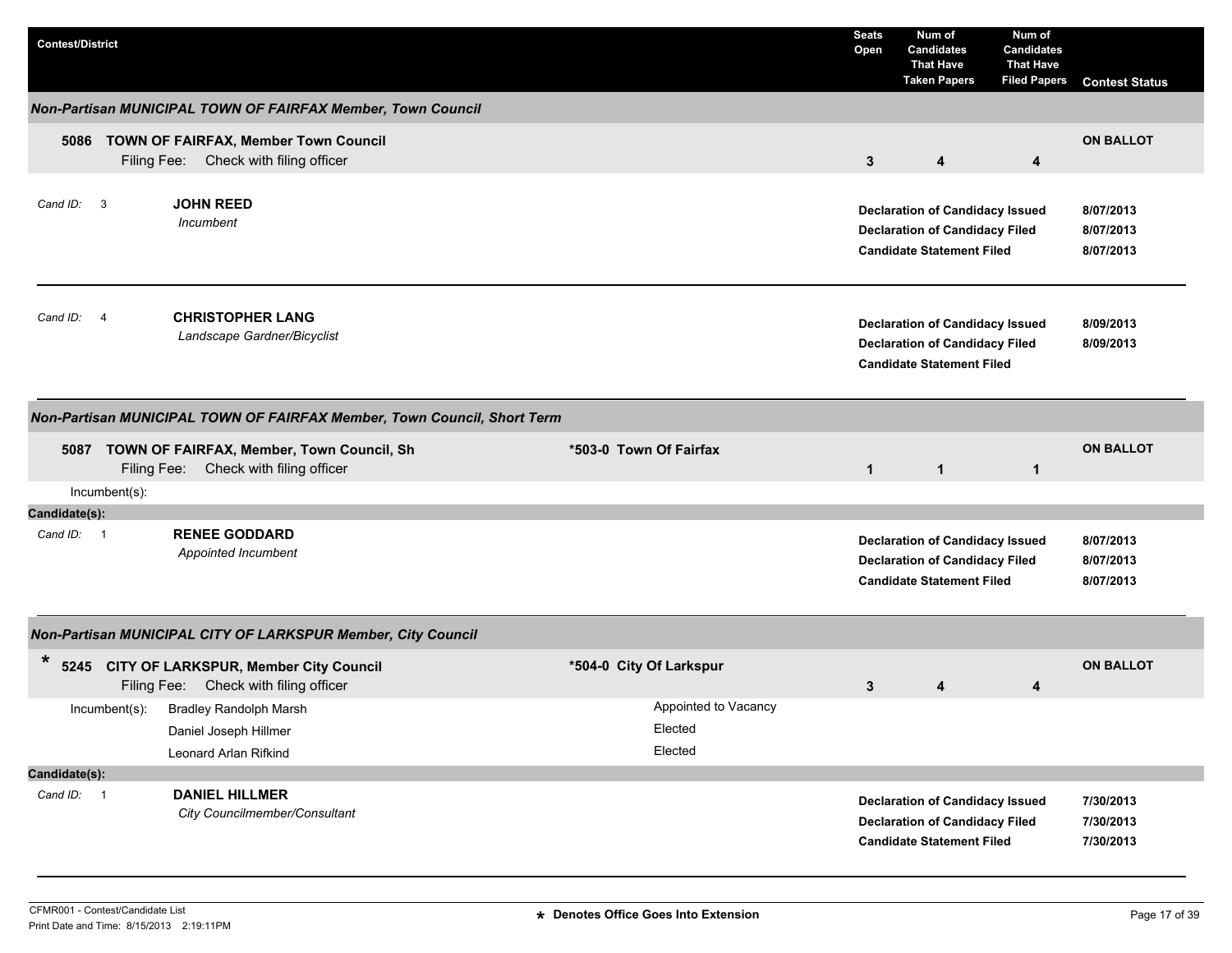| <b>Contest/District</b>     |                                                                                        |                            | <b>Seats</b><br>Open | Num of<br><b>Candidates</b><br><b>That Have</b><br><b>Taken Papers</b>                                              | Num of<br><b>Candidates</b><br><b>That Have</b><br><b>Filed Papers</b> | <b>Contest Status</b>               |
|-----------------------------|----------------------------------------------------------------------------------------|----------------------------|----------------------|---------------------------------------------------------------------------------------------------------------------|------------------------------------------------------------------------|-------------------------------------|
|                             | Non-Partisan MUNICIPAL CITY OF LARKSPUR Member, City Council                           |                            |                      |                                                                                                                     |                                                                        |                                     |
|                             | 5245 CITY OF LARKSPUR, Member City Council<br>Filing Fee: Check with filing officer    |                            | $\mathbf{3}$         | 4                                                                                                                   | 4                                                                      | <b>ON BALLOT</b>                    |
| Cand ID: 2                  | <b>KEVIN HAROFF</b><br>Attorney                                                        |                            |                      | <b>Declaration of Candidacy Issued</b><br><b>Declaration of Candidacy Filed</b><br><b>Candidate Statement Filed</b> |                                                                        | 8/08/2013<br>8/08/2013<br>8/08/2013 |
| Cand ID: 3                  | <b>DANIEL KUNSTLER</b><br>Writer                                                       |                            |                      | <b>Declaration of Candidacy Issued</b><br><b>Declaration of Candidacy Filed</b><br><b>Candidate Statement Filed</b> |                                                                        | 8/12/2013<br>8/12/2013<br>8/12/2013 |
| Cand ID: 4                  | <b>CATHERINE WAY</b><br><b>Community Volunteer</b>                                     |                            |                      | <b>Declaration of Candidacy Issued</b><br><b>Declaration of Candidacy Filed</b><br><b>Candidate Statement Filed</b> |                                                                        | 8/14/2013<br>8/14/2013<br>8/14/2013 |
|                             | Non-Partisan MUNICIPAL CITY OF MILL VALLEY Member, City Council                        |                            |                      |                                                                                                                     |                                                                        |                                     |
| *                           | 5306 CITY OF MILL VALLEY, Member City Council<br>Filing Fee: Check with filing officer | *505-0 City Of Mill Valley | $\mathbf{2}$         | 4                                                                                                                   | 4                                                                      | <b>ON BALLOT</b>                    |
| Incumbent(s):               | Shawn Elliott Marshall<br>Andrew Jay Berman                                            | Elected<br>Elected         |                      |                                                                                                                     |                                                                        |                                     |
| Candidate(s):<br>Cand ID: 1 | <b>GEORGE GORDON</b><br>Local Businessman                                              |                            |                      | <b>Declaration of Candidacy Issued</b><br><b>Declaration of Candidacy Filed</b><br><b>Candidate Statement Filed</b> |                                                                        | 8/06/2013<br>8/06/2013<br>8/06/2013 |
| Cand ID: 2                  | <b>JOHN MCCAULEY</b><br><b>Business School Professor</b>                               |                            |                      | <b>Declaration of Candidacy Issued</b><br><b>Declaration of Candidacy Filed</b><br><b>Candidate Statement Filed</b> |                                                                        | 8/08/2013<br>8/08/2013<br>8/08/2013 |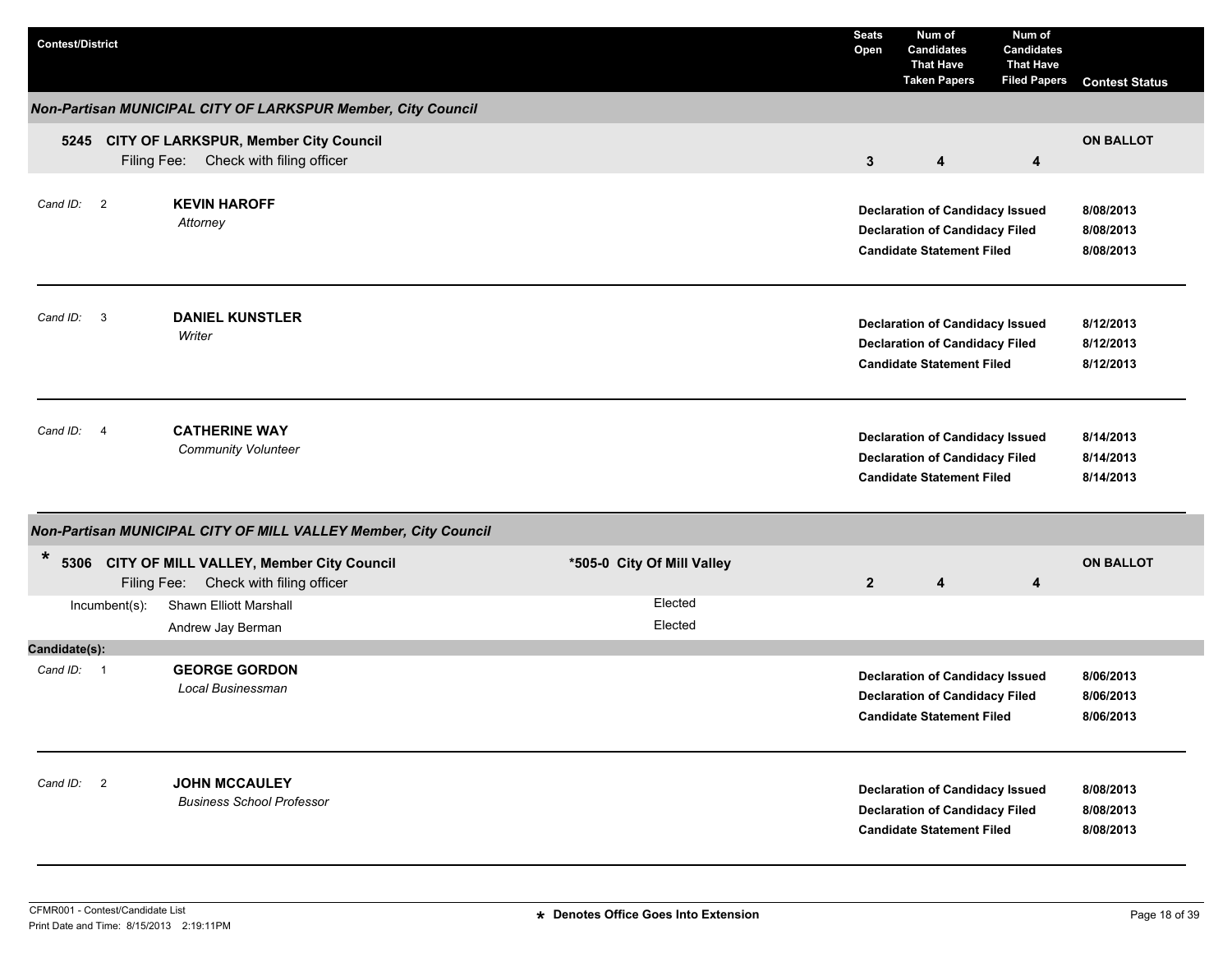| <b>Contest/District</b> |                                                                                        |                       | <b>Seats</b><br>Open | Num of<br><b>Candidates</b><br><b>That Have</b><br><b>Taken Papers</b>                                              | Num of<br><b>Candidates</b><br><b>That Have</b><br><b>Filed Papers</b> | <b>Contest Status</b>               |
|-------------------------|----------------------------------------------------------------------------------------|-----------------------|----------------------|---------------------------------------------------------------------------------------------------------------------|------------------------------------------------------------------------|-------------------------------------|
|                         | Non-Partisan MUNICIPAL CITY OF MILL VALLEY Member, City Council                        |                       |                      |                                                                                                                     |                                                                        |                                     |
|                         | 5306 CITY OF MILL VALLEY, Member City Council<br>Filing Fee: Check with filing officer |                       | $2^{\circ}$          | $\boldsymbol{4}$                                                                                                    | 4                                                                      | <b>ON BALLOT</b>                    |
| Cand ID: 3              | <b>JESSICA JACKSON</b><br>Attorney/Mother                                              |                       |                      | <b>Declaration of Candidacy Issued</b><br><b>Declaration of Candidacy Filed</b><br><b>Candidate Statement Filed</b> |                                                                        | 8/13/2013<br>8/13/2013<br>8/13/2013 |
| Cand ID: 4              | <b>DAN KELLY</b><br>Attorney                                                           |                       |                      | <b>Declaration of Candidacy Issued</b><br><b>Declaration of Candidacy Filed</b><br><b>Candidate Statement Filed</b> |                                                                        | 8/13/2013<br>8/13/2013<br>8/13/2013 |
|                         | Non-Partisan MUNICIPAL CITY OF NOVATO Member, City Council                             |                       |                      |                                                                                                                     |                                                                        |                                     |
|                         | 5365 CITY OF NOVATO, Member City Council<br>Filing Fee: Check with filing officer      | *506-0 City Of Novato | $\overline{2}$       | 4                                                                                                                   | 4                                                                      | <b>ON BALLOT</b>                    |
| Incumbent(s):           | Patricia Diane Eklund<br>M Denise Athas                                                | Elected<br>Elected    |                      |                                                                                                                     |                                                                        |                                     |
| Candidate(s):           |                                                                                        |                       |                      |                                                                                                                     |                                                                        |                                     |
| Cand ID: 1              | <b>PAT EKLUND</b><br>Councilmember/Environmental Manager                               |                       |                      | <b>Declaration of Candidacy Issued</b><br><b>Declaration of Candidacy Filed</b><br><b>Candidate Statement Filed</b> |                                                                        | 7/15/2013<br>7/15/2013<br>7/15/2013 |
| Cand ID: 2              | <b>DENISE ATHAS</b><br>Incumbent                                                       |                       |                      | <b>Declaration of Candidacy Issued</b><br><b>Declaration of Candidacy Filed</b><br><b>Candidate Statement Filed</b> |                                                                        | 7/30/2013<br>7/30/2013<br>7/30/2013 |
| Cand ID: 3              | <b>ELEANOR SLUIS</b><br>Retired                                                        |                       |                      | <b>Declaration of Candidacy Issued</b><br><b>Declaration of Candidacy Filed</b><br><b>Candidate Statement Filed</b> |                                                                        | 8/09/2013<br>8/09/2013<br>8/09/2013 |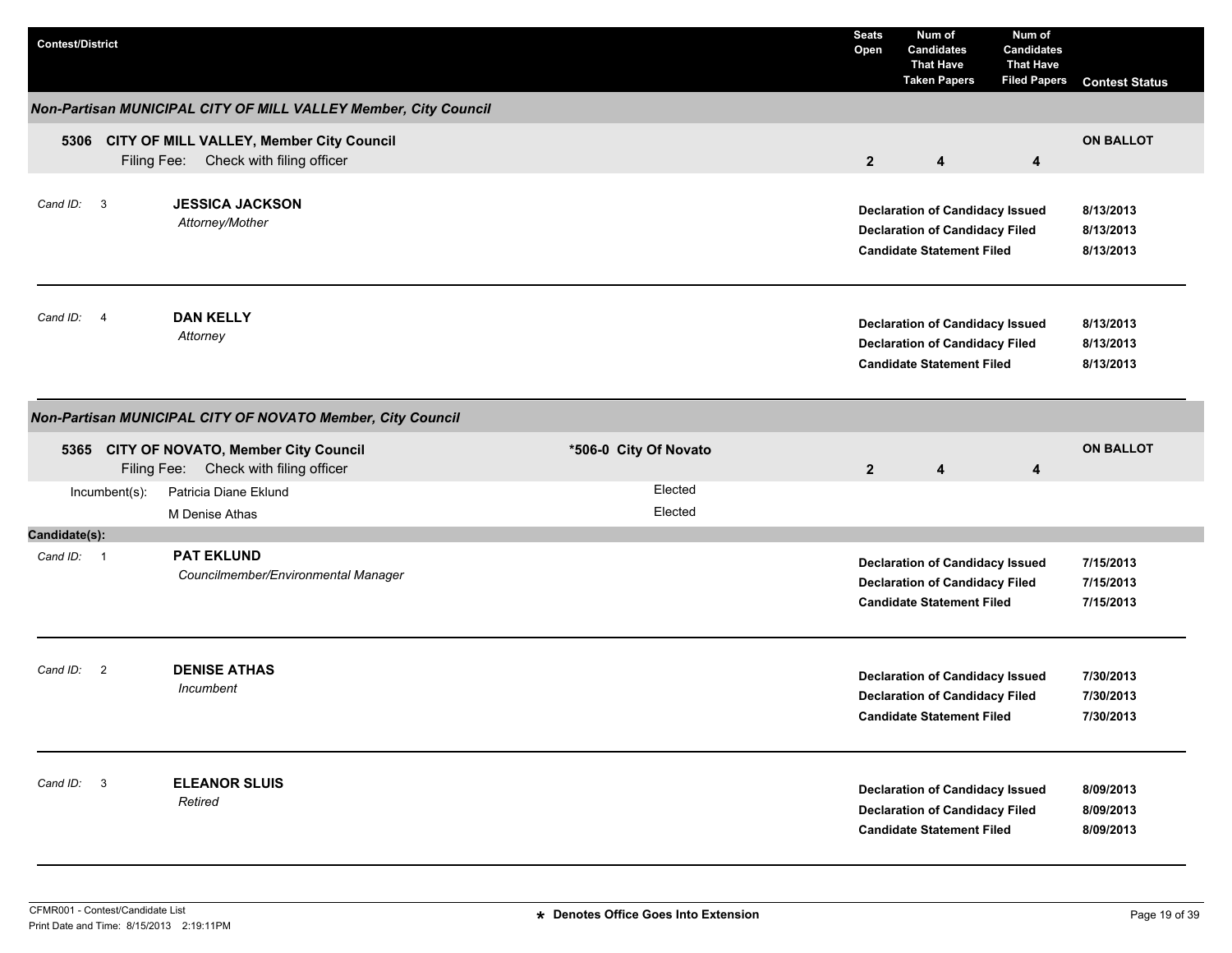| <b>Contest/District</b> |                  |                                                                                             |                            | <b>Seats</b><br>Open | Num of<br><b>Candidates</b><br><b>That Have</b><br><b>Taken Papers</b>                                              | Num of<br><b>Candidates</b><br><b>That Have</b><br><b>Filed Papers</b> | <b>Contest Status</b>               |
|-------------------------|------------------|---------------------------------------------------------------------------------------------|----------------------------|----------------------|---------------------------------------------------------------------------------------------------------------------|------------------------------------------------------------------------|-------------------------------------|
|                         |                  | Non-Partisan MUNICIPAL CITY OF NOVATO Member, City Council                                  |                            |                      |                                                                                                                     |                                                                        |                                     |
|                         |                  | 5365 CITY OF NOVATO, Member City Council<br>Filing Fee: Check with filing officer           |                            | $\mathbf{2}$         | 4                                                                                                                   | 4                                                                      | <b>ON BALLOT</b>                    |
| Cand ID: 4              |                  | <b>STEVEN JORDAN</b><br><b>Local Businessman</b>                                            |                            |                      | <b>Declaration of Candidacy Issued</b><br><b>Declaration of Candidacy Filed</b><br><b>Candidate Statement Filed</b> |                                                                        | 8/09/2013<br>8/09/2013<br>8/09/2013 |
|                         |                  | Non-Partisan MUNICIPAL TOWN OF SAN ANSELMO Member, Town Council                             |                            |                      |                                                                                                                     |                                                                        |                                     |
|                         |                  | 5466 TOWN OF SAN ANSELMO, Member Town Council<br>Filing Fee: Check with filing officer      | *508-0 Town Of San Anselmo | 3                    | 3                                                                                                                   | $\mathbf{3}$                                                           | <b>ON BALLOT</b>                    |
|                         | $Incumbent(s)$ : | Thomas Michael Mc Inerney                                                                   | Elected                    |                      |                                                                                                                     |                                                                        |                                     |
|                         |                  | Kathryn P Coleman                                                                           | Elected                    |                      |                                                                                                                     |                                                                        |                                     |
|                         |                  | Jeffrey D Kroot                                                                             | Elected                    |                      |                                                                                                                     |                                                                        |                                     |
| Candidate(s):           |                  |                                                                                             |                            |                      |                                                                                                                     |                                                                        |                                     |
| Cand ID: 1              |                  | <b>JOHN D. WRIGHT</b><br>Attorney                                                           |                            |                      | <b>Declaration of Candidacy Issued</b><br><b>Declaration of Candidacy Filed</b><br><b>Candidate Statement Filed</b> |                                                                        | 7/23/2013<br>7/23/2013<br>7/23/2013 |
| Cand ID:                | $\overline{2}$   | <b>KAY COLEMAN</b><br>Incumbent                                                             |                            |                      | <b>Declaration of Candidacy Issued</b><br><b>Declaration of Candidacy Filed</b><br><b>Candidate Statement Filed</b> |                                                                        | 8/01/2013<br>8/01/2013<br>8/01/2013 |
| Cand ID:                | -3               | <b>TOM MCINERNEY</b><br>Incumbent                                                           |                            |                      | <b>Declaration of Candidacy Issued</b><br><b>Declaration of Candidacy Filed</b><br><b>Candidate Statement Filed</b> |                                                                        | 8/02/2013<br>8/02/2013<br>8/02/2013 |
|                         |                  | Non-Partisan MUNICIPAL TOWN OF SAN ANSELMO Member, Town Council, Short Term                 |                            |                      |                                                                                                                     |                                                                        |                                     |
|                         |                  | 5467 TOWN OF SAN ANSELMO, Member, Town Council, Sh<br>Filing Fee: Check with filing officer | *508-0 Town Of San Anselmo | $\mathbf{1}$         | $\mathbf{3}$                                                                                                        | 3                                                                      | <b>ON BALLOT</b>                    |
|                         | Incumbent(s):    |                                                                                             |                            |                      |                                                                                                                     |                                                                        |                                     |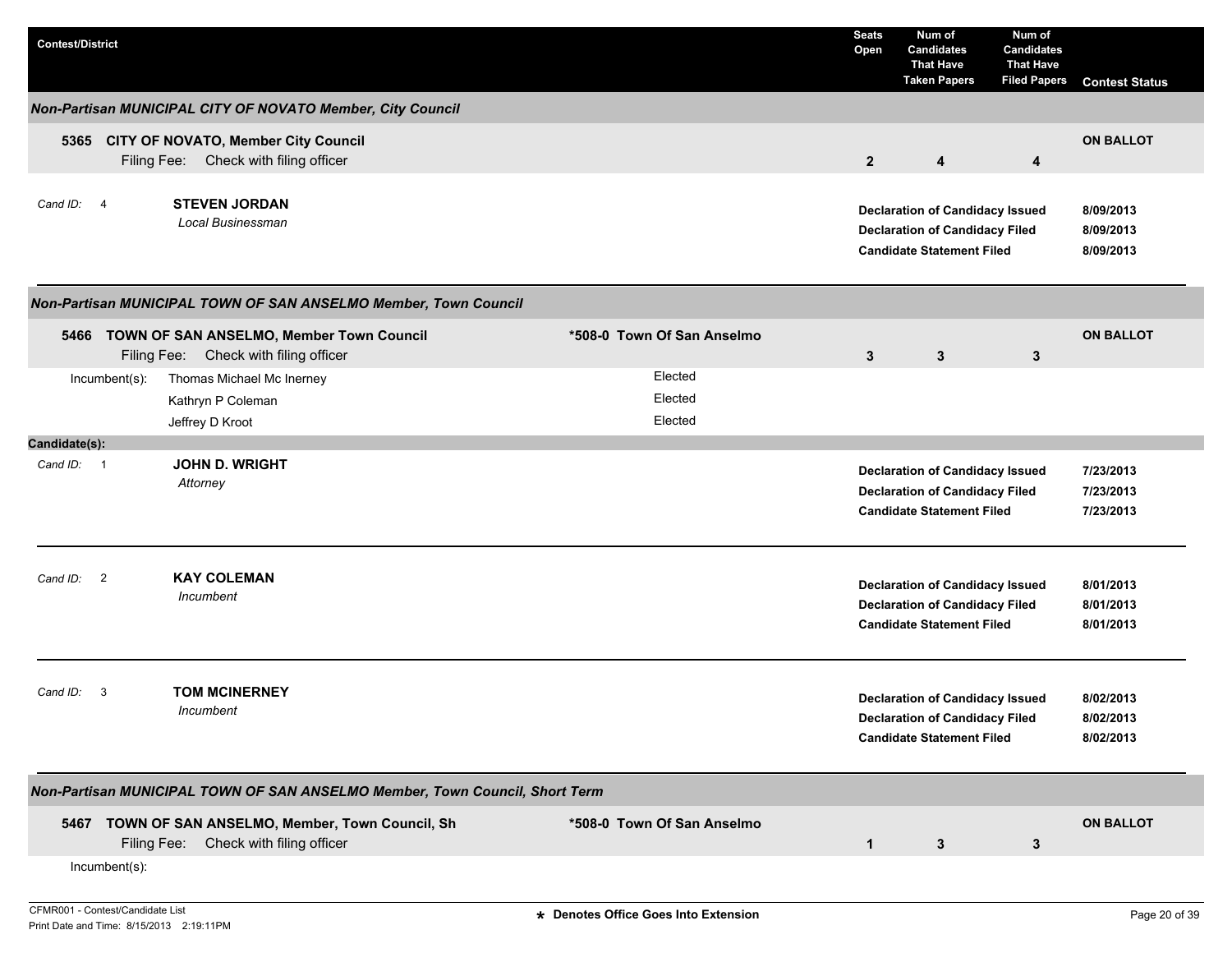| <b>Contest/District</b> |               |                                                                                             |                           | <b>Seats</b><br>Open | Num of<br><b>Candidates</b><br><b>That Have</b><br><b>Taken Papers</b>                                              | Num of<br><b>Candidates</b><br><b>That Have</b><br><b>Filed Papers</b> | <b>Contest Status</b>               |
|-------------------------|---------------|---------------------------------------------------------------------------------------------|---------------------------|----------------------|---------------------------------------------------------------------------------------------------------------------|------------------------------------------------------------------------|-------------------------------------|
|                         |               | Non-Partisan MUNICIPAL TOWN OF SAN ANSELMO Member, Town Council, Short Term                 |                           |                      |                                                                                                                     |                                                                        |                                     |
|                         |               | 5467 TOWN OF SAN ANSELMO, Member, Town Council, Sh<br>Filing Fee: Check with filing officer |                           | $\mathbf{1}$         | $\mathbf{3}$                                                                                                        | $\mathbf{3}$                                                           | <b>ON BALLOT</b>                    |
| Candidate(s):           |               |                                                                                             |                           |                      |                                                                                                                     |                                                                        |                                     |
| Cand ID: 1              |               | <b>STEPHEN BURDO</b><br><b>Public Affairs Director</b>                                      |                           |                      | <b>Declaration of Candidacy Issued</b><br><b>Declaration of Candidacy Filed</b><br><b>Candidate Statement Filed</b> |                                                                        | 8/09/2013<br>8/09/2013              |
| Cand ID: 2              |               | <b>DOUG KELLY</b><br><b>Business Owner</b>                                                  |                           |                      | <b>Declaration of Candidacy Issued</b><br><b>Declaration of Candidacy Filed</b><br><b>Candidate Statement Filed</b> |                                                                        | 8/12/2013<br>8/12/2013<br>8/12/2013 |
| Cand ID: 3              |               | <b>MATT BROWN</b><br><b>Commercial Property Broker</b>                                      |                           |                      | <b>Declaration of Candidacy Issued</b><br><b>Declaration of Candidacy Filed</b><br><b>Candidate Statement Filed</b> |                                                                        | 8/14/2013<br>8/14/2013<br>8/14/2013 |
|                         |               | Non-Partisan MUNICIPAL CITY OF SAN RAFAEL Member, City Council                              |                           |                      |                                                                                                                     |                                                                        |                                     |
| $\ast$                  |               | 5525 CITY OF SAN RAFAEL, Member City Council<br>Filing Fee: Check with filing officer       | *509-0 City Of San Rafael | $\overline{2}$       | 4                                                                                                                   | 4                                                                      | <b>ON BALLOT</b>                    |
|                         | Incumbent(s): | Barbara Heller                                                                              | Elected                   |                      |                                                                                                                     |                                                                        |                                     |
|                         |               | Catherine Brew Colin                                                                        | Appointed to Vacancy      |                      |                                                                                                                     |                                                                        |                                     |
| Candidate(s):           |               |                                                                                             |                           |                      |                                                                                                                     |                                                                        |                                     |
| Cand ID: 1              |               | <b>KATE COLIN</b><br>Appointed Incumbent                                                    |                           |                      | <b>Declaration of Candidacy Issued</b><br><b>Declaration of Candidacy Filed</b><br><b>Candidate Statement Filed</b> |                                                                        | 7/26/2013<br>7/26/2013<br>7/26/2013 |
| Cand ID: 2              |               | <b>RANDY WARREN</b><br>Attorney/Businessman                                                 |                           |                      | <b>Declaration of Candidacy Issued</b><br><b>Declaration of Candidacy Filed</b><br><b>Candidate Statement Filed</b> |                                                                        | 8/07/2013<br>8/07/2013<br>8/07/2013 |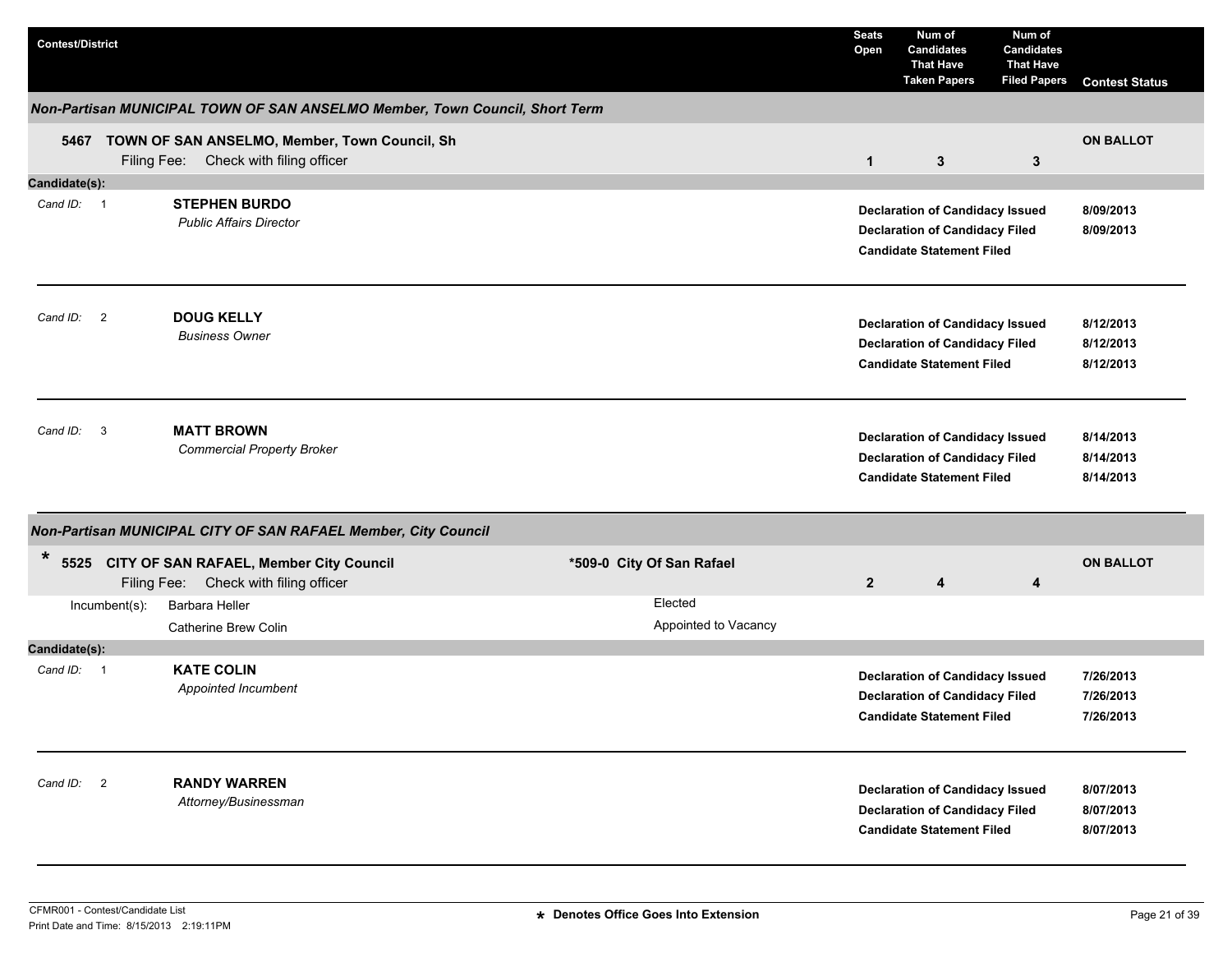| <b>Contest/District</b>    |                                                                                       |                               | <b>Seats</b><br>Open | Num of<br><b>Candidates</b><br><b>That Have</b><br><b>Taken Papers</b>                                              | Num of<br><b>Candidates</b><br><b>That Have</b><br><b>Filed Papers</b> | <b>Contest Status</b>               |
|----------------------------|---------------------------------------------------------------------------------------|-------------------------------|----------------------|---------------------------------------------------------------------------------------------------------------------|------------------------------------------------------------------------|-------------------------------------|
|                            | Non-Partisan MUNICIPAL CITY OF SAN RAFAEL Member, City Council                        |                               |                      |                                                                                                                     |                                                                        |                                     |
|                            | 5525 CITY OF SAN RAFAEL, Member City Council<br>Filing Fee: Check with filing officer |                               | 2 <sup>2</sup>       | 4                                                                                                                   | 4                                                                      | <b>ON BALLOT</b>                    |
| Cand ID: 3                 | <b>MARIBETH BUSHEY LANG</b><br>Administrative Law Judge                               |                               |                      | <b>Declaration of Candidacy Issued</b><br><b>Declaration of Candidacy Filed</b><br><b>Candidate Statement Filed</b> |                                                                        | 8/13/2013<br>8/13/2013<br>8/13/2013 |
| Cand ID: 4                 | <b>GREG BROCKBANK</b><br>Attorney/Business Owner                                      |                               |                      | <b>Declaration of Candidacy Issued</b><br><b>Declaration of Candidacy Filed</b><br><b>Candidate Statement Filed</b> |                                                                        | 8/14/2013<br>8/14/2013<br>8/14/2013 |
|                            | Non-Partisan MUNICIPAL TOWN OF TIBURON Member, Town Council                           |                               |                      |                                                                                                                     |                                                                        |                                     |
| $\ast$                     | 5606 TOWN OF TIBURON, Member Town Council<br>Filing Fee:<br>Check with filing officer | *511-0 Town Of Tiburon        | $3\phantom{.0}$      | 3                                                                                                                   | 3                                                                      | <b>NOT ON BALLOT</b>                |
| Incumbent(s):              | <b>Alice Burnette Fredericks</b><br>J Emmett O Donnell                                | Elected<br>Elected<br>Elected |                      |                                                                                                                     |                                                                        |                                     |
| Candidate(s):              | James S Fraser                                                                        |                               |                      |                                                                                                                     |                                                                        |                                     |
| Cand ID: 1                 | <b>ALICE FREDERICKS</b><br>Incumbent                                                  |                               |                      | <b>Declaration of Candidacy Issued</b><br><b>Declaration of Candidacy Filed</b><br><b>Candidate Statement Filed</b> |                                                                        | 8/09/2013<br>8/09/2013<br>8/09/2013 |
| Cand ID:<br>$\overline{2}$ | <b>JIM FRASER</b><br>Incumbent                                                        |                               |                      | <b>Declaration of Candidacy Issued</b><br><b>Declaration of Candidacy Filed</b><br><b>Candidate Statement Filed</b> |                                                                        | 8/02/2013<br>8/02/2013<br>8/02/2013 |
| Cand ID: 3                 | <b>J EMMETT O DONNELL</b><br><b>Ballot Designation</b>                                |                               |                      | <b>Declaration of Candidacy Issued</b><br><b>Declaration of Candidacy Filed</b><br><b>Candidate Statement Filed</b> |                                                                        | 8/08/2013<br>8/08/2013              |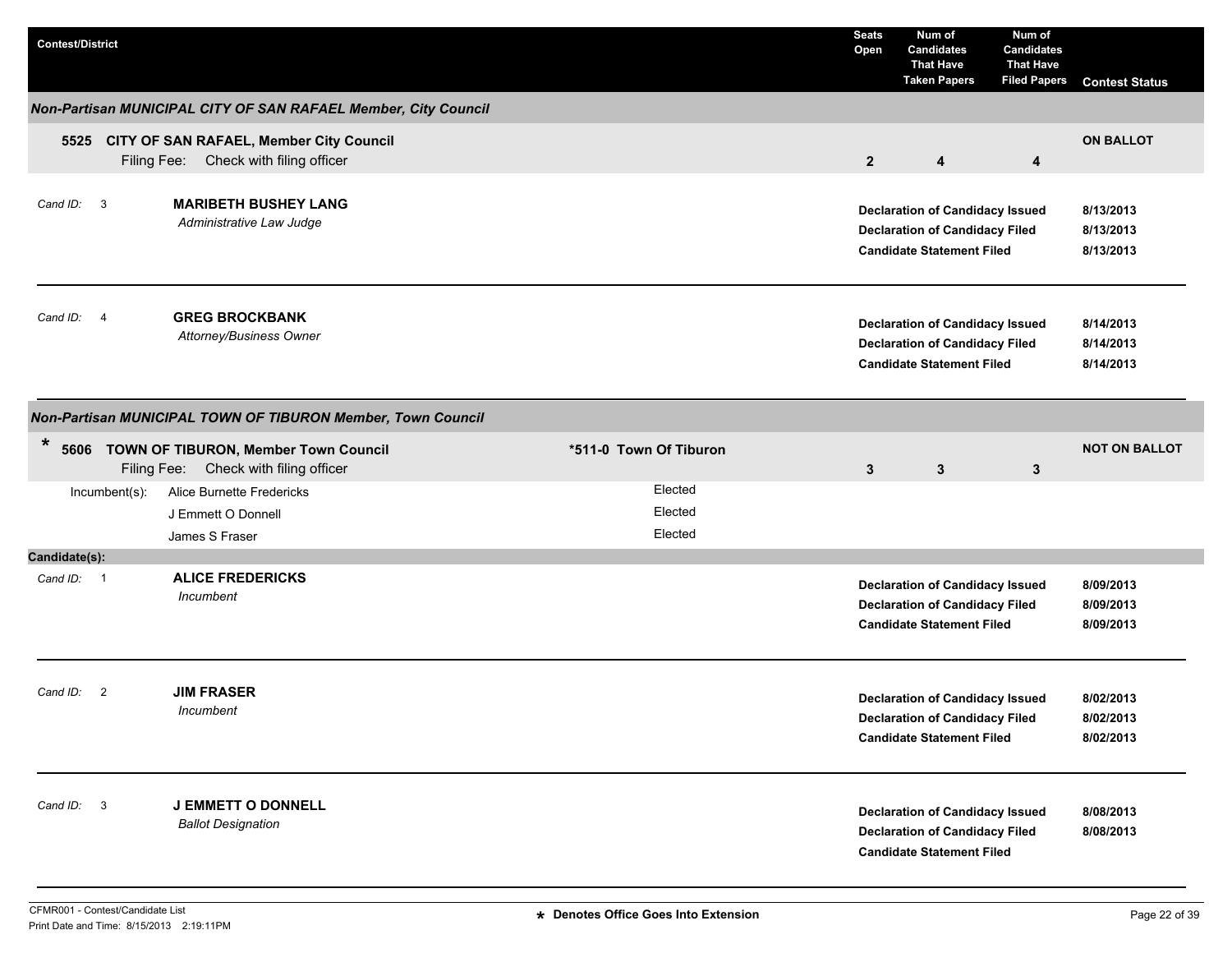| <b>Contest/District</b> |                  |                                                                                               |                                                           | <b>Seats</b><br>Open | Num of<br><b>Candidates</b><br><b>That Have</b><br><b>Taken Papers</b>                                              | Num of<br><b>Candidates</b><br><b>That Have</b><br><b>Filed Papers</b> | <b>Contest Status</b>               |
|-------------------------|------------------|-----------------------------------------------------------------------------------------------|-----------------------------------------------------------|----------------------|---------------------------------------------------------------------------------------------------------------------|------------------------------------------------------------------------|-------------------------------------|
|                         |                  | Non-Partisan MUNICIPAL TOWN OF TIBURON Member, Town Council, Short Term                       |                                                           |                      |                                                                                                                     |                                                                        |                                     |
|                         |                  | 5607 TOWN OF TIBURON, Member, Town Council, Sh<br>Filing Fee: Check with filing officer       | *511-0 Town Of Tiburon                                    | $\mathbf{1}$         | $\mathbf{1}$                                                                                                        | $\mathbf{1}$                                                           | <b>NOT ON BALLOT</b>                |
|                         | $Incumbent(s)$ : |                                                                                               |                                                           |                      |                                                                                                                     |                                                                        |                                     |
| Candidate(s):           |                  |                                                                                               |                                                           |                      |                                                                                                                     |                                                                        |                                     |
| Cand ID: 1              |                  | <b>ERIN TOLLINI</b><br><b>Ballot Designation</b>                                              |                                                           |                      | <b>Declaration of Candidacy Issued</b><br><b>Declaration of Candidacy Filed</b><br><b>Candidate Statement Filed</b> |                                                                        | 7/30/2013<br>7/30/2013<br>7/30/2013 |
|                         |                  | <b>Non-Partisan DISTRICT BEL MARIN KEYS COMMUNITY SERVICES DISTRICT Director</b>              |                                                           |                      |                                                                                                                     |                                                                        |                                     |
|                         |                  | 6002 BEL MARIN KEYS COMMUNITY, SERVICES DISTRICT-Dir<br>Filing Fee: Check with filing officer | <b>CSD05-0 Bel Marin Keys Community Services District</b> | $\overline{2}$       | $\overline{2}$                                                                                                      | $\overline{2}$                                                         | <b>NOT ON BALLOT</b>                |
|                         | $Incumbent(s)$ : | John Mark Montobbio                                                                           | Elected                                                   |                      |                                                                                                                     |                                                                        |                                     |
|                         |                  | Vincent Paul Lattanzio                                                                        | Elected                                                   |                      |                                                                                                                     |                                                                        |                                     |
| Candidate(s):           |                  |                                                                                               |                                                           |                      |                                                                                                                     |                                                                        |                                     |
| Cand ID: 1              |                  | <b>MARK MONTOBBIO</b><br>Incumbent                                                            |                                                           |                      | <b>Declaration of Candidacy Issued</b><br><b>Declaration of Candidacy Filed</b><br><b>Candidate Statement Filed</b> |                                                                        | 7/17/2013<br>7/17/2013              |
| Cand ID:                | $\overline{2}$   | <b>VINCENT PAUL LATTANZIO</b><br>Incumbent                                                    |                                                           |                      | <b>Declaration of Candidacy Issued</b><br><b>Declaration of Candidacy Filed</b><br><b>Candidate Statement Filed</b> |                                                                        | 8/08/2013<br>8/08/2013              |
|                         |                  | Non-Partisan DISTRICT MARIN CITY COMMUNITY SERVICES DISTRICT Director                         |                                                           |                      |                                                                                                                     |                                                                        |                                     |
| $\ast$<br>6003          |                  | <b>MARIN CITY COMMUNITY, SERVICES DISTRICT-Dir</b><br>Filing Fee: Check with filing officer   | <b>CSD02-0 Marin City Community Services District</b>     | $\mathbf{3}$         | $\mathbf{3}$                                                                                                        | 3                                                                      | <b>NOT ON BALLOT</b>                |
|                         | $Incumbent(s)$ : | Gerald R Norman<br>Belinda Perez Ingraham<br>La Tanya Justine Wiggins                         | Appointed to Vacancy<br>Elected<br>Elected                |                      |                                                                                                                     |                                                                        |                                     |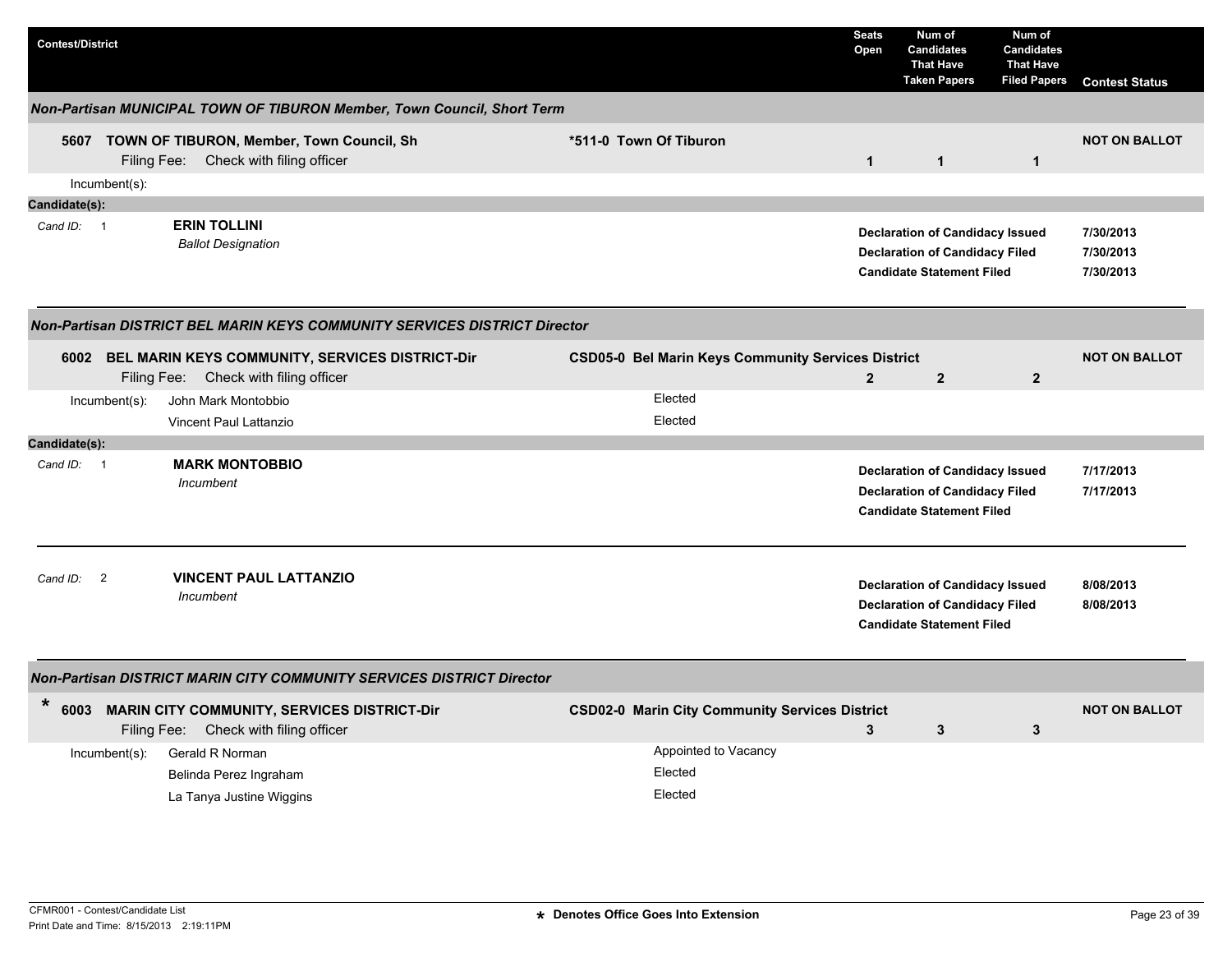| <b>Contest/District</b>              |             |                                                                                          |  |                                                      | <b>Seats</b><br>Open | Num of<br><b>Candidates</b><br><b>That Have</b><br><b>Taken Papers</b>                                              | Num of<br><b>Candidates</b><br><b>That Have</b><br><b>Filed Papers</b> | <b>Contest Status</b>               |
|--------------------------------------|-------------|------------------------------------------------------------------------------------------|--|------------------------------------------------------|----------------------|---------------------------------------------------------------------------------------------------------------------|------------------------------------------------------------------------|-------------------------------------|
|                                      |             | Non-Partisan DISTRICT MARIN CITY COMMUNITY SERVICES DISTRICT Director                    |  |                                                      |                      |                                                                                                                     |                                                                        |                                     |
| 6003                                 | Filing Fee: | <b>MARIN CITY COMMUNITY, SERVICES DISTRICT-Dir</b><br>Check with filing officer          |  |                                                      | $\mathbf{3}$         | $\mathbf{3}$                                                                                                        | $\mathbf{3}$                                                           | <b>NOT ON BALLOT</b>                |
| Candidate(s):                        |             |                                                                                          |  |                                                      |                      |                                                                                                                     |                                                                        |                                     |
| Cand ID: 1                           |             | <b>ROYCE Y. MCLEMORE</b><br>Retired                                                      |  |                                                      |                      | <b>Declaration of Candidacy Issued</b><br><b>Declaration of Candidacy Filed</b><br><b>Candidate Statement Filed</b> |                                                                        | 8/06/2013<br>8/06/2013              |
| Cand ID:<br>$\overline{\phantom{0}}$ |             | <b>GERALD R. NORMAN</b><br>Attorney                                                      |  |                                                      |                      | <b>Declaration of Candidacy Issued</b><br><b>Declaration of Candidacy Filed</b><br><b>Candidate Statement Filed</b> |                                                                        | 8/09/2013<br>8/09/2013<br>8/09/2013 |
| Cand ID: 3                           |             | <b>BELINDA PEREZ INGRAHAM</b><br>Incumbent                                               |  |                                                      |                      | <b>Declaration of Candidacy Issued</b><br><b>Declaration of Candidacy Filed</b><br><b>Candidate Statement Filed</b> |                                                                        | 8/09/2013<br>8/09/2013              |
|                                      |             | Non-Partisan DISTRICT MARINWOOD COMMUNITY SERVICES DISTRICT Director                     |  |                                                      |                      |                                                                                                                     |                                                                        |                                     |
|                                      |             | 6006 MARINWOOD COMMUNITY, SERVICES DISTRICT-Dir<br>Filing Fee: Check with filing officer |  | <b>CSD03-0 Marinwood Community Services District</b> | $\mathbf{2}$         | 5                                                                                                                   | 4                                                                      | <b>ON BALLOT</b>                    |
| Incumbent(s):                        |             | <b>Bruce A Anderson</b><br>Leah Elizabeth Kleinman-Green                                 |  | Elected<br>Elected                                   |                      |                                                                                                                     |                                                                        |                                     |
| Candidate(s):                        |             |                                                                                          |  |                                                      |                      |                                                                                                                     |                                                                        |                                     |
| Cand ID: 1                           |             | <b>BRUCE A. ANDERSON</b><br>Incumbent                                                    |  |                                                      |                      | <b>Declaration of Candidacy Issued</b><br><b>Declaration of Candidacy Filed</b><br><b>Candidate Statement Filed</b> |                                                                        | 7/29/2013<br>7/29/2013<br>7/29/2013 |
| Cand ID: 2                           |             | <b>STEPHEN C. NESTEL</b><br><b>Ballot Designation</b>                                    |  |                                                      |                      | <b>Declaration of Candidacy Issued</b><br><b>Declaration of Candidacy Filed</b><br><b>Candidate Statement Filed</b> |                                                                        |                                     |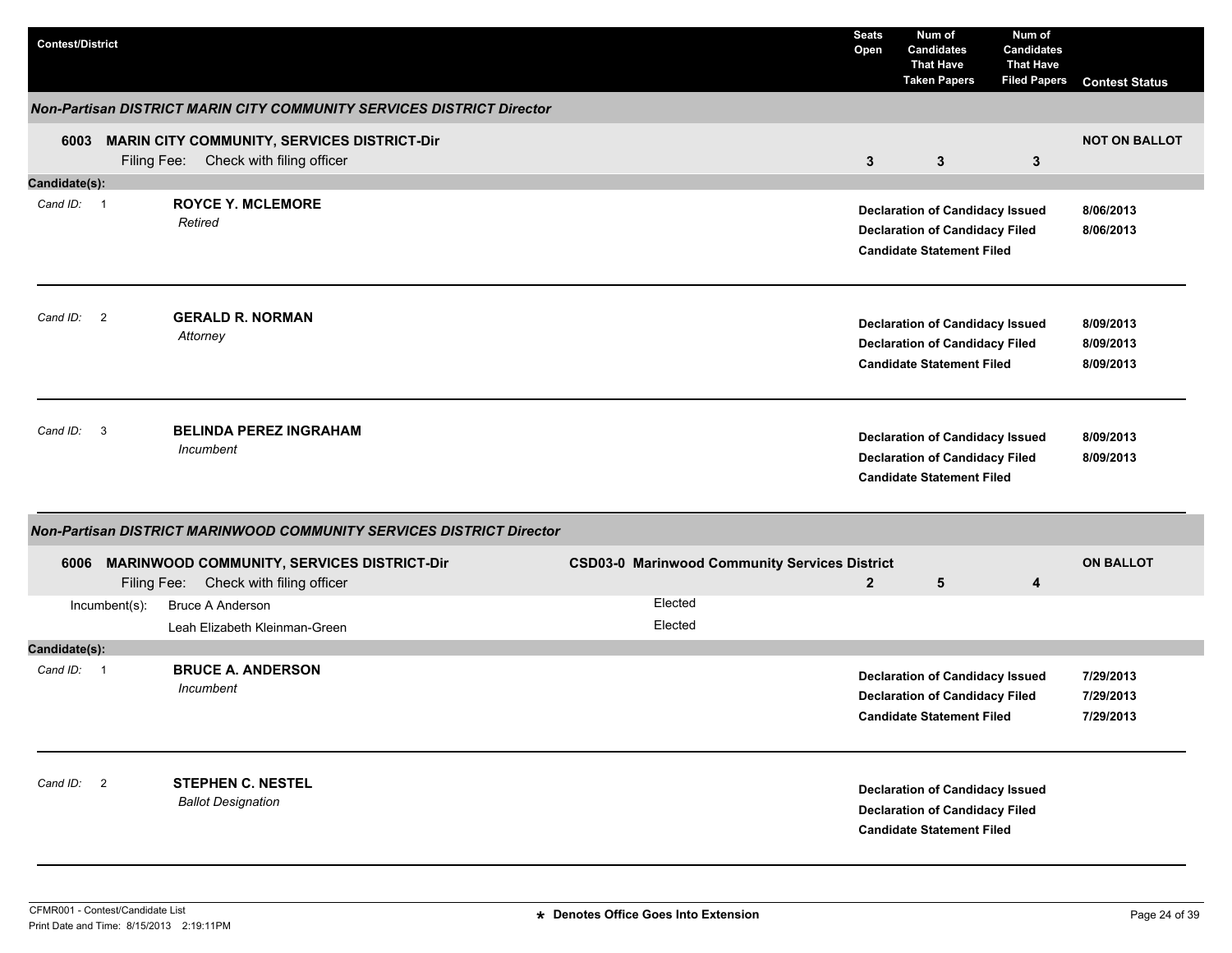| <b>Contest/District</b> |                                                                                            |                                                       | <b>Seats</b><br>Open | Num of<br><b>Candidates</b><br><b>That Have</b><br><b>Taken Papers</b>                                              | Num of<br><b>Candidates</b><br><b>That Have</b><br><b>Filed Papers</b> | <b>Contest Status</b>               |
|-------------------------|--------------------------------------------------------------------------------------------|-------------------------------------------------------|----------------------|---------------------------------------------------------------------------------------------------------------------|------------------------------------------------------------------------|-------------------------------------|
|                         | Non-Partisan DISTRICT MARINWOOD COMMUNITY SERVICES DISTRICT Director                       |                                                       |                      |                                                                                                                     |                                                                        |                                     |
| 6006                    | <b>MARINWOOD COMMUNITY, SERVICES DISTRICT-Dir</b><br>Filing Fee: Check with filing officer |                                                       | $\mathbf{2}$         | $5\phantom{1}$                                                                                                      | 4                                                                      | <b>ON BALLOT</b>                    |
| Cand ID: 4              | <b>LEAH ELIZABETH KLEINMAN-GREEN</b><br>Incumbent                                          |                                                       |                      | <b>Declaration of Candidacy Issued</b><br><b>Declaration of Candidacy Filed</b><br><b>Candidate Statement Filed</b> |                                                                        | 8/08/2013<br>8/08/2013<br>8/08/2013 |
| Cand ID: 5              | <b>BILL SHEA</b><br><b>Small Business Owner</b>                                            |                                                       |                      | <b>Declaration of Candidacy Issued</b><br><b>Declaration of Candidacy Filed</b><br><b>Candidate Statement Filed</b> |                                                                        | 8/09/2013<br>8/09/2013<br>8/09/2013 |
| Cand ID: 6              | <b>JUSTIN KAI</b><br>Realtor                                                               |                                                       |                      | <b>Declaration of Candidacy Issued</b><br><b>Declaration of Candidacy Filed</b><br><b>Candidate Statement Filed</b> |                                                                        | 8/09/2013<br>8/09/2013<br>8/09/2013 |
|                         | Non-Partisan DISTRICT MUIR BEACH COMMUNITY SERVICES DISTRICT Director                      |                                                       |                      |                                                                                                                     |                                                                        |                                     |
| *<br>6007               | MUIR BEACH COMMUNITY, SERVICES DISTRICT-Dir<br>Filing Fee: Check with filing officer       | <b>CSD04-0 Muir Beach Community Services District</b> | 3                    | 3                                                                                                                   | 3                                                                      | <b>NOT ON BALLOT</b>                |
| Incumbent(s):           | Peter Charles Lambert<br>Peter Rudnick<br>Daniel Richard Fitzpatrick                       | Elected<br>Elected<br>Elected                         |                      |                                                                                                                     |                                                                        |                                     |
| Candidate(s):           |                                                                                            |                                                       |                      |                                                                                                                     |                                                                        |                                     |
| Cand ID: 1              | <b>PAUL JESCHKE</b><br>Retired                                                             |                                                       |                      | <b>Declaration of Candidacy Issued</b><br><b>Declaration of Candidacy Filed</b><br><b>Candidate Statement Filed</b> |                                                                        | 8/06/2013<br>8/06/2013<br>8/06/2013 |
| Cand ID: 2              | <b>GERRY PEARLMAN</b><br>Magazine Editor                                                   |                                                       |                      | <b>Declaration of Candidacy Issued</b><br><b>Declaration of Candidacy Filed</b><br><b>Candidate Statement Filed</b> |                                                                        | 8/05/2013<br>8/05/2013              |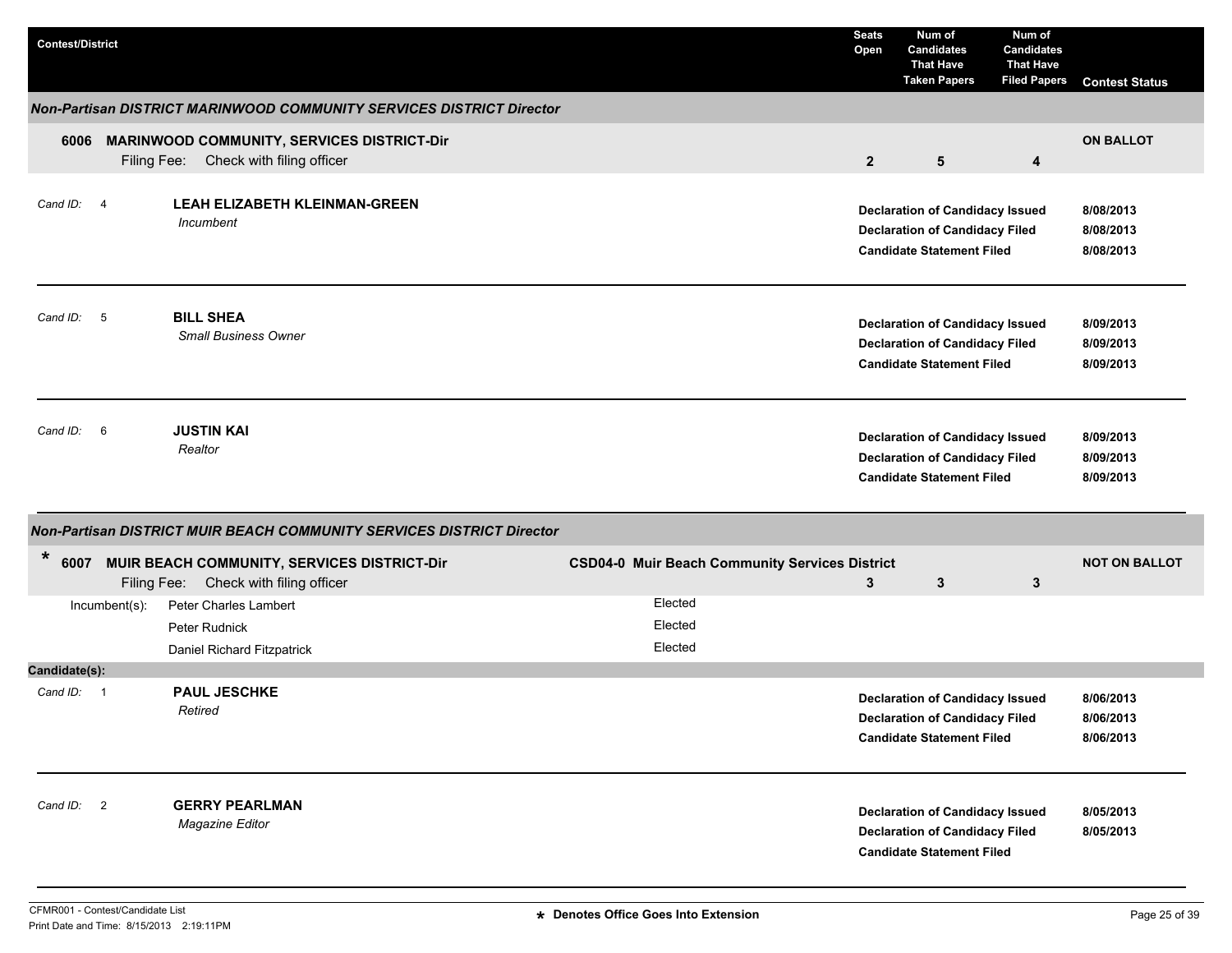| <b>Contest/District</b>             |                                                                                          |                                                      | <b>Seats</b><br>Open | Num of<br><b>Candidates</b><br><b>That Have</b><br><b>Taken Papers</b>                                              | Num of<br><b>Candidates</b><br><b>That Have</b><br><b>Filed Papers</b> | <b>Contest Status</b>               |
|-------------------------------------|------------------------------------------------------------------------------------------|------------------------------------------------------|----------------------|---------------------------------------------------------------------------------------------------------------------|------------------------------------------------------------------------|-------------------------------------|
|                                     | Non-Partisan DISTRICT MUIR BEACH COMMUNITY SERVICES DISTRICT Director                    |                                                      |                      |                                                                                                                     |                                                                        |                                     |
| Filing Fee:                         | 6007 MUIR BEACH COMMUNITY, SERVICES DISTRICT-Dir<br>Check with filing officer            |                                                      | 3                    | 3                                                                                                                   | 3                                                                      | <b>NOT ON BALLOT</b>                |
| Cand ID:<br>$\overline{\mathbf{3}}$ | <b>PETER C. LAMBERT</b><br><b>Ballot Designation Not Submitted</b>                       |                                                      |                      | <b>Declaration of Candidacy Issued</b><br><b>Declaration of Candidacy Filed</b><br><b>Candidate Statement Filed</b> |                                                                        | 8/09/2013<br>8/09/2013              |
|                                     | Non-Partisan DISTRICT TAMALPAIS COMMUNITY SERVICES DISTRICT Director                     |                                                      |                      |                                                                                                                     |                                                                        |                                     |
|                                     | 6010 TAMALPAIS COMMUNITY, SERVICES DISTRICT-Dir<br>Filing Fee: Check with filing officer | <b>CSD06-0 Tamalpais Community Services District</b> | $\overline{2}$       | $\mathbf{3}$                                                                                                        | 3                                                                      | <b>ON BALLOT</b>                    |
| Incumbent(s):                       | Jeffrey Arthur Brown<br>James Alan Jacobs                                                | Elected<br>Elected                                   |                      |                                                                                                                     |                                                                        |                                     |
| Candidate(s):                       |                                                                                          |                                                      |                      |                                                                                                                     |                                                                        |                                     |
| Cand ID: 1                          | <b>JEFFREY A. BROWN</b><br>Incumbent                                                     |                                                      |                      | <b>Declaration of Candidacy Issued</b><br><b>Declaration of Candidacy Filed</b><br><b>Candidate Statement Filed</b> |                                                                        | 7/22/2013<br>7/22/2013<br>7/22/2013 |
| Cand ID: 2                          | <b>JIM JACOBS</b><br>Incumbent                                                           |                                                      |                      | <b>Declaration of Candidacy Issued</b><br><b>Declaration of Candidacy Filed</b><br><b>Candidate Statement Filed</b> |                                                                        | 7/22/2013<br>7/22/2013<br>7/22/2013 |
| $\mathbf{3}$<br>Cand ID:            | <b>LUKE TEYSSIER</b><br><b>Computer Engineer</b>                                         |                                                      |                      | <b>Declaration of Candidacy Issued</b><br><b>Declaration of Candidacy Filed</b><br><b>Candidate Statement Filed</b> |                                                                        | 8/09/2013<br>8/09/2013<br>8/09/2013 |
|                                     | <b>Non-Partisan DISTRICT KENTFIELD FIRE PROTECTION DISTRICT Director</b>                 |                                                      |                      |                                                                                                                     |                                                                        |                                     |
|                                     | 6017 KENTFIELD FIRE, PROTECTION DISTRICT -Dir<br>Filing Fee: Check with filing officer   | FI03-0 Kentfield Fire District                       | 3                    | 3                                                                                                                   | $\mathbf{3}$                                                           | <b>NOT ON BALLOT</b>                |
| Incumbent(s):                       | Steven Ronald Gerbsman                                                                   | Elected                                              |                      |                                                                                                                     |                                                                        |                                     |
|                                     | Ronald Thomas Naso                                                                       | Elected                                              |                      |                                                                                                                     |                                                                        |                                     |
|                                     | Ralph Charles Mc Leran                                                                   | Elected                                              |                      |                                                                                                                     |                                                                        |                                     |
| CFMR001 - Contest/Candidate List    |                                                                                          | * Denotes Office Goes Into Extension                 |                      |                                                                                                                     |                                                                        | Page 26 of 39                       |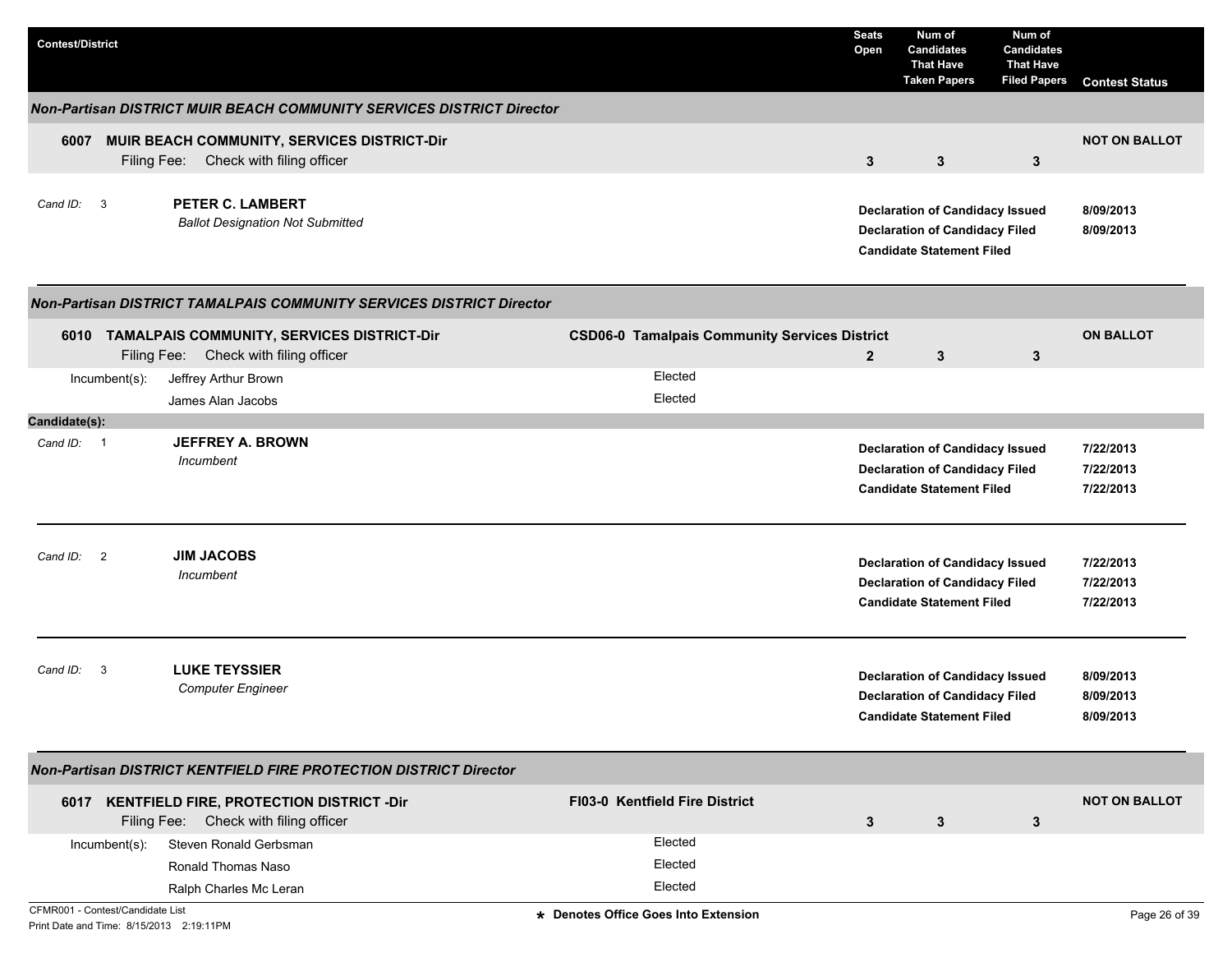| <b>Contest/District</b> |               |                                                                                           |                                        | <b>Seats</b><br>Open | Num of<br><b>Candidates</b><br><b>That Have</b><br><b>Taken Papers</b>                                              | Num of<br><b>Candidates</b><br><b>That Have</b><br><b>Filed Papers</b> | <b>Contest Status</b>               |
|-------------------------|---------------|-------------------------------------------------------------------------------------------|----------------------------------------|----------------------|---------------------------------------------------------------------------------------------------------------------|------------------------------------------------------------------------|-------------------------------------|
|                         |               | Non-Partisan DISTRICT KENTFIELD FIRE PROTECTION DISTRICT Director                         |                                        |                      |                                                                                                                     |                                                                        |                                     |
|                         |               | 6017 KENTFIELD FIRE, PROTECTION DISTRICT -Dir<br>Filing Fee: Check with filing officer    |                                        | $\mathbf{3}$         | $\mathbf{3}$                                                                                                        | $\mathbf{3}$                                                           | <b>NOT ON BALLOT</b>                |
| Candidate(s):           |               |                                                                                           |                                        |                      |                                                                                                                     |                                                                        |                                     |
| Cand ID: 1              |               | <b>STEVEN RONALD GERBSMAN</b><br>Incumbent                                                |                                        |                      | <b>Declaration of Candidacy Issued</b><br><b>Declaration of Candidacy Filed</b><br><b>Candidate Statement Filed</b> |                                                                        | 7/16/2013<br>7/16/2013              |
| Cand ID: 2              |               | <b>RALPH MCLERAN</b><br>Incumbent                                                         |                                        |                      | <b>Declaration of Candidacy Issued</b><br><b>Declaration of Candidacy Filed</b><br><b>Candidate Statement Filed</b> |                                                                        | 8/06/2013<br>8/06/2013              |
| Cand ID:                | 3             | <b>RON NASO</b><br>Incumbent                                                              |                                        |                      | <b>Declaration of Candidacy Issued</b><br><b>Declaration of Candidacy Filed</b><br><b>Candidate Statement Filed</b> |                                                                        | 8/07/2013<br>8/07/2013<br>8/07/2013 |
|                         |               | Non-Partisan DISTRICT NOVATO FIRE PROTECTION DISTRICT Director                            |                                        |                      |                                                                                                                     |                                                                        |                                     |
| *<br>6020               |               | <b>NOVATO FIRE PROTECTION, DISTRICT-Director</b><br>Filing Fee: Check with filing officer | FI04-0 Novato Fire Protection District | $\overline{2}$       | 3                                                                                                                   | 3                                                                      | <b>ON BALLOT</b>                    |
|                         | Incumbent(s): | Farhad Mansourian<br><b>Bradford Robert Beedle</b>                                        | Elected<br>Elected                     |                      |                                                                                                                     |                                                                        |                                     |
| Candidate(s):           |               |                                                                                           |                                        |                      |                                                                                                                     |                                                                        |                                     |
| Cand ID: 1              |               | <b>GARY G. BUTLER</b><br><b>Business Owner</b>                                            |                                        |                      | <b>Declaration of Candidacy Issued</b><br><b>Declaration of Candidacy Filed</b><br><b>Candidate Statement Filed</b> |                                                                        | 8/08/2013<br>8/08/2013<br>8/08/2013 |
| Cand ID: 2              |               | <b>BRADFORD R. BEEDLE</b><br>Incumbent                                                    |                                        |                      | <b>Declaration of Candidacy Issued</b><br><b>Declaration of Candidacy Filed</b><br><b>Candidate Statement Filed</b> |                                                                        | 8/05/2013<br>8/05/2013<br>8/05/2013 |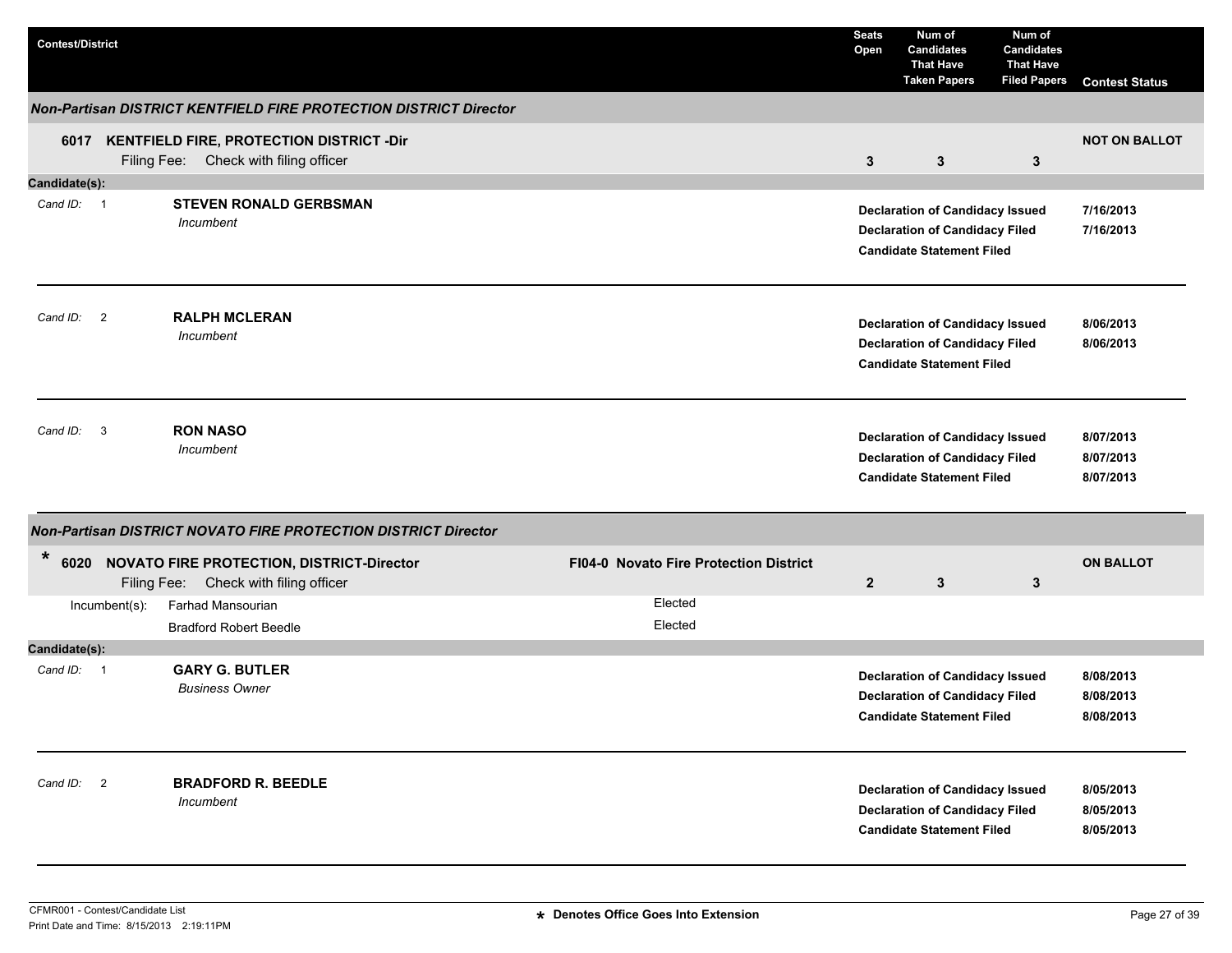| <b>Contest/District</b> |                                                                                           |                                               | <b>Seats</b><br>Open | Num of<br><b>Candidates</b><br><b>That Have</b><br><b>Taken Papers</b>                                              | Num of<br><b>Candidates</b><br><b>That Have</b><br><b>Filed Papers</b> | <b>Contest Status</b>               |
|-------------------------|-------------------------------------------------------------------------------------------|-----------------------------------------------|----------------------|---------------------------------------------------------------------------------------------------------------------|------------------------------------------------------------------------|-------------------------------------|
|                         | <b>Non-Partisan DISTRICT NOVATO FIRE PROTECTION DISTRICT Director</b>                     |                                               |                      |                                                                                                                     |                                                                        |                                     |
|                         | 6020 NOVATO FIRE PROTECTION, DISTRICT-Director<br>Filing Fee: Check with filing officer   |                                               | 2 <sup>2</sup>       | $\mathbf{3}$                                                                                                        | 3                                                                      | <b>ON BALLOT</b>                    |
| Cand ID: 3              | <b>KEVIN P. JOHNSTON</b><br>designation undetermined                                      |                                               |                      | <b>Declaration of Candidacy Issued</b><br><b>Declaration of Candidacy Filed</b><br><b>Candidate Statement Filed</b> |                                                                        | 8/14/2013<br>8/14/2013<br>8/14/2013 |
|                         | Non-Partisan DISTRICT SLEEPY HOLLOW FIRE PROTECTION DISTRICT Director                     |                                               |                      |                                                                                                                     |                                                                        |                                     |
|                         | 6022 SLEEPY HOLLOW FIRE, PROTECTION DISTRICT-Dir<br>Filing Fee: Check with filing officer | FI05-0 Sleepy Hollow Fire Protection District | $\mathbf{1}$         | $\mathbf{1}$                                                                                                        | $\mathbf{1}$                                                           | <b>NOT ON BALLOT</b>                |
| $Incumbent(s)$ :        | Richard C Shortall Jr                                                                     | Elected                                       |                      |                                                                                                                     |                                                                        |                                     |
| Candidate(s):           |                                                                                           |                                               |                      |                                                                                                                     |                                                                        |                                     |
| Cand ID: 1              | <b>RICHARD SHORTALL</b><br>Incumbent                                                      |                                               |                      | <b>Declaration of Candidacy Issued</b><br><b>Declaration of Candidacy Filed</b><br><b>Candidate Statement Filed</b> |                                                                        | 7/26/2013<br>7/26/2013<br>7/26/2013 |
|                         | Non-Partisan DISTRICT STINSON BEACH FIRE PROTECTION DISTRICT Director                     |                                               |                      |                                                                                                                     |                                                                        |                                     |
|                         | 6024 STINSON BEACH FIRE, PROTECTION DISTRICT-Dir<br>Filing Fee: Check with filing officer | FI07-0 Stinson Beach Fire Protection District | $\mathbf{2}$         | $\overline{2}$                                                                                                      | $\mathbf{2}$                                                           | <b>NOT ON BALLOT</b>                |
| Incumbent(s):           | Peter B Sandmann<br>Mark Allen White                                                      | Elected<br>Elected                            |                      |                                                                                                                     |                                                                        |                                     |
| Candidate(s):           |                                                                                           |                                               |                      |                                                                                                                     |                                                                        |                                     |
| Cand ID: 1              | <b>MARCUS WHITE</b><br><b>Ballot Designation Not Submitted</b>                            |                                               |                      | <b>Declaration of Candidacy Issued</b><br><b>Declaration of Candidacy Filed</b><br><b>Candidate Statement Filed</b> |                                                                        | 7/18/2013<br>7/18/2013              |
| Cand ID: 2              | <b>PETER B. SANDMANN</b><br>Incumbent                                                     |                                               |                      | <b>Declaration of Candidacy Issued</b><br><b>Declaration of Candidacy Filed</b><br><b>Candidate Statement Filed</b> |                                                                        | 8/07/2013<br>8/07/2013              |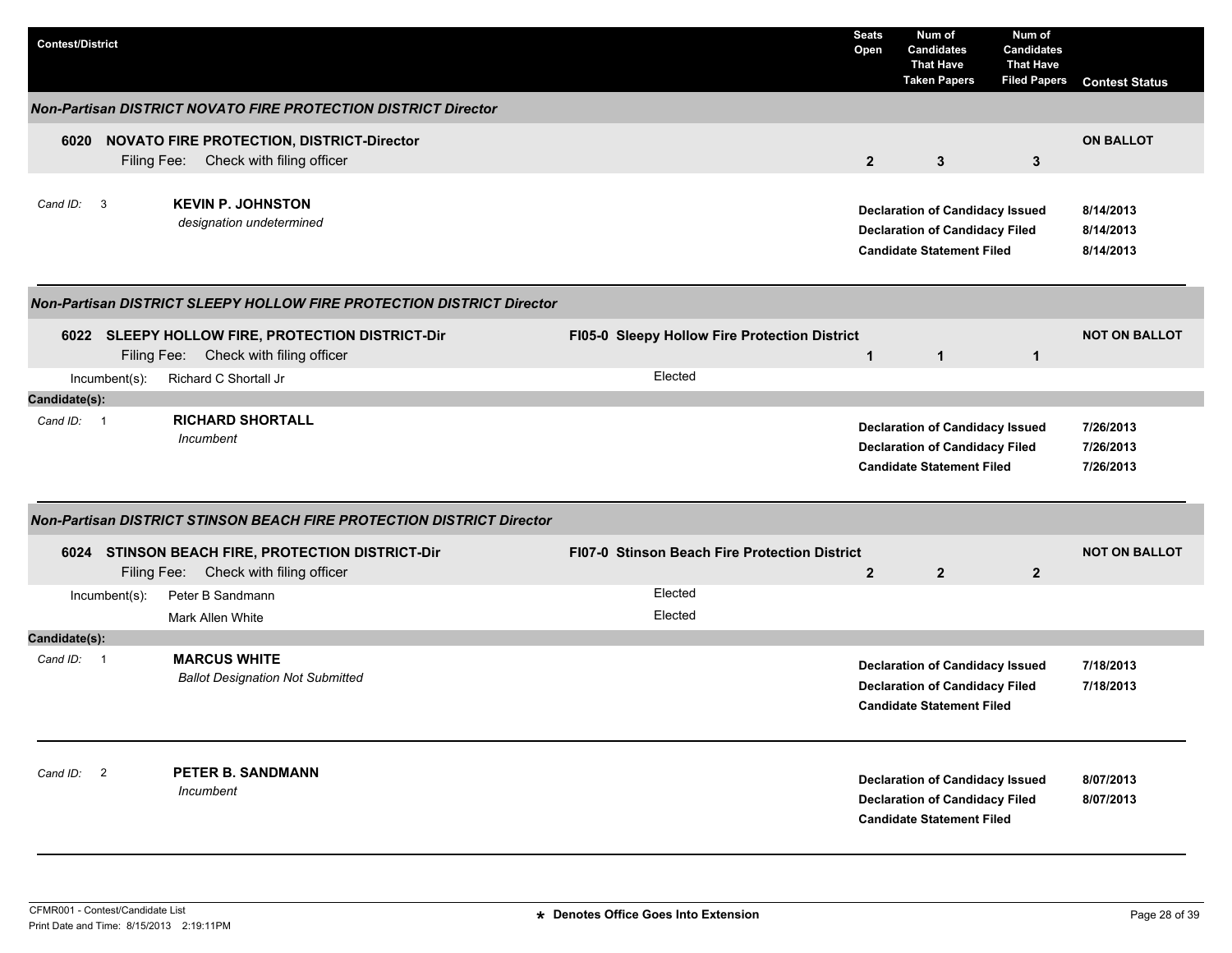| <b>Contest/District</b>             |                                                                                               |                                                                    | <b>Seats</b><br>Open    | Num of<br><b>Candidates</b><br><b>That Have</b><br><b>Taken Papers</b>                                              | Num of<br><b>Candidates</b><br><b>That Have</b><br><b>Filed Papers</b> | <b>Contest Status</b>               |
|-------------------------------------|-----------------------------------------------------------------------------------------------|--------------------------------------------------------------------|-------------------------|---------------------------------------------------------------------------------------------------------------------|------------------------------------------------------------------------|-------------------------------------|
|                                     | Non-Partisan DISTRICT SOUTHERN MARIN FIRE PROTECTION DISTRICT Director                        |                                                                    |                         |                                                                                                                     |                                                                        |                                     |
| $\ast$                              | 6025 SOUTHERN MARIN FIRE, PROTECTION DISTRICT-Dir<br>Filing Fee:<br>Check with filing officer | <b>FI06-0 Southern Marin Fire Protection Dist</b>                  | $\overline{\mathbf{4}}$ | 5                                                                                                                   | 5                                                                      | <b>ON BALLOT</b>                    |
| $Incumbent(s)$ :                    | Thomas Walter Perazzo<br>Kurt Chun<br>Stephen M Willis<br>Daniel R St John                    | Appointed to Vacancy<br>Elected<br>Appointed to Vacancy<br>Elected |                         |                                                                                                                     |                                                                        |                                     |
| Candidate(s):                       |                                                                                               |                                                                    |                         |                                                                                                                     |                                                                        |                                     |
| Cand ID: 1                          | <b>RICHARD NEWMAN</b><br><b>Automotive Service Director</b>                                   |                                                                    |                         | <b>Declaration of Candidacy Issued</b><br><b>Declaration of Candidacy Filed</b><br><b>Candidate Statement Filed</b> |                                                                        | 8/05/2013<br>8/05/2013<br>8/05/2013 |
| Cand ID: 2                          | <b>KURT CHUN</b><br>Incumbent                                                                 |                                                                    |                         | <b>Declaration of Candidacy Issued</b><br><b>Declaration of Candidacy Filed</b><br><b>Candidate Statement Filed</b> |                                                                        | 8/02/2013<br>8/02/2013<br>8/02/2013 |
| Cand ID:<br>$\overline{\mathbf{3}}$ | <b>STEPHEN M. WILLIS</b><br>Appointed Inbumbent                                               |                                                                    |                         | <b>Declaration of Candidacy Issued</b><br><b>Declaration of Candidacy Filed</b><br><b>Candidate Statement Filed</b> |                                                                        | 8/09/2013<br>8/09/2013<br>8/09/2013 |
| Cand ID: 4                          | THOMAS W. PERAZZO<br>Appointed Incumbent                                                      |                                                                    |                         | <b>Declaration of Candidacy Issued</b><br><b>Declaration of Candidacy Filed</b><br><b>Candidate Statement Filed</b> |                                                                        | 8/09/2013<br>8/09/2013<br>8/09/2013 |
| Cand ID: 5                          | <b>DANIEL R. ST JOHN</b><br><b>Ballot Designation</b>                                         |                                                                    |                         | <b>Declaration of Candidacy Issued</b><br><b>Declaration of Candidacy Filed</b><br><b>Candidate Statement Filed</b> |                                                                        | 8/09/2013<br>8/09/2013<br>8/09/2013 |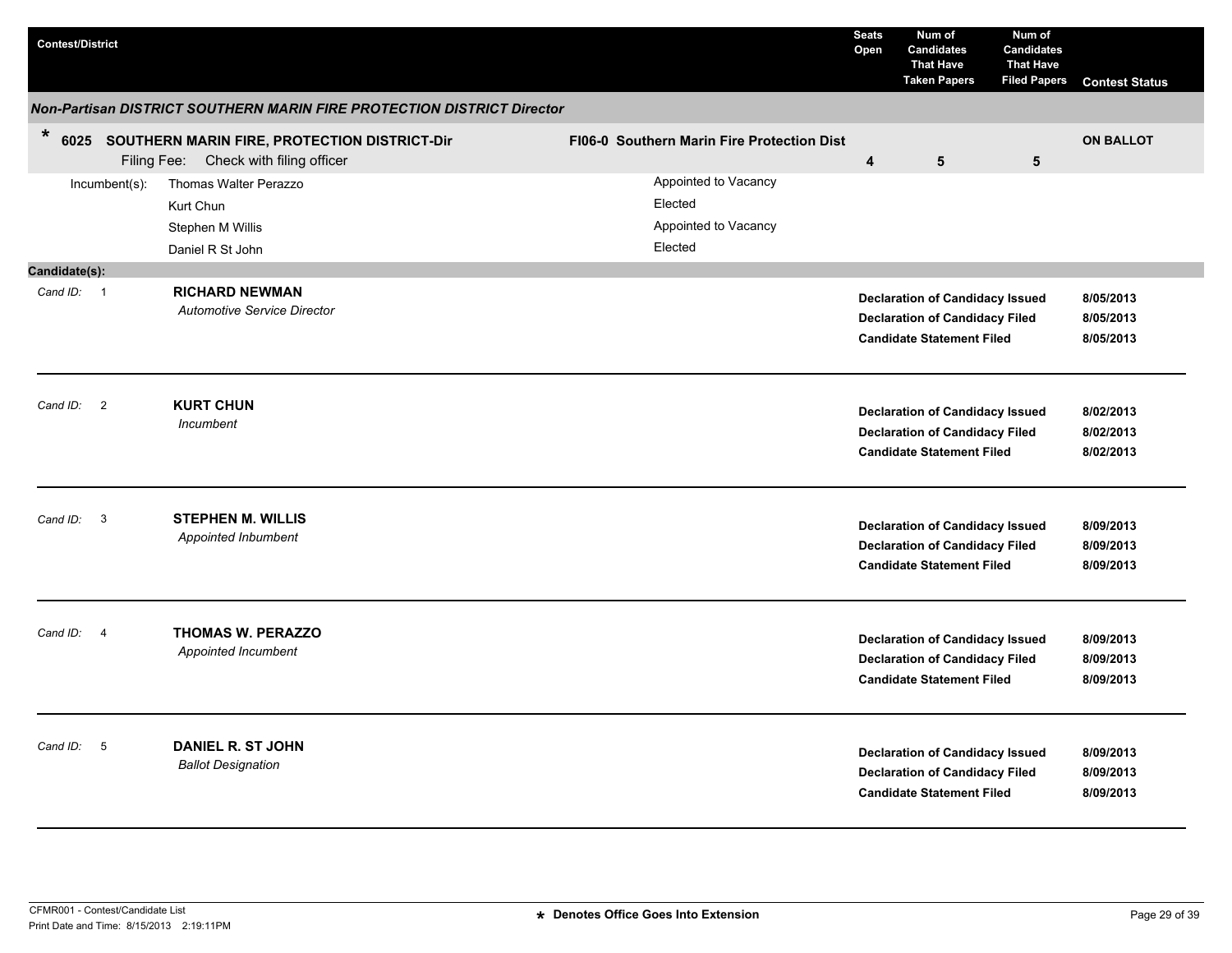| <b>Contest/District</b>              |                                                                                                |  |                                                   | <b>Seats</b><br>Open | Num of<br><b>Candidates</b><br><b>That Have</b><br><b>Taken Papers</b>                                              | Num of<br><b>Candidates</b><br><b>That Have</b><br><b>Filed Papers</b> | <b>Contest Status</b>               |
|--------------------------------------|------------------------------------------------------------------------------------------------|--|---------------------------------------------------|----------------------|---------------------------------------------------------------------------------------------------------------------|------------------------------------------------------------------------|-------------------------------------|
|                                      | <b>Non-Partisan DISTRICT TIBURON FIRE PROTECTION DISTRICT Director</b>                         |  |                                                   |                      |                                                                                                                     |                                                                        |                                     |
| $\ast$                               | 6027 TIBURON FIRE PROTECTION, DISTRICT-Director<br>Filing Fee: Check with filing officer       |  | FI09-0 Tiburon Fire Protection District           | $\mathbf{3}$         | 3                                                                                                                   | 3                                                                      | <b>NOT ON BALLOT</b>                |
| Incumbent(s):                        | Thomas Arthur O Neill                                                                          |  | Elected                                           |                      |                                                                                                                     |                                                                        |                                     |
|                                      | David Smallman Kirchhoff                                                                       |  | Elected                                           |                      |                                                                                                                     |                                                                        |                                     |
|                                      | Margot F Plant                                                                                 |  | Elected                                           |                      |                                                                                                                     |                                                                        |                                     |
| Candidate(s):                        |                                                                                                |  |                                                   |                      |                                                                                                                     |                                                                        |                                     |
| Cand ID: 1                           | <b>THOMAS A. ONEILL</b><br>Incumbent                                                           |  |                                                   |                      | <b>Declaration of Candidacy Issued</b><br><b>Declaration of Candidacy Filed</b><br><b>Candidate Statement Filed</b> |                                                                        | 8/06/2013<br>8/06/2013<br>8/06/2013 |
| $\overline{\phantom{0}}$<br>Cand ID: | <b>MARGOT PLANT</b><br>Incumbent                                                               |  |                                                   |                      | <b>Declaration of Candidacy Issued</b><br><b>Declaration of Candidacy Filed</b><br><b>Candidate Statement Filed</b> |                                                                        | 8/02/2013<br>8/02/2013<br>8/02/2013 |
| $\overline{\mathbf{3}}$<br>Cand ID:  | <b>DAVID KIRCHHOFF</b><br>Incumbent                                                            |  |                                                   |                      | <b>Declaration of Candidacy Issued</b><br><b>Declaration of Candidacy Filed</b><br><b>Candidate Statement Filed</b> |                                                                        | 8/07/2013<br>8/07/2013<br>8/07/2013 |
|                                      | <b>Non-Partisan DISTRICT BOLINAS COMMUNITY PUBLIC UTILITY DISTRICT Director</b>                |  |                                                   |                      |                                                                                                                     |                                                                        |                                     |
| $\ast$<br>6031                       | <b>BOLINAS COMMUNITY PUBLIC, UTILITY DISTRICT-Dir</b><br>Filing Fee: Check with filing officer |  | PUD01-0 Bolinas Community Public Utility District | 3                    | 6                                                                                                                   | 6                                                                      | <b>ON BALLOT</b>                    |
| Incumbent(s):                        | Barbara Beth Kimball                                                                           |  | Elected                                           |                      |                                                                                                                     |                                                                        |                                     |
|                                      | Jack Siedman                                                                                   |  | Elected                                           |                      |                                                                                                                     |                                                                        |                                     |
|                                      | Kimberly Jeanne Bender                                                                         |  | Elected                                           |                      |                                                                                                                     |                                                                        |                                     |
| Candidate(s):                        |                                                                                                |  |                                                   |                      |                                                                                                                     |                                                                        |                                     |
| Cand ID: 1                           | <b>GRACE GODINO</b><br>Therapist/School Employee                                               |  |                                                   |                      | <b>Declaration of Candidacy Issued</b><br><b>Declaration of Candidacy Filed</b><br><b>Candidate Statement Filed</b> |                                                                        | 8/05/2013<br>8/05/2013              |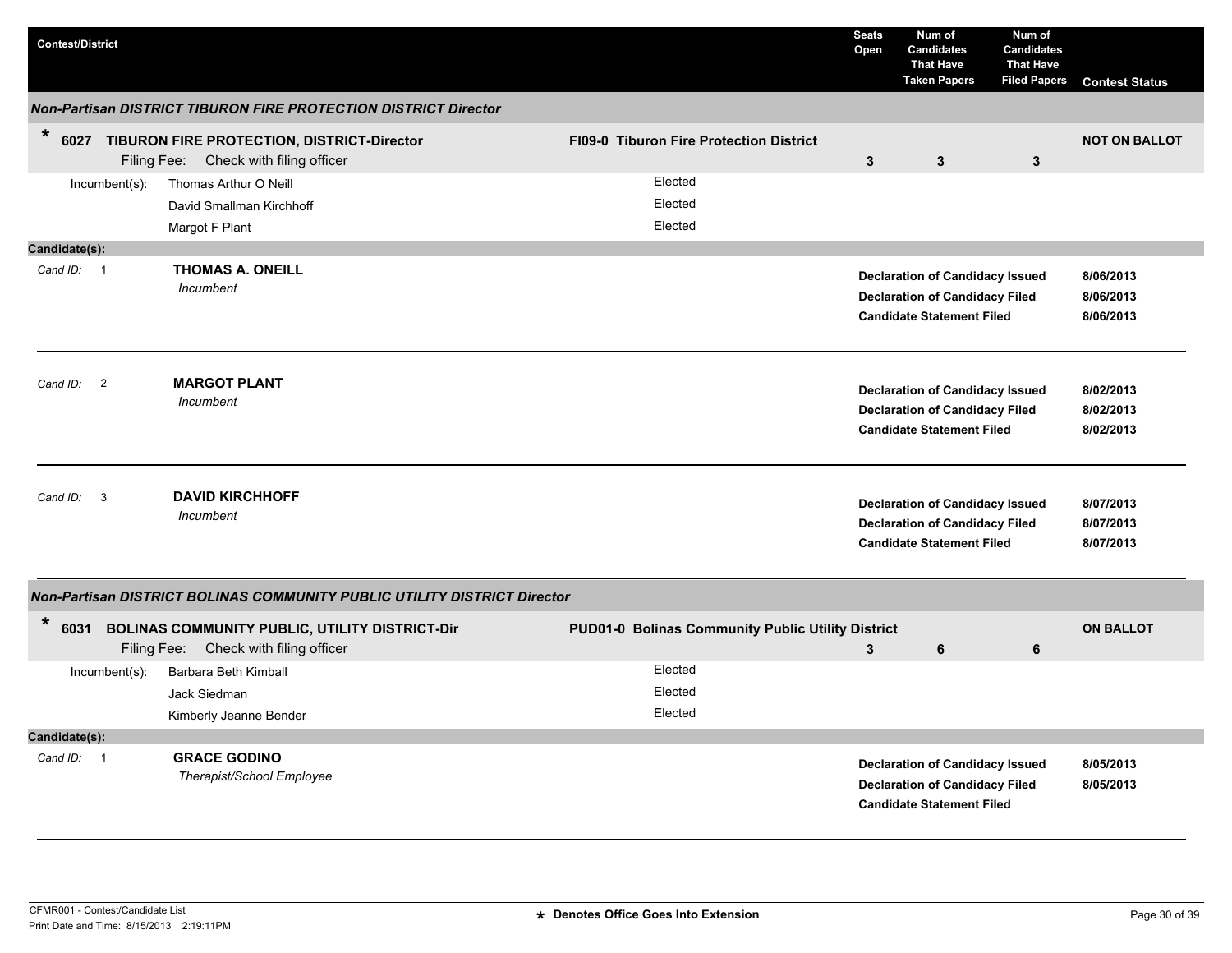| <b>Contest/District</b> |                |                                                                                           |                                           | <b>Seats</b><br>Open | Num of<br><b>Candidates</b><br><b>That Have</b><br><b>Taken Papers</b>                                              | Num of<br><b>Candidates</b><br><b>That Have</b><br><b>Filed Papers</b> | <b>Contest Status</b>  |
|-------------------------|----------------|-------------------------------------------------------------------------------------------|-------------------------------------------|----------------------|---------------------------------------------------------------------------------------------------------------------|------------------------------------------------------------------------|------------------------|
|                         |                | Non-Partisan DISTRICT BOLINAS COMMUNITY PUBLIC UTILITY DISTRICT Director                  |                                           |                      |                                                                                                                     |                                                                        |                        |
| 6031                    |                | BOLINAS COMMUNITY PUBLIC, UTILITY DISTRICT-Dir<br>Filing Fee: Check with filing officer   |                                           | $\mathbf{3}$         | 6                                                                                                                   | 6                                                                      | <b>ON BALLOT</b>       |
| Cand ID: 2              |                | <b>JACK SIEDMAN</b><br>Incumbent                                                          |                                           |                      | <b>Declaration of Candidacy Issued</b><br><b>Declaration of Candidacy Filed</b><br><b>Candidate Statement Filed</b> |                                                                        | 7/18/2013<br>7/18/2013 |
| Cand ID: 4              |                | <b>REMICK HART</b><br>Retired                                                             |                                           |                      | <b>Declaration of Candidacy Issued</b><br><b>Declaration of Candidacy Filed</b><br><b>Candidate Statement Filed</b> |                                                                        | 8/01/2013<br>8/01/2013 |
| Cand ID:                | $-5$           | <b>LYNDON COMSTOCK</b><br>Retired                                                         |                                           |                      | <b>Declaration of Candidacy Issued</b><br><b>Declaration of Candidacy Filed</b><br><b>Candidate Statement Filed</b> |                                                                        | 8/08/2013<br>8/08/2013 |
| Cand ID: 6              |                | <b>BILL BRAASCH</b><br>Photographer/Business Owner                                        |                                           |                      | <b>Declaration of Candidacy Issued</b><br><b>Declaration of Candidacy Filed</b><br><b>Candidate Statement Filed</b> |                                                                        | 8/13/2013<br>8/13/2013 |
| Cand ID:                | $\overline{7}$ | <b>STUART CHAPMAN</b><br><b>Sign Painter</b>                                              |                                           |                      | <b>Declaration of Candidacy Issued</b><br><b>Declaration of Candidacy Filed</b><br><b>Candidate Statement Filed</b> |                                                                        | 8/13/2013<br>8/13/2013 |
|                         |                | Non-Partisan DISTRICT INVERNESS PUBLIC UTILITY DISTRICT Director                          |                                           |                      |                                                                                                                     |                                                                        |                        |
|                         |                | 6034 INVERNESS PUBLIC UTILITY, DISTRICT-Director<br>Filing Fee: Check with filing officer | PUD02-0 Inverness Public Utility District | $\overline{2}$       | $\overline{2}$                                                                                                      | $\mathbf{2}$                                                           | <b>NOT ON BALLOT</b>   |
|                         | Incumbent(s):  | Scoby Alan Zook<br>Kenneth John Emanuels                                                  | Elected<br>Elected                        |                      |                                                                                                                     |                                                                        |                        |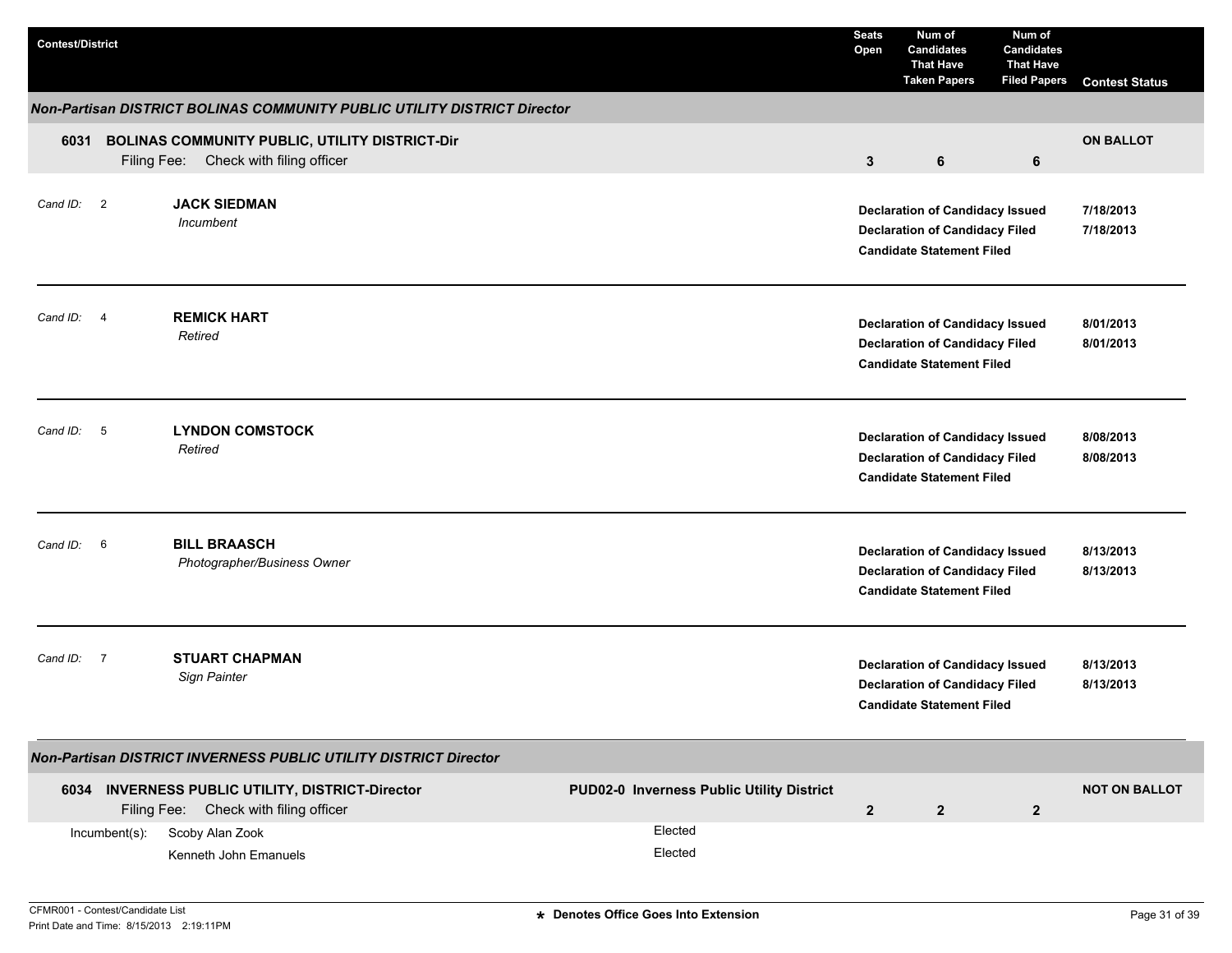| <b>Contest/District</b> |                                                                                                                                    | <b>Seats</b><br>Open | Num of<br><b>Candidates</b><br><b>That Have</b><br><b>Taken Papers</b>                                              | Num of<br><b>Candidates</b><br><b>That Have</b><br><b>Filed Papers</b> | <b>Contest Status</b>               |
|-------------------------|------------------------------------------------------------------------------------------------------------------------------------|----------------------|---------------------------------------------------------------------------------------------------------------------|------------------------------------------------------------------------|-------------------------------------|
|                         | Non-Partisan DISTRICT INVERNESS PUBLIC UTILITY DISTRICT Director                                                                   |                      |                                                                                                                     |                                                                        |                                     |
|                         | 6034 INVERNESS PUBLIC UTILITY, DISTRICT-Director<br>Filing Fee: Check with filing officer                                          | $\overline{2}$       | $\overline{2}$                                                                                                      | $\overline{2}$                                                         | <b>NOT ON BALLOT</b>                |
| Candidate(s):           |                                                                                                                                    |                      |                                                                                                                     |                                                                        |                                     |
| Cand ID: 1              | <b>KENNETH J. EMANUELS</b><br>Incumbent                                                                                            |                      | <b>Declaration of Candidacy Issued</b><br><b>Declaration of Candidacy Filed</b><br><b>Candidate Statement Filed</b> |                                                                        | 8/01/2013<br>8/01/2013              |
| Cand ID: 2              | <b>SCOBY A. ZOOK</b><br><b>Ballot Designation Not Submitted</b>                                                                    |                      | <b>Declaration of Candidacy Issued</b><br><b>Declaration of Candidacy Filed</b><br><b>Candidate Statement Filed</b> |                                                                        | 8/01/2013<br>8/01/2013              |
|                         | Non-Partisan DISTRICT SANITARY DISTRICT NO. 5 - TIBURON Director                                                                   |                      |                                                                                                                     |                                                                        |                                     |
|                         | SA02-0 Tiburon Sanitary District No. 5<br>6040 SANITARY DISTRICT NO. 5,, TIBURON-Director<br>Filing Fee: Check with filing officer | $\overline{2}$       | $\overline{2}$                                                                                                      | $\overline{2}$                                                         | <b>NOT ON BALLOT</b>                |
| Incumbent(s):           | Elected<br>Catharine V Benediktsson                                                                                                |                      |                                                                                                                     |                                                                        |                                     |
|                         | Elected<br>Roy Charles Fedotoff                                                                                                    |                      |                                                                                                                     |                                                                        |                                     |
| Candidate(s):           |                                                                                                                                    |                      |                                                                                                                     |                                                                        |                                     |
| Cand ID: 1              | <b>ROY C. FEDOTOFF</b><br><b>Environmental Engineer</b>                                                                            |                      | <b>Declaration of Candidacy Issued</b><br><b>Declaration of Candidacy Filed</b><br><b>Candidate Statement Filed</b> |                                                                        | 7/22/2013<br>7/22/2013<br>7/22/2013 |
| Cand ID: 2              | <b>CATHARINE BENEDIKTSSON</b><br>Incumbent                                                                                         |                      | <b>Declaration of Candidacy Issued</b><br><b>Declaration of Candidacy Filed</b><br><b>Candidate Statement Filed</b> |                                                                        | 8/02/2013<br>8/02/2013<br>8/02/2013 |
|                         | Non-Partisan DISTRICT ALTO SANITARY DISTRICT Director                                                                              |                      |                                                                                                                     |                                                                        |                                     |
|                         | 6044 ALTO SANITARY, DISTRICT-Director<br><b>SA05-0 Alto Sanitary District</b><br>Filing Fee: Check with filing officer             | $\overline{2}$       | $\overline{2}$                                                                                                      | $\overline{2}$                                                         | <b>NOT ON BALLOT</b>                |
| Incumbent(s):           | Appointed to Vacancy<br>Roger Lee Gainer<br>Elected<br>Stanley James Bransgrove                                                    |                      |                                                                                                                     |                                                                        |                                     |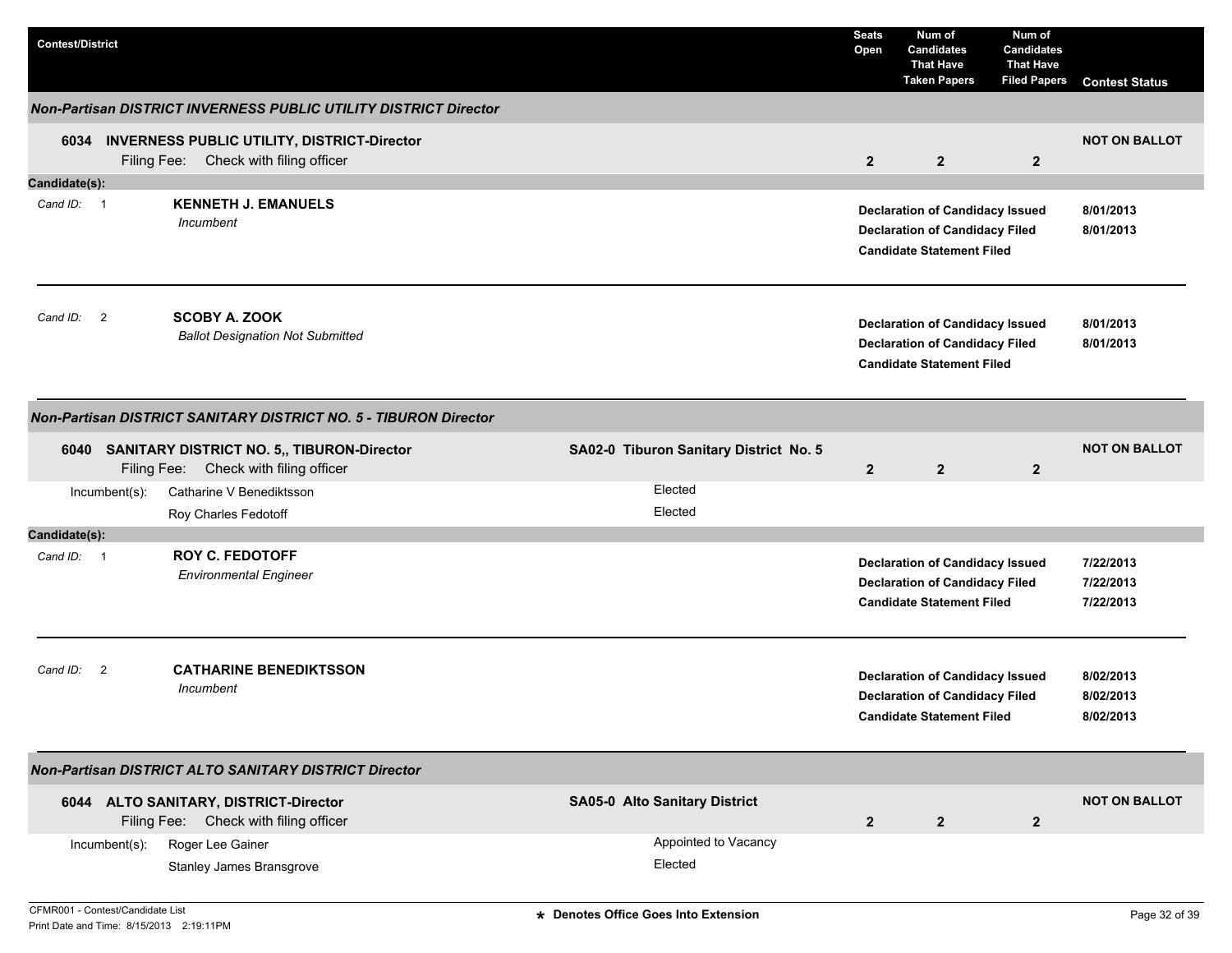| <b>Contest/District</b>          |                  |                                                                                          |                                              | <b>Seats</b><br>Open | Num of<br><b>Candidates</b><br><b>That Have</b><br><b>Taken Papers</b>                                              | Num of<br><b>Candidates</b><br><b>That Have</b><br><b>Filed Papers</b> | <b>Contest Status</b>  |
|----------------------------------|------------------|------------------------------------------------------------------------------------------|----------------------------------------------|----------------------|---------------------------------------------------------------------------------------------------------------------|------------------------------------------------------------------------|------------------------|
|                                  |                  | <b>Non-Partisan DISTRICT ALTO SANITARY DISTRICT Director</b>                             |                                              |                      |                                                                                                                     |                                                                        |                        |
|                                  |                  | 6044 ALTO SANITARY, DISTRICT-Director<br>Filing Fee: Check with filing officer           |                                              | $\mathbf{2}$         | $\mathbf{2}$                                                                                                        | $\mathbf{2}$                                                           | <b>NOT ON BALLOT</b>   |
| Candidate(s):                    |                  |                                                                                          |                                              |                      |                                                                                                                     |                                                                        |                        |
| Cand ID: 1                       |                  | <b>STANLEY JAMES BRANSGROVE</b><br>Incumbent                                             |                                              |                      | <b>Declaration of Candidacy Issued</b><br><b>Declaration of Candidacy Filed</b><br><b>Candidate Statement Filed</b> |                                                                        | 8/06/2013<br>8/06/2013 |
| Cand ID:                         | $\overline{2}$   | <b>ROGER L. GAINER</b><br>Appointed Incumbent                                            |                                              |                      | <b>Declaration of Candidacy Issued</b><br><b>Declaration of Candidacy Filed</b><br><b>Candidate Statement Filed</b> |                                                                        | 8/08/2013<br>8/08/2013 |
|                                  |                  | Non-Partisan DISTRICT HOMESTEAD VALLEY SANITARY DISTRICT Director                        |                                              |                      |                                                                                                                     |                                                                        |                        |
|                                  |                  | 6046 HOMESTEAD VALLEY, SANITARY DISTRICT-Dir<br>Filing Fee: Check with filing officer    | SA06-0 Homestead Valley Sanitary District    | $\mathbf{2}$         | $\overline{2}$                                                                                                      | $\overline{2}$                                                         | <b>NOT ON BALLOT</b>   |
|                                  | $Incumbent(s)$ : | William Burnett Tregoning<br>Allan Leslie Leibof                                         | Elected<br>Appointed to Vacancy              |                      |                                                                                                                     |                                                                        |                        |
| Candidate(s):                    |                  |                                                                                          |                                              |                      |                                                                                                                     |                                                                        |                        |
| Cand ID: 1                       |                  | <b>ALLAN LEIBOF</b><br>Appointed Incumbent                                               |                                              |                      | <b>Declaration of Candidacy Issued</b><br><b>Declaration of Candidacy Filed</b><br><b>Candidate Statement Filed</b> |                                                                        | 8/01/2013<br>8/01/2013 |
| Cand ID:                         | $\overline{2}$   | <b>BURNETT TREGONING</b><br>Incumbent                                                    |                                              |                      | <b>Declaration of Candidacy Issued</b><br><b>Declaration of Candidacy Filed</b><br><b>Candidate Statement Filed</b> |                                                                        | 8/07/2013<br>8/07/2013 |
|                                  |                  | Non-Partisan DISTRICT LAS GALLINAS VALLEY SANITARY DISTRICT Director                     |                                              |                      |                                                                                                                     |                                                                        |                        |
|                                  |                  | 6047 LAS GALLINAS VALLEY, SANITARY DISTRICT-Dir<br>Filing Fee: Check with filing officer | SA07-0 Las Gallinas Valley Sanitary District | 3                    | 4                                                                                                                   | 4                                                                      | <b>ON BALLOT</b>       |
|                                  | Incumbent(s):    | Rabi John Elias                                                                          | Appointed to Vacancy                         |                      |                                                                                                                     |                                                                        |                        |
|                                  |                  | <b>Russell R Greenfield</b>                                                              | Elected                                      |                      |                                                                                                                     |                                                                        |                        |
|                                  |                  | Megan Mary Clark                                                                         | Elected                                      |                      |                                                                                                                     |                                                                        |                        |
| CFMR001 - Contest/Candidate List |                  | Print Date and Time: 8/15/2013 2:19:11PM                                                 | * Denotes Office Goes Into Extension         |                      |                                                                                                                     |                                                                        | Page 33 of 39          |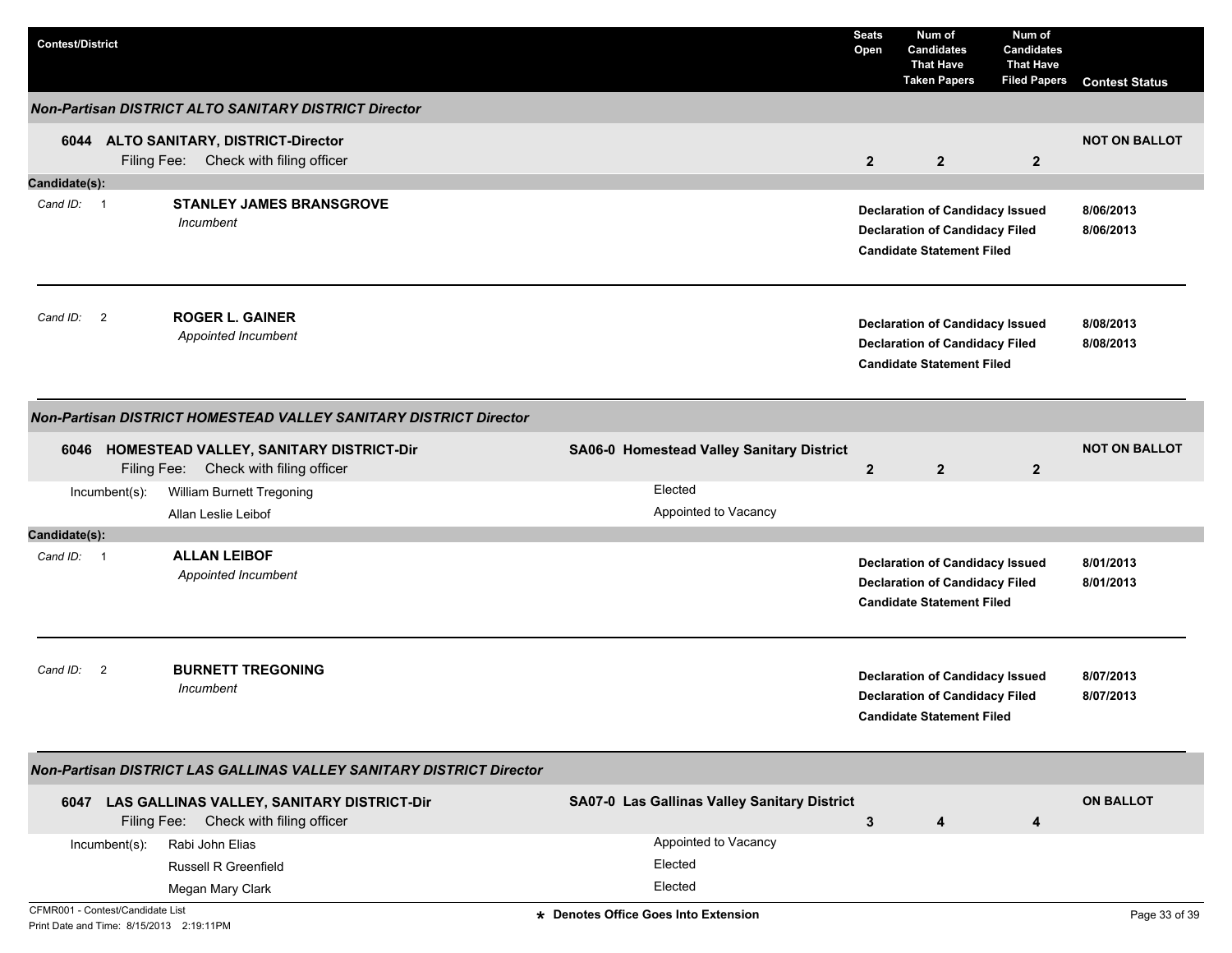| <b>Contest/District</b> |                                                                                          |                                        | <b>Seats</b><br>Open | Num of<br><b>Candidates</b><br><b>That Have</b><br><b>Taken Papers</b>                                              | Num of<br><b>Candidates</b><br><b>That Have</b><br><b>Filed Papers</b> | <b>Contest Status</b>               |
|-------------------------|------------------------------------------------------------------------------------------|----------------------------------------|----------------------|---------------------------------------------------------------------------------------------------------------------|------------------------------------------------------------------------|-------------------------------------|
|                         | Non-Partisan DISTRICT LAS GALLINAS VALLEY SANITARY DISTRICT Director                     |                                        |                      |                                                                                                                     |                                                                        |                                     |
|                         | 6047 LAS GALLINAS VALLEY, SANITARY DISTRICT-Dir<br>Filing Fee: Check with filing officer |                                        | $\mathbf{3}$         | 4                                                                                                                   | 4                                                                      | <b>ON BALLOT</b>                    |
| Candidate(s):           |                                                                                          |                                        |                      |                                                                                                                     |                                                                        |                                     |
| Cand ID: 1              | <b>MARNIE GLICKMAN</b><br>Lawyer/Mother                                                  |                                        |                      | <b>Declaration of Candidacy Issued</b><br><b>Declaration of Candidacy Filed</b><br><b>Candidate Statement Filed</b> |                                                                        | 8/09/2013<br>8/09/2013<br>8/09/2013 |
| Cand ID: 2              | <b>RUSS GREENFIELD</b><br>Incumbent                                                      |                                        |                      | <b>Declaration of Candidacy Issued</b><br><b>Declaration of Candidacy Filed</b><br><b>Candidate Statement Filed</b> |                                                                        | 8/01/2013<br>8/01/2013<br>8/01/2013 |
| Cand ID: 3              | <b>MEGAN CLARK</b><br>Director, Las Gallinas Valley Sanitary District                    |                                        |                      | <b>Declaration of Candidacy Issued</b><br><b>Declaration of Candidacy Filed</b><br><b>Candidate Statement Filed</b> |                                                                        | 8/09/2013<br>8/09/2013<br>8/09/2013 |
| Cand ID: 4              | <b>RABI JOHN ELIAS</b><br>Appointed Incumbent                                            |                                        |                      | <b>Declaration of Candidacy Issued</b><br><b>Declaration of Candidacy Filed</b><br><b>Candidate Statement Filed</b> |                                                                        | 8/01/2013<br>8/01/2013<br>8/01/2013 |
|                         | Non-Partisan DISTRICT NOVATO SANITARY DISTRICT Director                                  |                                        |                      |                                                                                                                     |                                                                        |                                     |
| *<br>6049               | <b>NOVATO SANITARY, DISTRICT-Director</b><br>Filing Fee: Check with filing officer       | <b>SA03-0 Novato Sanitary District</b> | 3                    | 3                                                                                                                   | 3                                                                      | <b>NOT ON BALLOT</b>                |
|                         | Incumbent(s): William Charles Long<br>Dennis John Welsh<br>Michael Di Giorgio            | Elected<br>Elected<br>Elected          |                      |                                                                                                                     |                                                                        |                                     |
| Candidate(s):           |                                                                                          |                                        |                      |                                                                                                                     |                                                                        |                                     |
| Cand ID: 1              | <b>BILL LONG</b><br>Incumbent                                                            |                                        |                      | <b>Declaration of Candidacy Issued</b><br><b>Declaration of Candidacy Filed</b><br><b>Candidate Statement Filed</b> |                                                                        | 8/08/2013<br>8/08/2013<br>8/08/2013 |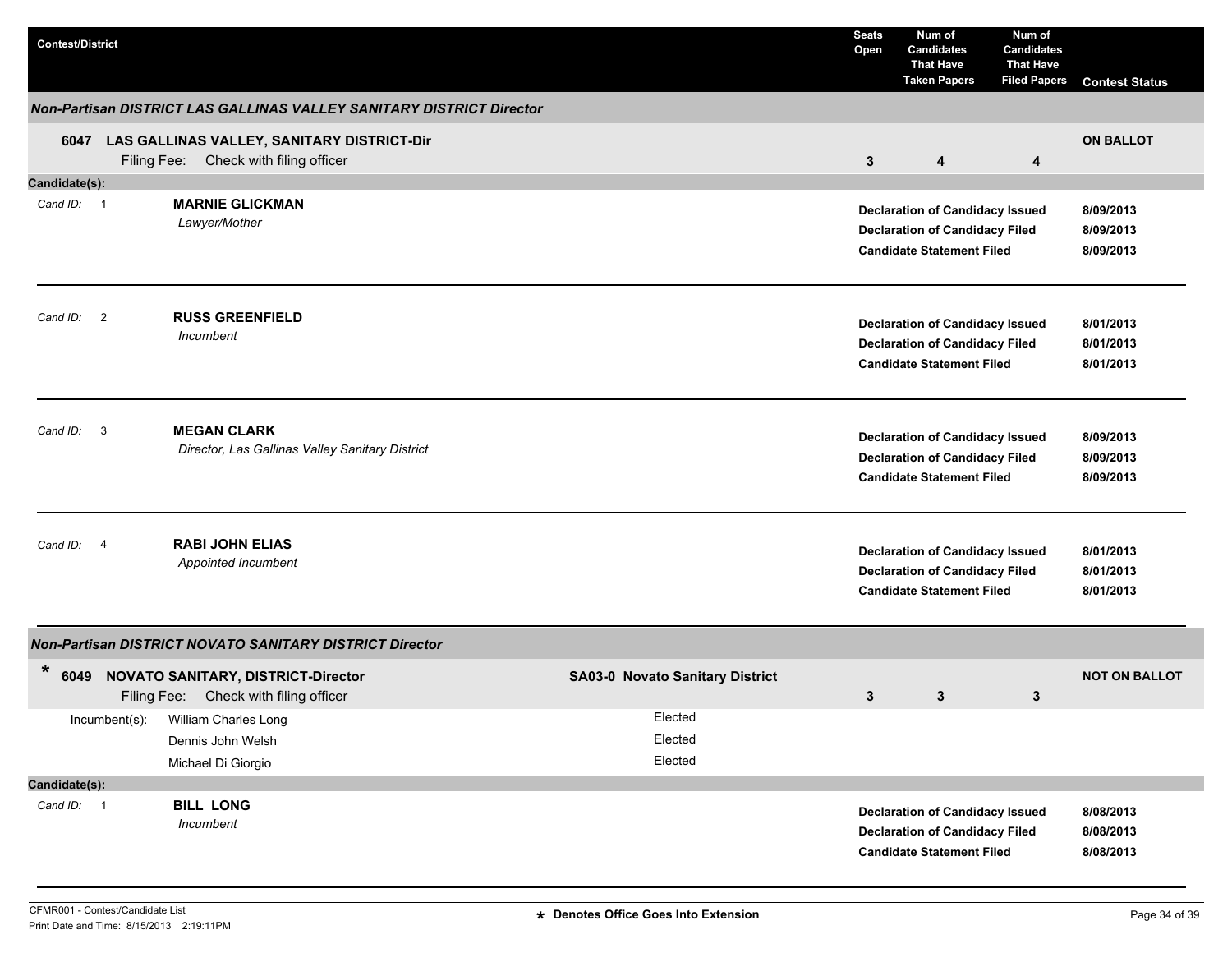| <b>Contest/District</b> |                  |                                                                                          |                                            | <b>Seats</b><br>Open | Num of<br><b>Candidates</b><br><b>That Have</b><br><b>Taken Papers</b>                                              | Num of<br><b>Candidates</b><br><b>That Have</b><br><b>Filed Papers</b> | <b>Contest Status</b>               |
|-------------------------|------------------|------------------------------------------------------------------------------------------|--------------------------------------------|----------------------|---------------------------------------------------------------------------------------------------------------------|------------------------------------------------------------------------|-------------------------------------|
|                         |                  | <b>Non-Partisan DISTRICT NOVATO SANITARY DISTRICT Director</b>                           |                                            |                      |                                                                                                                     |                                                                        |                                     |
| 6049                    |                  | <b>NOVATO SANITARY, DISTRICT-Director</b><br>Filing Fee: Check with filing officer       |                                            | $\mathbf{3}$         | 3                                                                                                                   | $\mathbf{3}$                                                           | <b>NOT ON BALLOT</b>                |
| Cand ID: 2              |                  | <b>MICHAEL DI GIORGIO</b><br>Incumbent                                                   |                                            |                      | <b>Declaration of Candidacy Issued</b><br><b>Declaration of Candidacy Filed</b><br><b>Candidate Statement Filed</b> |                                                                        | 8/07/2013<br>8/07/2013<br>8/07/2013 |
| Cand ID: 3              |                  | <b>BRANT MILLER</b><br><b>Ballot Designation Not Submitted</b>                           |                                            |                      | <b>Declaration of Candidacy Issued</b><br><b>Declaration of Candidacy Filed</b><br><b>Candidate Statement Filed</b> |                                                                        | 8/05/2013<br>8/05/2013<br>8/05/2013 |
|                         |                  | <b>Non-Partisan DISTRICT RICHARDSON BAY SANITARY DISTRICT Director</b>                   |                                            |                      |                                                                                                                     |                                                                        |                                     |
|                         |                  | 6051 RICHARDSON BAY SANITARY, DISTRICT-Director<br>Filing Fee: Check with filing officer | SA08-0 Richardson Bay Sanitary District    | 3                    | 3                                                                                                                   | 3                                                                      | <b>NOT ON BALLOT</b>                |
|                         | $Incumbent(s)$ : | Roy Benvenuti<br>Edward John Sotelo<br>Ronald Henry Kosciusko                            | Elected<br>Elected<br>Appointed to Vacancy |                      |                                                                                                                     |                                                                        |                                     |
| Candidate(s):           |                  |                                                                                          |                                            |                      |                                                                                                                     |                                                                        |                                     |
| Cand ID: 1              |                  | <b>ROY BENVENUTI</b><br>Incumbent                                                        |                                            |                      | <b>Declaration of Candidacy Issued</b><br><b>Declaration of Candidacy Filed</b><br><b>Candidate Statement Filed</b> |                                                                        | 7/24/2013<br>7/24/2013              |
| Cand ID:                | $\overline{2}$   | <b>RONALD HENRY KOSCIUSKO</b><br>Appointed Incumbent                                     |                                            |                      | <b>Declaration of Candidacy Issued</b><br><b>Declaration of Candidacy Filed</b><br><b>Candidate Statement Filed</b> |                                                                        | 8/02/2013<br>8/02/2013              |
| Cand ID: 3              |                  | <b>EDWARD JOHN SOTELO</b><br>Incumbent                                                   |                                            |                      | <b>Declaration of Candidacy Issued</b><br><b>Declaration of Candidacy Filed</b><br><b>Candidate Statement Filed</b> |                                                                        | 8/08/2013<br>8/08/2013              |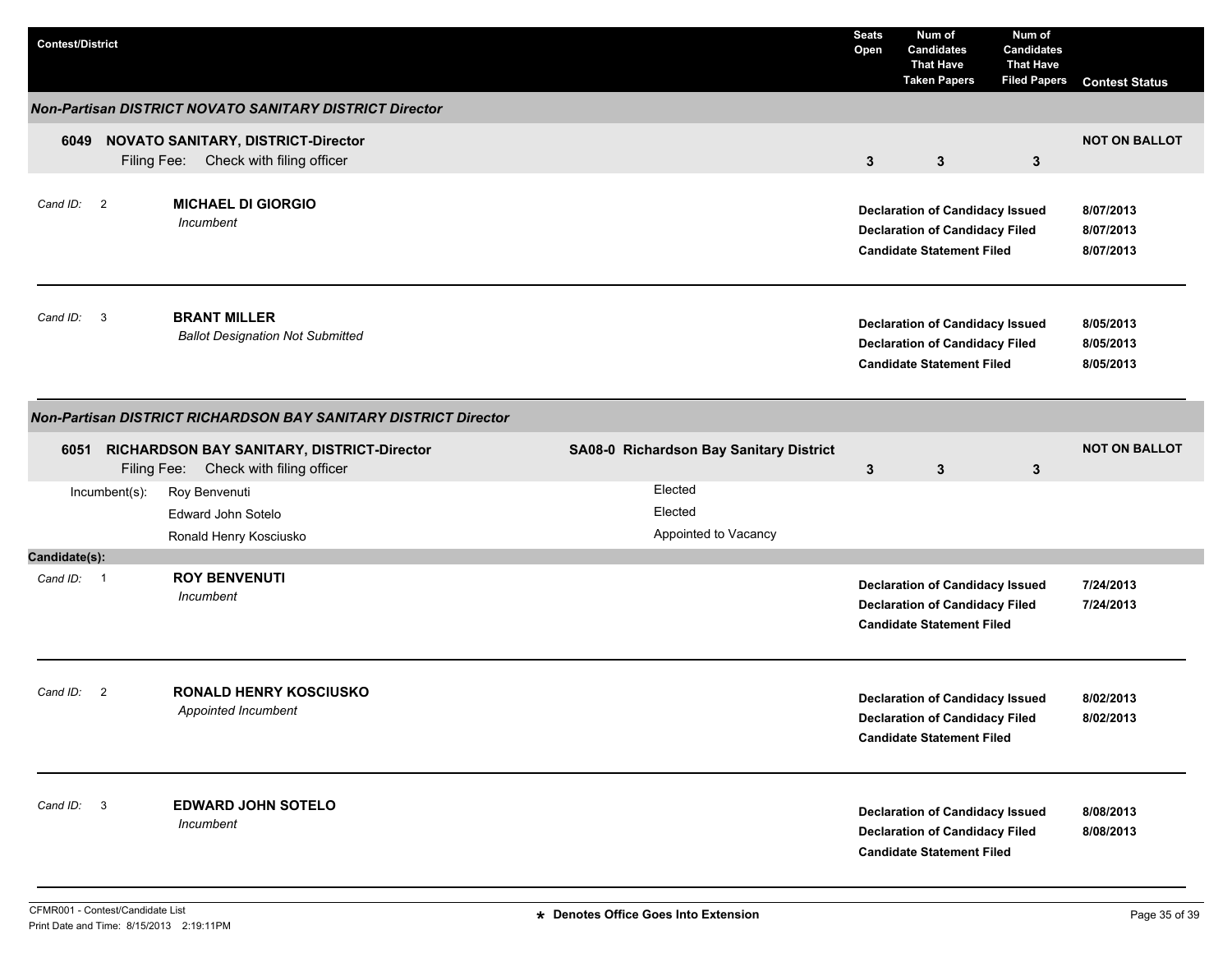| <b>Contest/District</b>             |                                                                                           |                                               | <b>Seats</b><br>Open | Num of<br><b>Candidates</b><br><b>That Have</b><br><b>Taken Papers</b>                                              | Num of<br><b>Candidates</b><br><b>That Have</b><br><b>Filed Papers</b> | <b>Contest Status</b>               |
|-------------------------------------|-------------------------------------------------------------------------------------------|-----------------------------------------------|----------------------|---------------------------------------------------------------------------------------------------------------------|------------------------------------------------------------------------|-------------------------------------|
|                                     | Non-Partisan DISTRICT SAUSALITO-MARIN CITY SANITARY DISTRICT Director                     |                                               |                      |                                                                                                                     |                                                                        |                                     |
| $\ast$                              | 6053 SAUSALITO-MARIN CITY, SANITARY DISTRICT-Dir<br>Filing Fee: Check with filing officer | SA09-0 Sausalito-Marin City Sanitary District | 3                    | 3                                                                                                                   | 3                                                                      | <b>NOT ON BALLOT</b>                |
| $Incumbent(s)$ :                    | Annette Tsapin Arnott<br>Dan John Rheiner<br>Raymond George Gergus                        | Elected<br>Appointed in Lieu<br>Elected       |                      |                                                                                                                     |                                                                        |                                     |
| Candidate(s):                       |                                                                                           |                                               |                      |                                                                                                                     |                                                                        |                                     |
| Cand ID: 1                          | <b>ANN ARNOTT</b><br>incumbent                                                            |                                               |                      | <b>Declaration of Candidacy Issued</b><br><b>Declaration of Candidacy Filed</b><br><b>Candidate Statement Filed</b> |                                                                        | 8/05/2013<br>8/05/2013<br>8/05/2013 |
| $\overline{2}$<br>Cand ID:          | <b>JIM DE LANO</b><br>Retired                                                             |                                               |                      | <b>Declaration of Candidacy Issued</b><br><b>Declaration of Candidacy Filed</b><br><b>Candidate Statement Filed</b> |                                                                        | 8/02/2013<br>8/02/2013<br>8/02/2013 |
| $\overline{\mathbf{3}}$<br>Cand ID: | <b>DAN J. RHEINER</b><br>Incumbent                                                        |                                               |                      | <b>Declaration of Candidacy Issued</b><br><b>Declaration of Candidacy Filed</b><br><b>Candidate Statement Filed</b> |                                                                        | 8/06/2013<br>8/06/2013<br>8/06/2013 |
|                                     | Non-Partisan DISTRICT NORTH MARIN WATER DISTRICT Director                                 |                                               |                      |                                                                                                                     |                                                                        |                                     |
|                                     | 6061 NORTH MARIN WATER, DISTRICT-Director<br>Filing Fee:<br>Check with filing officer     | <b>WA03-0 North Marin Water District</b>      | $\mathbf{2}$         | $\overline{2}$                                                                                                      | $\overline{2}$                                                         | <b>NOT ON BALLOT</b>                |
| $Incumbent(s)$ :                    | John Cecil Schoonover                                                                     | Elected                                       |                      |                                                                                                                     |                                                                        |                                     |
|                                     | <b>Richard A Fraites</b>                                                                  | Elected                                       |                      |                                                                                                                     |                                                                        |                                     |
| Candidate(s):                       |                                                                                           |                                               |                      |                                                                                                                     |                                                                        |                                     |
| Cand $ID: 1$                        | <b>RICK FRAITES</b><br>Incumbent                                                          |                                               |                      | <b>Declaration of Candidacy Issued</b><br><b>Declaration of Candidacy Filed</b><br><b>Candidate Statement Filed</b> |                                                                        | 8/06/2013<br>8/06/2013<br>8/06/2013 |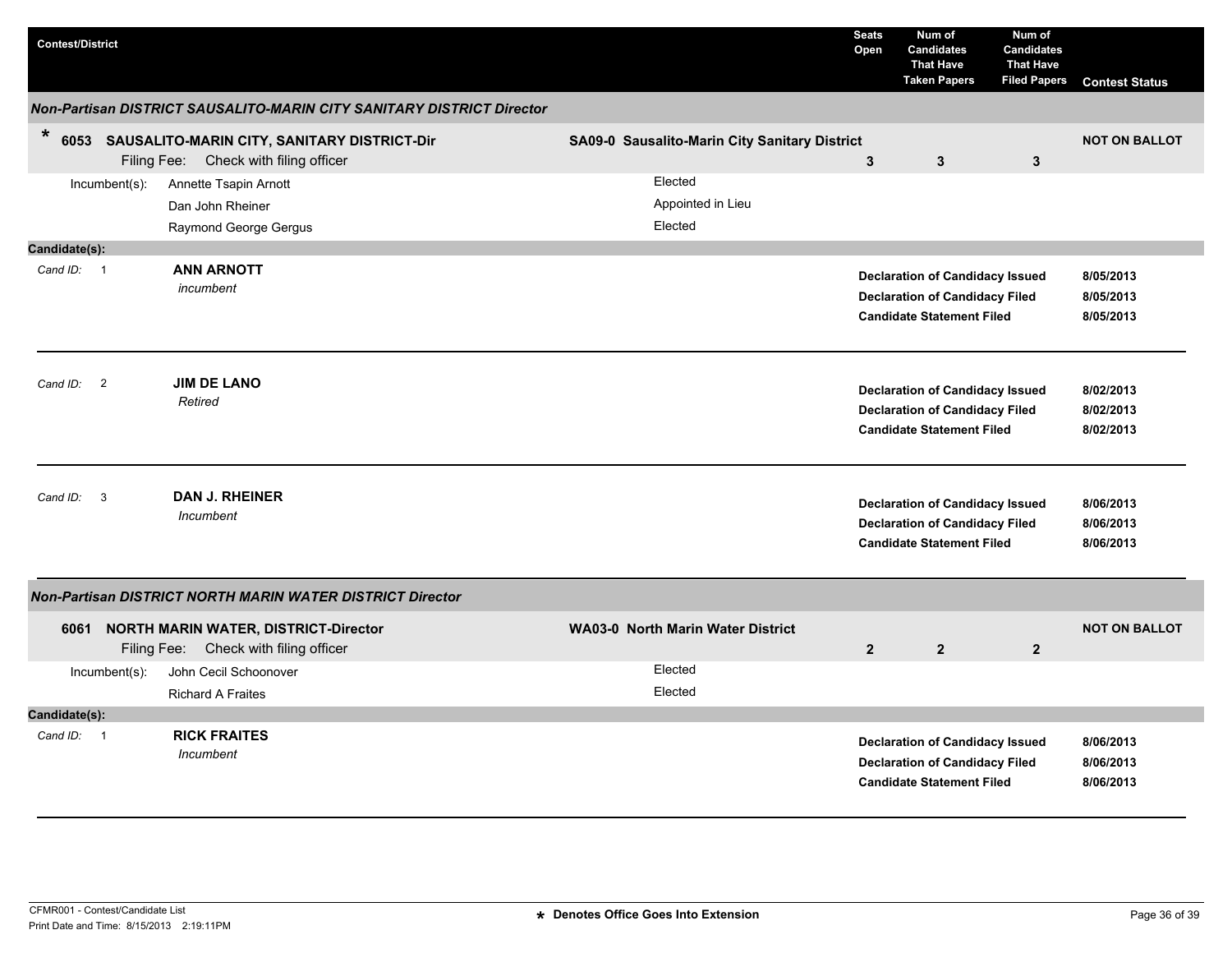| <b>Contest/District</b>                                                        |                         |                                                                                              |  |  |                                                    | <b>Seats</b><br>Open | Num of<br><b>Candidates</b><br><b>That Have</b><br><b>Taken Papers</b>                                              | Num of<br><b>Candidates</b><br><b>That Have</b><br><b>Filed Papers</b> | <b>Contest Status</b>               |
|--------------------------------------------------------------------------------|-------------------------|----------------------------------------------------------------------------------------------|--|--|----------------------------------------------------|----------------------|---------------------------------------------------------------------------------------------------------------------|------------------------------------------------------------------------|-------------------------------------|
| <b>Non-Partisan DISTRICT NORTH MARIN WATER DISTRICT Director</b>               |                         |                                                                                              |  |  |                                                    |                      |                                                                                                                     |                                                                        |                                     |
| 6061                                                                           |                         | <b>NORTH MARIN WATER, DISTRICT-Director</b><br>Filing Fee: Check with filing officer         |  |  |                                                    | $\overline{2}$       | $\overline{2}$                                                                                                      | $\overline{2}$                                                         | <b>NOT ON BALLOT</b>                |
| Cand ID: 2                                                                     |                         | <b>JOHN C. SCHOONOVER</b><br>Incumbent                                                       |  |  |                                                    |                      | <b>Declaration of Candidacy Issued</b><br><b>Declaration of Candidacy Filed</b><br><b>Candidate Statement Filed</b> |                                                                        | 8/02/2013<br>8/02/2013<br>8/02/2013 |
| <b>Non-Partisan DISTRICT TOMALES COMMUNITY SERVICES DISTRICT Director</b>      |                         |                                                                                              |  |  |                                                    |                      |                                                                                                                     |                                                                        |                                     |
|                                                                                | Filing Fee:             | 6064 TOMALES COMMUNITY, SERVICES DISTRICT-Dir<br>Check with filing officer                   |  |  | <b>CSD07-0 Tomales Community Services District</b> | 3                    | 3                                                                                                                   | $\mathbf{3}$                                                           | <b>NOT ON BALLOT</b>                |
|                                                                                | Incumbent(s):           | Eric V Knudsen                                                                               |  |  | Elected                                            |                      |                                                                                                                     |                                                                        |                                     |
|                                                                                |                         | <b>Hope Hollis Sturges</b>                                                                   |  |  | Elected                                            |                      |                                                                                                                     |                                                                        |                                     |
|                                                                                |                         | Walter E Earle                                                                               |  |  | Elected                                            |                      |                                                                                                                     |                                                                        |                                     |
| Candidate(s):                                                                  |                         |                                                                                              |  |  |                                                    |                      |                                                                                                                     |                                                                        |                                     |
| Cand ID: 1                                                                     |                         | <b>BRIAN LAMOREAUX</b><br>Solar Designer                                                     |  |  |                                                    |                      | <b>Declaration of Candidacy Issued</b><br><b>Declaration of Candidacy Filed</b><br><b>Candidate Statement Filed</b> |                                                                        | 8/09/2013<br>8/09/2013              |
| Cand ID:                                                                       | $\overline{2}$          | <b>WILLIAM ARNOLD BONINI</b><br><b>Licensed Building Contractor</b>                          |  |  |                                                    |                      | <b>Declaration of Candidacy Issued</b><br><b>Declaration of Candidacy Filed</b><br><b>Candidate Statement Filed</b> |                                                                        | 8/07/2013<br>8/07/2013              |
| Cand ID:                                                                       | $\overline{\mathbf{3}}$ | <b>DEBORAH LYNN PARRISH</b><br><b>Financial Officer</b>                                      |  |  |                                                    |                      | <b>Declaration of Candidacy Issued</b><br><b>Declaration of Candidacy Filed</b><br><b>Candidate Statement Filed</b> |                                                                        | 8/07/2013<br>8/07/2013              |
| Non-Partisan DISTRICT TOMALES COMMUNITY SERVICES DISTRICT Director, Short Term |                         |                                                                                              |  |  |                                                    |                      |                                                                                                                     |                                                                        |                                     |
|                                                                                |                         | 6066 TOMALES COMMUNITY SERVIC, Director, Short Term<br>Filing Fee: Check with filing officer |  |  | <b>CSD07-0 Tomales Community Services District</b> | $\mathbf{1}$         | $\overline{2}$                                                                                                      | $\mathbf{2}$                                                           | <b>ON BALLOT</b>                    |
|                                                                                | Incumbent(s):           |                                                                                              |  |  |                                                    |                      |                                                                                                                     |                                                                        |                                     |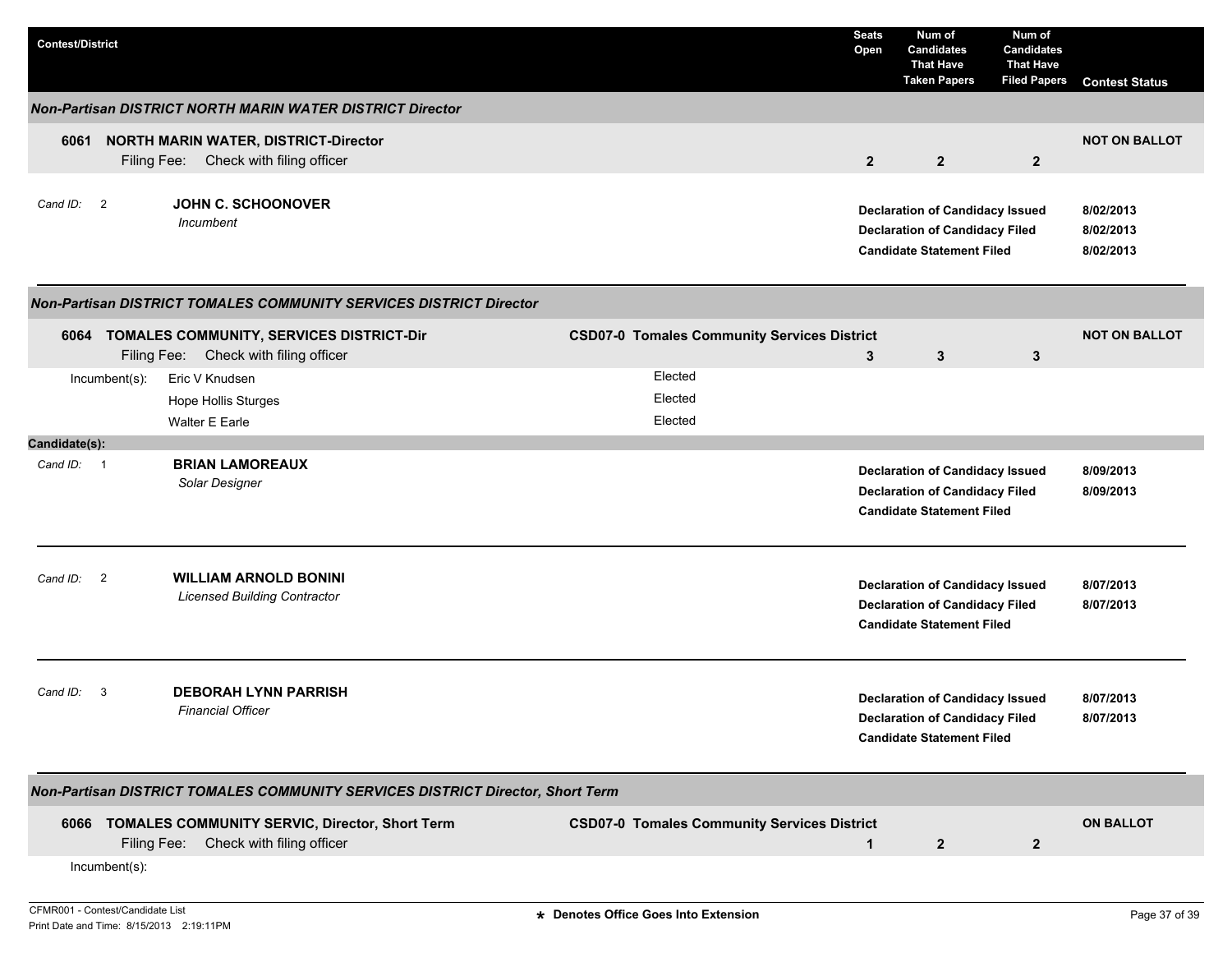| <b>Contest/District</b>                                                            |                                                                                                                                              | <b>Seats</b><br>Open    | Num of<br><b>Candidates</b><br><b>That Have</b><br><b>Taken Papers</b>                                              | Num of<br><b>Candidates</b><br><b>That Have</b><br><b>Filed Papers</b> | <b>Contest Status</b>               |  |  |  |
|------------------------------------------------------------------------------------|----------------------------------------------------------------------------------------------------------------------------------------------|-------------------------|---------------------------------------------------------------------------------------------------------------------|------------------------------------------------------------------------|-------------------------------------|--|--|--|
| Non-Partisan DISTRICT TOMALES COMMUNITY SERVICES DISTRICT Director, Short Term     |                                                                                                                                              |                         |                                                                                                                     |                                                                        |                                     |  |  |  |
|                                                                                    | 6066 TOMALES COMMUNITY SERVIC, Director, Short Term<br>Filing Fee: Check with filing officer                                                 | $\mathbf{1}$            | $\mathbf{2}$                                                                                                        | $\mathbf{2}$                                                           | <b>ON BALLOT</b>                    |  |  |  |
| Candidate(s):                                                                      |                                                                                                                                              |                         |                                                                                                                     |                                                                        |                                     |  |  |  |
| Cand ID: 1                                                                         | <b>SUE SIMS</b><br>Appointed Incumbent                                                                                                       |                         | <b>Declaration of Candidacy Issued</b><br><b>Declaration of Candidacy Filed</b><br><b>Candidate Statement Filed</b> |                                                                        | 8/07/2013<br>8/07/2013              |  |  |  |
| Cand ID: 2                                                                         | <b>ERIC V. KNUDSEN</b><br>Director, Tomales Community Services District                                                                      |                         | <b>Declaration of Candidacy Issued</b><br><b>Declaration of Candidacy Filed</b><br><b>Candidate Statement Filed</b> |                                                                        | 8/07/2013<br>8/07/2013              |  |  |  |
|                                                                                    | Non-Partisan DISTRICT MARINWOOD COMMUNITY SERVICES DISTRICT Director, Short Term                                                             |                         |                                                                                                                     |                                                                        |                                     |  |  |  |
|                                                                                    | <b>CSD03-0 Marinwood Community Services District</b><br>6105 MARINWOOD CSD, Director, Short Term<br>Filing Fee:<br>Check with filing officer | $\mathbf{1}$            | $\mathbf{2}$                                                                                                        | $\mathbf{2}$                                                           | <b>ON BALLOT</b>                    |  |  |  |
|                                                                                    | $Incumbent(s)$ :                                                                                                                             |                         |                                                                                                                     |                                                                        |                                     |  |  |  |
| Candidate(s):                                                                      |                                                                                                                                              |                         |                                                                                                                     |                                                                        |                                     |  |  |  |
| Cand ID: 1                                                                         | <b>DEANA DEARBORN</b><br><b>Facility Project Manager</b>                                                                                     |                         | <b>Declaration of Candidacy Issued</b><br><b>Declaration of Candidacy Filed</b><br><b>Candidate Statement Filed</b> |                                                                        | 8/05/2013<br>8/05/2013<br>8/05/2013 |  |  |  |
| $\overline{\mathbf{2}}$<br>Cand ID:                                                | <b>MICHAEL DUDASKO</b><br>Appointed Incumbent                                                                                                |                         | <b>Declaration of Candidacy Issued</b><br><b>Declaration of Candidacy Filed</b><br><b>Candidate Statement Filed</b> |                                                                        | 8/12/2013<br>8/12/2013<br>8/12/2013 |  |  |  |
| Non-Partisan DISTRICT SOUTHERN MARIN FIRE PROTECTION DISTRICT Director, Short Term |                                                                                                                                              |                         |                                                                                                                     |                                                                        |                                     |  |  |  |
|                                                                                    | 6127 SOUTHERN MARIN FIRE PROT, Director, Short Term<br>FI06-0 Southern Marin Fire Protection Dist<br>Filing Fee: Check with filing officer   | $\overline{\mathbf{2}}$ | $\mathbf{2}$                                                                                                        | $\mathbf{2}$                                                           | <b>NOT ON BALLOT</b>                |  |  |  |
|                                                                                    | Incumbent(s):                                                                                                                                |                         |                                                                                                                     |                                                                        |                                     |  |  |  |